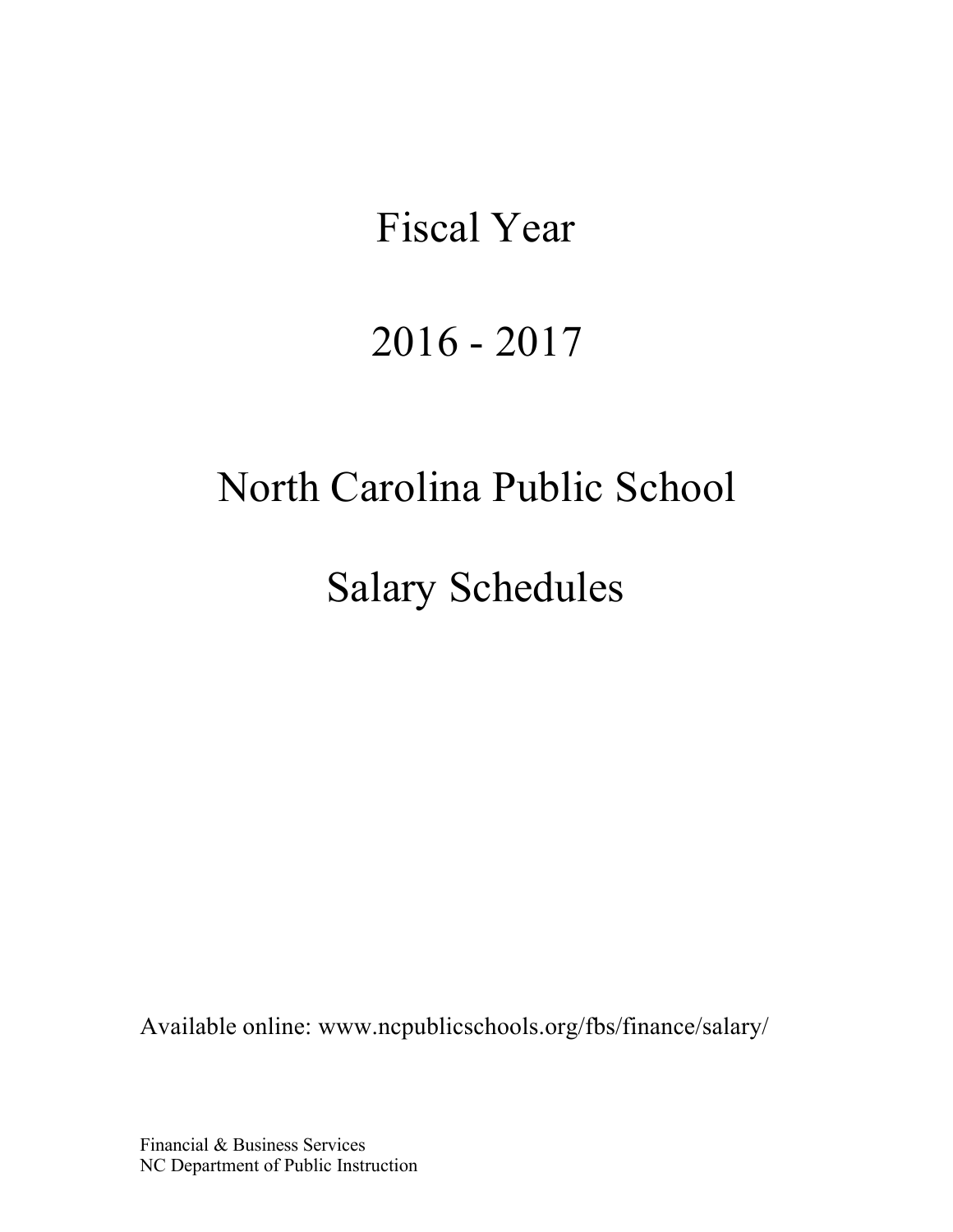# **CERTIFIED TEACHER SALARY SCHEDULE 2016-2017 BACHELOR'S DEGREE**

| Years                   |         | <b>Bachelor's Teacher</b> |                      |                | <b>Bachelor's w/ NBPTS Certification</b> |                      |
|-------------------------|---------|---------------------------|----------------------|----------------|------------------------------------------|----------------------|
| of                      | Monthly | 12 Monthly                | <b>Annual Salary</b> | <b>Monthly</b> | 12 Monthly                               | <b>Annual Salary</b> |
| <b>Exp</b>              | Salary  | Installments              | $(10$ months)        | Salary         | Installments                             | $(10$ months)        |
| $\overline{0}$          | \$3,500 | \$2,916.67                | \$35,000             | N/A            | N/A                                      | N/A                  |
| 1                       | \$3,575 | \$2,979.17                | \$35,750             | N/A            | N/A                                      | N/A                  |
| $\overline{2}$          | \$3,600 | \$3,000.00                | \$36,000             | N/A            | N/A                                      | N/A                  |
| 3                       | \$3,625 | \$3,020.83                | \$36,250             | \$4,060        | \$3,383.33                               | \$40,600             |
| $\overline{\mathbf{4}}$ | \$3,675 | \$3,062.50                | \$36,750             | \$4,116        | \$3,430.00                               | \$41,160             |
| 5                       | \$3,725 | \$3,104.17                | \$37,250             | \$4,172        | \$3,476.67                               | \$41,720             |
| $6\phantom{1}$          | \$3,800 | \$3,166.67                | \$38,000             | \$4,256        | \$3,546.67                               | \$42,560             |
| $\overline{7}$          | \$3,850 | \$3,208.33                | \$38,500             | \$4,312        | \$3,593.33                               | \$43,120             |
| $\bf 8$                 | \$3,900 | \$3,250.00                | \$39,000             | \$4,368        | \$3,640.00                               | \$43,680             |
| 9                       | \$3,950 | \$3,291.67                | \$39,500             | \$4,424        | \$3,686.67                               | \$44,240             |
| 10                      | \$4,025 | \$3,354.17                | \$40,250             | \$4,508        | \$3,756.67                               | \$45,080             |
| 11                      | \$4,100 | \$3,416.67                | \$41,000             | \$4,592        | \$3,826.67                               | \$45,920             |
| 12                      | \$4,175 | \$3,479.17                | \$41,750             | \$4,676        | \$3,896.67                               | \$46,760             |
| 13                      | \$4,250 | \$3,541.67                | \$42,500             | \$4,760        | \$3,966.67                               | \$47,600             |
| 14                      | \$4,325 | \$3,604.17                | \$43,250             | \$4,844        | \$4,036.67                               | \$48,440             |
| 15                      | \$4,525 | \$3,770.83                | \$45,250             | \$5,068        | \$4,223.33                               | \$50,680             |
| 16                      | \$4,525 | \$3,770.83                | \$45,250             | \$5,068        | \$4,223.33                               | \$50,680             |
| 17                      | \$4,525 | \$3,770.83                | \$45,250             | \$5,068        | \$4,223.33                               | \$50,680             |
| 18                      | \$4,525 | \$3,770.83                | \$45,250             | \$5,068        | \$4,223.33                               | \$50,680             |
| 19                      | \$4,525 | \$3,770.83                | \$45,250             | \$5,068        | \$4,223.33                               | \$50,680             |
| 20                      | \$4,800 | \$4,000.00                | \$48,000             | \$5,376        | \$4,480.00                               | \$53,760             |
| 21                      | \$4,800 | \$4,000.00                | \$48,000             | \$5,376        | \$4,480.00                               | \$53,760             |
| 22                      | \$4,800 | \$4,000.00                | \$48,000             | \$5,376        | \$4,480.00                               | \$53,760             |
| 23                      | \$4,800 | \$4,000.00                | \$48,000             | \$5,376        | \$4,480.00                               | \$53,760             |
| 24                      | \$4,800 | \$4,000.00                | \$48,000             | \$5,376        | \$4,480.00                               | \$53,760             |
| $25+$                   | \$5,100 | \$4,250.00                | \$51,000             | \$5,712        | \$4,760.00                               | \$57,120             |

**NOTE:** "NBPTS" stands for National Board for Professional Teacher Standards.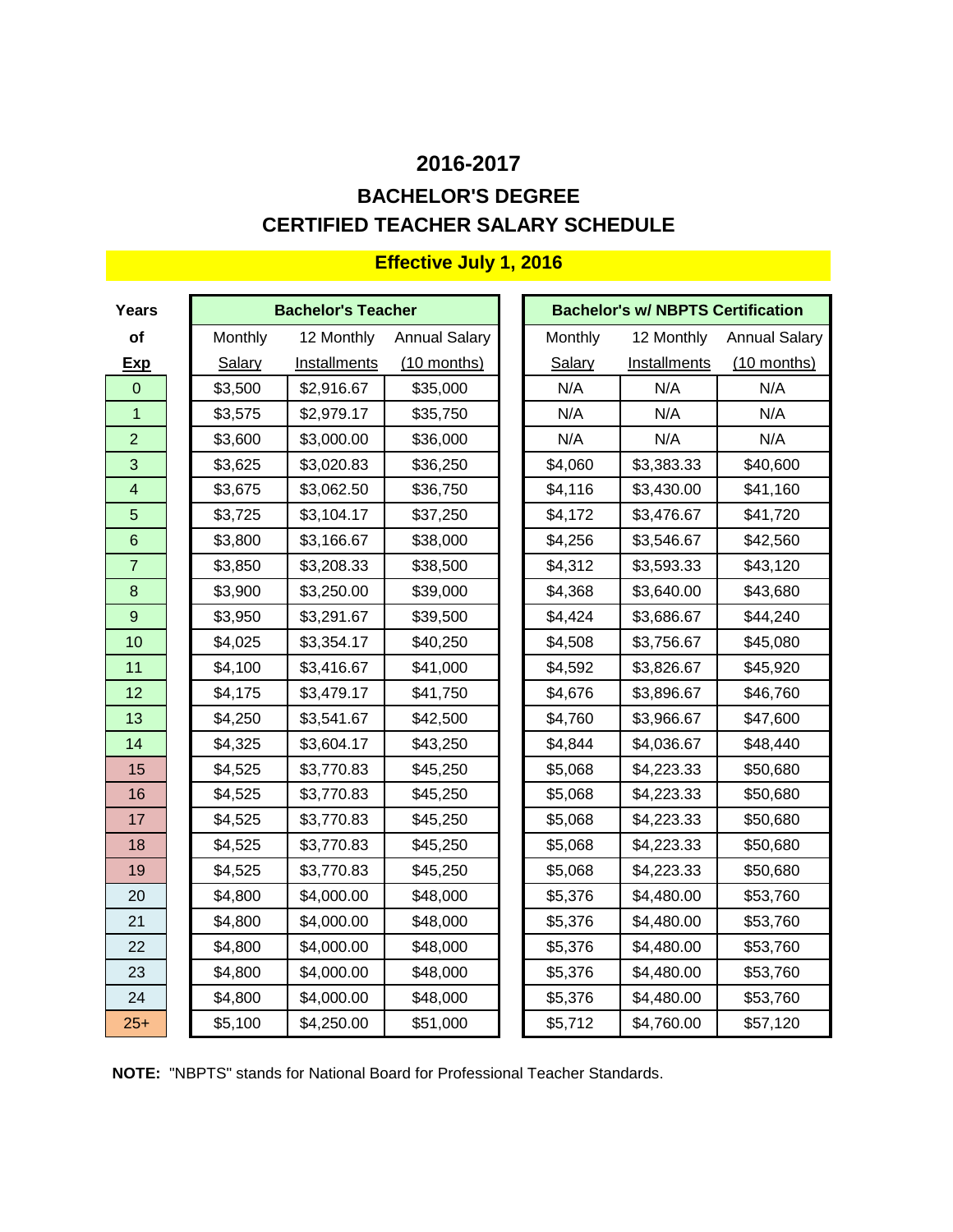# **CERTIFIED TEACHER SALARY SCHEDULE 2016-2017 MASTER'S DEGREE**

| Years                   |         | <b>Master's Teacher</b> |                      |         | <b>Master's w/NBPTS Certification</b> |                      |
|-------------------------|---------|-------------------------|----------------------|---------|---------------------------------------|----------------------|
| of                      | Monthly | 12 Monthly              | <b>Annual Salary</b> | Monthly | 12 Monthly                            | <b>Annual Salary</b> |
| <b>Exp</b>              | Salary  | Installments            | $(10$ months)        | Salary  | Installments                          | $(10$ months)        |
| $\mathbf 0$             | \$3,850 | \$3,208.33              | \$38,500             | N/A     | N/A                                   | N/A                  |
| $\mathbf{1}$            | \$3,933 | \$3,277.50              | \$39,330             | N/A     | N/A                                   | N/A                  |
| $\overline{2}$          | \$3,960 | \$3,300.00              | \$39,600             | N/A     | N/A                                   | N/A                  |
| 3                       | \$3,988 | \$3,323.33              | \$39,880             | \$4,423 | \$3,685.83                            | \$44,230             |
| $\overline{\mathbf{4}}$ | \$4,043 | \$3,369.17              | \$40,430             | \$4,484 | \$3,736.67                            | \$44,840             |
| 5                       | \$4,098 | \$3,415.00              | \$40,980             | \$4,545 | \$3,787.50                            | \$45,450             |
| 6                       | \$4,180 | \$3,483.33              | \$41,800             | \$4,636 | \$3,863.33                            | \$46,360             |
| $\overline{7}$          | \$4,235 | \$3,529.17              | \$42,350             | \$4,697 | \$3,914.17                            | \$46,970             |
| $\bf 8$                 | \$4,290 | \$3,575.00              | \$42,900             | \$4,758 | \$3,965.00                            | \$47,580             |
| $\overline{9}$          | \$4,345 | \$3,620.83              | \$43,450             | \$4,819 | \$4,015.83                            | \$48,190             |
| 10                      | \$4,428 | \$3,690.00              | \$44,280             | \$4,911 | \$4,092.50                            | \$49,110             |
| 11                      | \$4,510 | \$3,758.33              | \$45,100             | \$5,002 | \$4,168.33                            | \$50,020             |
| 12                      | \$4,593 | \$3,827.50              | \$45,930             | \$5,094 | \$4,245.00                            | \$50,940             |
| 13                      | \$4,675 | \$3,895.83              | \$46,750             | \$5,185 | \$4,320.83                            | \$51,850             |
| 14                      | \$4,758 | \$3,965.00              | \$47,580             | \$5,277 | \$4,397.50                            | \$52,770             |
| 15                      | \$4,978 | \$4,148.33              | \$49,780             | \$5,521 | \$4,600.83                            | \$55,210             |
| 16                      | \$4,978 | \$4,148.33              | \$49,780             | \$5,521 | \$4,600.83                            | \$55,210             |
| 17                      | \$4,978 | \$4,148.33              | \$49,780             | \$5,521 | \$4,600.83                            | \$55,210             |
| 18                      | \$4,978 | \$4,148.33              | \$49,780             | \$5,521 | \$4,600.83                            | \$55,210             |
| 19                      | \$4,978 | \$4,148.33              | \$49,780             | \$5,521 | \$4,600.83                            | \$55,210             |
| 20                      | \$5,280 | \$4,400.00              | \$52,800             | \$5,856 | \$4,880.00                            | \$58,560             |
| 21                      | \$5,280 | \$4,400.00              | \$52,800             | \$5,856 | \$4,880.00                            | \$58,560             |
| 22                      | \$5,280 | \$4,400.00              | \$52,800             | \$5,856 | \$4,880.00                            | \$58,560             |
| 23                      | \$5,280 | \$4,400.00              | \$52,800             | \$5,856 | \$4,880.00                            | \$58,560             |
| 24                      | \$5,280 | \$4,400.00              | \$52,800             | \$5,856 | \$4,880.00                            | \$58,560             |
| $25+$                   | \$5,610 | \$4,675.00              | \$56,100             | \$6,222 | \$5,185.00                            | \$62,220             |

**NOTE:** "NBPTS" stands for National Board for Professional Teacher Standards.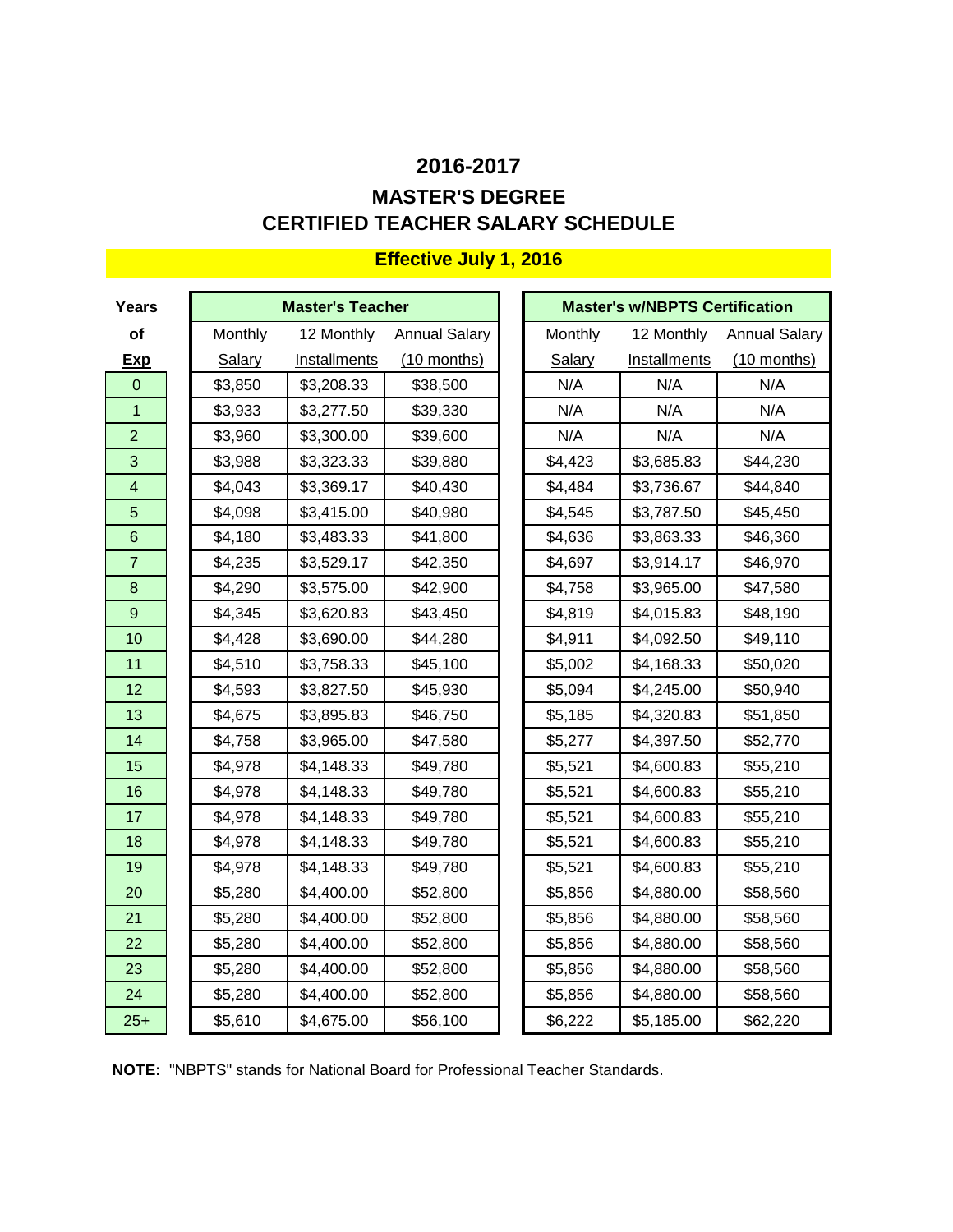### **TEACHER SALARY SCHEDULE ADVANCED AND DOCTORAL DEGREE**

### **Effective July 1, 2016**

|                  |              | <b>ADVANCED (SIXTH YEAR)</b> |         |                     | <b>DOCTORATE</b> |                    |         |                    |  |  |
|------------------|--------------|------------------------------|---------|---------------------|------------------|--------------------|---------|--------------------|--|--|
| Years            |              | Adv. Teacher                 |         | Adv. w/ NBPTS Cert. |                  | <b>PhD Teacher</b> |         | PhD w/ NBPTS Cert. |  |  |
| of               | 10           | 12 Monthly                   | 10      | 12 Monthly          | 10               | 12 Monthly         | 10      | 12 Monthly         |  |  |
| <b>Exp</b>       | <b>Month</b> | Installments                 | Month   | Installments        | Month            | Installments       | Month   | Installments       |  |  |
| $\overline{0}$   | \$3,976      | \$3,313.33                   | N/A     | N/A                 | \$4,103          | \$3,419.17         | N/A     | N/A                |  |  |
| $\mathbf{1}$     | \$4,059      | \$3,382.50                   | N/A     | N/A                 | \$4,186          | \$3,488.33         | N/A     | N/A                |  |  |
| $\overline{2}$   | \$4,086      | \$3,405.00                   | N/A     | N/A                 | \$4,213          | \$3,510.83         | N/A     | N/A                |  |  |
| $\overline{3}$   | \$4,114      | \$3,428.33                   | \$4,549 | \$3,790.83          | \$4,241          | \$3,534.17         | \$4,676 | \$3,896.67         |  |  |
| $\overline{4}$   | \$4,169      | \$3,474.17                   | \$4,610 | \$3,841.67          | \$4,296          | \$3,580.00         | \$4,737 | \$3,947.50         |  |  |
| 5                | \$4,224      | \$3,520.00                   | \$4,671 | \$3,892.50          | \$4,351          | \$3,625.83         | \$4,798 | \$3,998.33         |  |  |
| 6                | \$4,306      | \$3,588.33                   | \$4,762 | \$3,968.33          | \$4,433          | \$3,694.17         | \$4,889 | \$4,074.17         |  |  |
| $\overline{7}$   | \$4,361      | \$3,634.17                   | \$4,823 | \$4,019.17          | \$4,488          | \$3,740.00         | \$4,950 | \$4,125.00         |  |  |
| 8                | \$4,416      | \$3,680.00                   | \$4,884 | \$4,070.00          | \$4,543          | \$3,785.83         | \$5,011 | \$4,175.83         |  |  |
| $\boldsymbol{9}$ | \$4,471      | \$3,725.83                   | \$4,945 | \$4,120.83          | \$4,598          | \$3,831.67         | \$5,072 | \$4,226.67         |  |  |
| 10               | \$4,554      | \$3,795.00                   | \$5,037 | \$4,197.50          | \$4,681          | \$3,900.83         | \$5,164 | \$4,303.33         |  |  |
| 11               | \$4,636      | \$3,863.33                   | \$5,128 | \$4,273.33          | \$4,763          | \$3,969.17         | \$5,255 | \$4,379.17         |  |  |
| 12               | \$4,719      | \$3,932.50                   | \$5,220 | \$4,350.00          | \$4,846          | \$4,038.33         | \$5,347 | \$4,455.83         |  |  |
| 13               | \$4,801      | \$4,000.83                   | \$5,311 | \$4,425.83          | \$4,928          | \$4,106.67         | \$5,438 | \$4,531.67         |  |  |
| 14               | \$4,884      | \$4,070.00                   | \$5,403 | \$4,502.50          | \$5,011          | \$4,175.83         | \$5,530 | \$4,608.33         |  |  |
| 15               | \$5,104      | \$4,253.33                   | \$5,647 | \$4,705.83          | \$5,231          | \$4,359.17         | \$5,774 | \$4,811.67         |  |  |
| 16               | \$5,104      | \$4,253.33                   | \$5,647 | \$4,705.83          | \$5,231          | \$4,359.17         | \$5,774 | \$4,811.67         |  |  |
| 17               | \$5,104      | \$4,253.33                   | \$5,647 | \$4,705.83          | \$5,231          | \$4,359.17         | \$5,774 | \$4,811.67         |  |  |
| 18               | \$5,104      | \$4,253.33                   | \$5,647 | \$4,705.83          | \$5,231          | \$4,359.17         | \$5,774 | \$4,811.67         |  |  |
| 19               | \$5,104      | \$4,253.33                   | \$5,647 | \$4,705.83          | \$5,231          | \$4,359.17         | \$5,774 | \$4,811.67         |  |  |
| 20               | \$5,406      | \$4,505.00                   | \$5,982 | \$4,985.00          | \$5,533          | \$4,610.83         | \$6,109 | \$5,090.83         |  |  |
| 21               | \$5,406      | \$4,505.00                   | \$5,982 | \$4,985.00          | \$5,533          | \$4,610.83         | \$6,109 | \$5,090.83         |  |  |
| 22               | \$5,406      | \$4,505.00                   | \$5,982 | \$4,985.00          | \$5,533          | \$4,610.83         | \$6,109 | \$5,090.83         |  |  |
| 23               | \$5,406      | \$4,505.00                   | \$5,982 | \$4,985.00          | \$5,533          | \$4,610.83         | \$6,109 | \$5,090.83         |  |  |
| 24               | \$5,406      | \$4,505.00                   | \$5,982 | \$4,985.00          | \$5,533          | \$4,610.83         | \$6,109 | \$5,090.83         |  |  |
| $25+$            | \$5,736      | \$4,780.00                   | \$6,348 | \$5,290.00          | \$5,863          | \$4,885.83         | \$6,475 | \$5,395.83         |  |  |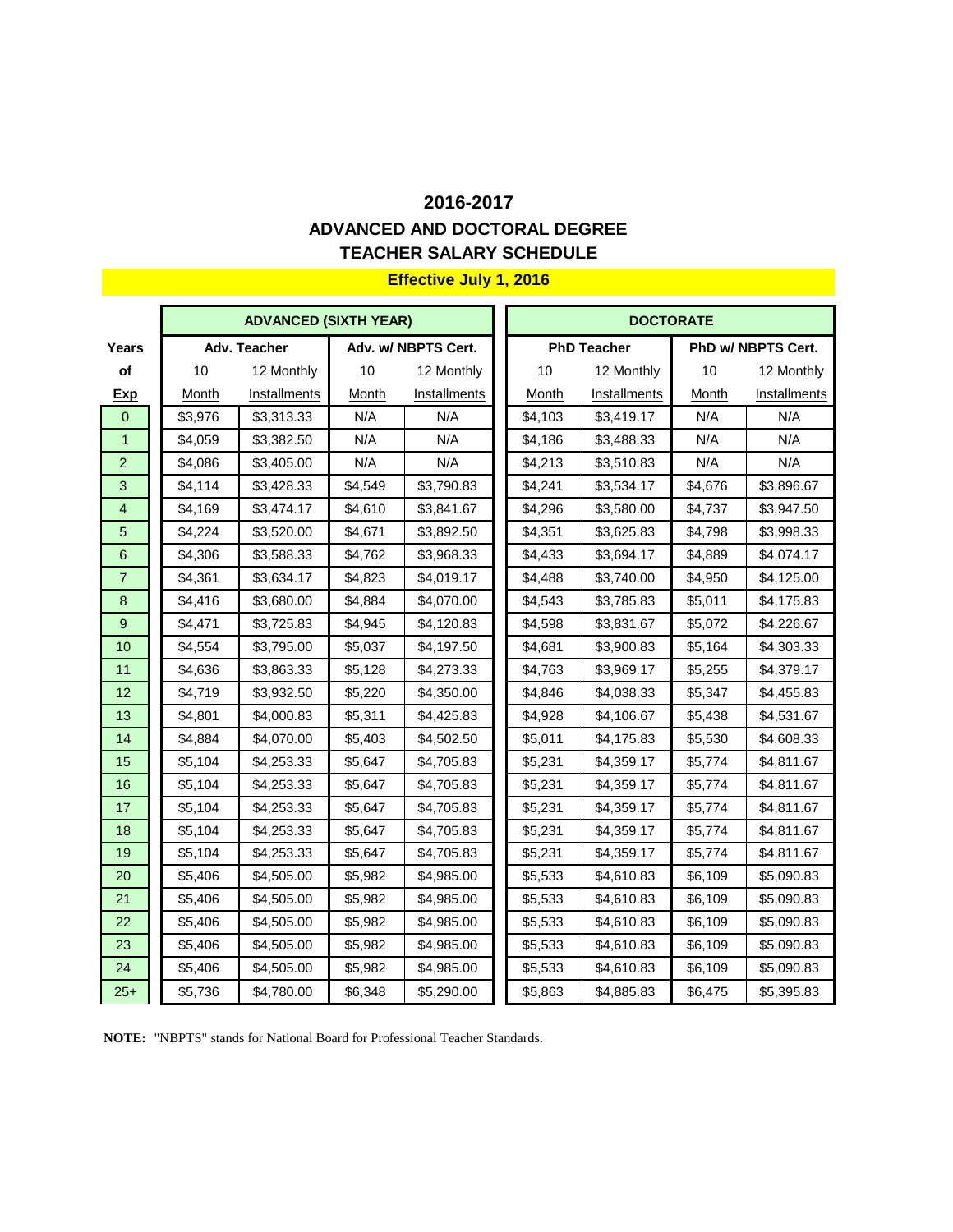# **CERTIFIED SALARY SCHEDULE 2016-2017 BACHELOR'S DEGREE - INSTRUCTIONAL SUPPORT**

| Years           |         | <b>Bachelor's Instructional Support</b> |                      | <b>Bachelor's w/ NBPTS Certification</b> |              |                      |  |  |  |
|-----------------|---------|-----------------------------------------|----------------------|------------------------------------------|--------------|----------------------|--|--|--|
| of              | Monthly | 12 Monthly                              | <b>Annual Salary</b> | Monthly                                  | 12 Monthly   | <b>Annual Salary</b> |  |  |  |
| <b>Exp</b>      | Salary  | Installments                            | (10 months)          | Salary                                   | Installments | $(10$ months)        |  |  |  |
| $\Omega$        | \$3,500 | \$2,916.67                              | \$35,000             | N/A                                      | N/A          | N/A                  |  |  |  |
| $\overline{1}$  | \$3,575 | \$2,979.17                              | \$35,750             | N/A                                      | N/A          | N/A                  |  |  |  |
| $\overline{2}$  | \$3,600 | \$3,000.00                              | \$36,000             | N/A                                      | N/A          | N/A                  |  |  |  |
| 3               | \$3,625 | \$3,020.83                              | \$36,250             | \$4,060                                  | \$3,383.33   | \$40,600             |  |  |  |
| $\overline{4}$  | \$3,675 | \$3,062.50                              | \$36,750             | \$4,116                                  | \$3,430.00   | \$41,160             |  |  |  |
| 5               | \$3,725 | \$3,104.17                              | \$37,250             | \$4,172                                  | \$3,476.67   | \$41,720             |  |  |  |
| $6\phantom{1}6$ | \$3,800 | \$3,166.67                              | \$38,000             | \$4,256                                  | \$3,546.67   | \$42,560             |  |  |  |
| $\overline{7}$  | \$3,850 | \$3,208.33                              | \$38,500             | \$4,312                                  | \$3,593.33   | \$43,120             |  |  |  |
| $\bf 8$         | \$3,900 | \$3,250.00                              | \$39,000             | \$4,368                                  | \$3,640.00   | \$43,680             |  |  |  |
| $\overline{9}$  | \$3,950 | \$3,291.67                              | \$39,500             | \$4,424                                  | \$3,686.67   | \$44,240             |  |  |  |
| 10              | \$4,025 | \$3,354.17                              | \$40,250             | \$4,508                                  | \$3,756.67   | \$45,080             |  |  |  |
| 11              | \$4,100 | \$3,416.67                              | \$41,000             | \$4,592                                  | \$3,826.67   | \$45,920             |  |  |  |
| 12              | \$4,175 | \$3,479.17                              | \$41,750             | \$4,676                                  | \$3,896.67   | \$46,760             |  |  |  |
| 13              | \$4,250 | \$3,541.67                              | \$42,500             | \$4,760                                  | \$3,966.67   | \$47,600             |  |  |  |
| 14              | \$4,325 | \$3,604.17                              | \$43,250             | \$4,844                                  | \$4,036.67   | \$48,440             |  |  |  |
| 15              | \$4,525 | \$3,770.83                              | \$45,250             | \$5,068                                  | \$4,223.33   | \$50,680             |  |  |  |
| 16              | \$4,525 | \$3,770.83                              | \$45,250             | \$5,068                                  | \$4,223.33   | \$50,680             |  |  |  |
| 17              | \$4,525 | \$3,770.83                              | \$45,250             | \$5,068                                  | \$4,223.33   | \$50,680             |  |  |  |
| 18              | \$4,525 | \$3,770.83                              | \$45,250             | \$5,068                                  | \$4,223.33   | \$50,680             |  |  |  |
| 19              | \$4,525 | \$3,770.83                              | \$45,250             | \$5,068                                  | \$4,223.33   | \$50,680             |  |  |  |
| 20              | \$4,800 | \$4,000.00                              | \$48,000             | \$5,376                                  | \$4,480.00   | \$53,760             |  |  |  |
| 21              | \$4,800 | \$4,000.00                              | \$48,000             | \$5,376                                  | \$4,480.00   | \$53,760             |  |  |  |
| 22              | \$4,800 | \$4,000.00                              | \$48,000             | \$5,376                                  | \$4,480.00   | \$53,760             |  |  |  |
| 23              | \$4,800 | \$4,000.00                              | \$48,000             | \$5,376                                  | \$4,480.00   | \$53,760             |  |  |  |
| 24              | \$4,800 | \$4,000.00                              | \$48,000             | \$5,376                                  | \$4,480.00   | \$53,760             |  |  |  |
| $25+$           | \$5,100 | \$4,250.00                              | \$51,000             | \$5,712                                  | \$4,760.00   | \$57,120             |  |  |  |

# **Effective July 1, 2016**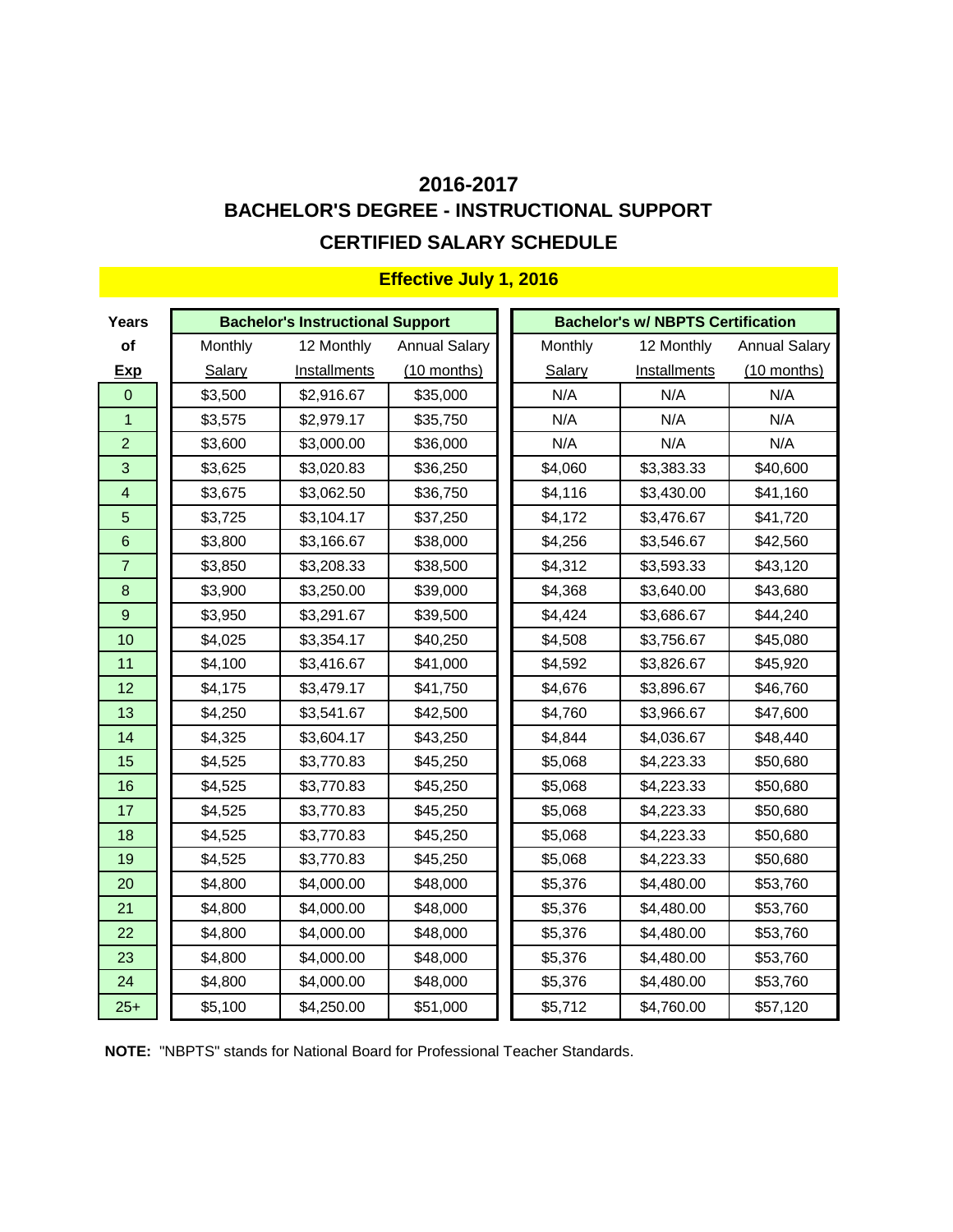# **MASTER'S DEGREE - INSTRUCTIONAL SUPPORT CERTIFIED SALARY SCHEDULE 2016-2017**

| <b>Years</b>            |               | <b>Master's Instructional Support</b> |                      | <b>Master's w/ NBPTS Certification</b> |              |                      |  |  |  |
|-------------------------|---------------|---------------------------------------|----------------------|----------------------------------------|--------------|----------------------|--|--|--|
| of                      | Monthly       | 12 Monthly                            | <b>Annual Salary</b> | Monthly                                | 12 Monthly   | <b>Annual Salary</b> |  |  |  |
| <u>Exp</u>              | <b>Salary</b> | <b>Installments</b>                   | $(10$ months)        | Salary                                 | Installments | $(10$ months)        |  |  |  |
| $\boldsymbol{0}$        | \$3,850       | \$3,208.33                            | \$38,500             | N/A                                    | N/A          | N/A                  |  |  |  |
| $\overline{1}$          | \$3,933       | \$3,277.50                            | \$39,330             | N/A                                    | N/A          | N/A                  |  |  |  |
| $\overline{2}$          | \$3,960       | \$3,300.00                            | \$39,600             | N/A                                    | N/A          | N/A                  |  |  |  |
| 3                       | \$3,988       | \$3,323.33                            | \$39,880             | \$4,423                                | \$3,685.83   | \$44,230             |  |  |  |
| $\overline{\mathbf{4}}$ | \$4,043       | \$3,369.17                            | \$40,430             | \$4,484                                | \$3,736.67   | \$44,840             |  |  |  |
| $\overline{5}$          | \$4,098       | \$3,415.00                            | \$40,980             | \$4,545                                | \$3,787.50   | \$45,450             |  |  |  |
| $\,$ 6 $\,$             | \$4,180       | \$3,483.33                            | \$41,800             | \$4,636                                | \$3,863.33   | \$46,360             |  |  |  |
| $\overline{7}$          | \$4,235       | \$3,529.17                            | \$42,350             | \$4,697                                | \$3,914.17   | \$46,970             |  |  |  |
| $\bf 8$                 | \$4,290       | \$3,575.00                            | \$42,900             | \$4,758                                | \$3,965.00   | \$47,580             |  |  |  |
| $\overline{9}$          | \$4,345       | \$3,620.83                            | \$43,450             | \$4,819                                | \$4,015.83   | \$48,190             |  |  |  |
| 10                      | \$4,428       | \$3,690.00                            | \$44,280             | \$4,911                                | \$4,092.50   | \$49,110             |  |  |  |
| 11                      | \$4,510       | \$3,758.33                            | \$45,100             | \$5,002                                | \$4,168.33   | \$50,020             |  |  |  |
| 12                      | \$4,593       | \$3,827.50                            | \$45,930             | \$5,094                                | \$4,245.00   | \$50,940             |  |  |  |
| 13                      | \$4,675       | \$3,895.83                            | \$46,750             | \$5,185                                | \$4,320.83   | \$51,850             |  |  |  |
| 14                      | \$4,758       | \$3,965.00                            | \$47,580             | \$5,277                                | \$4,397.50   | \$52,770             |  |  |  |
| 15                      | \$4,978       | \$4,148.33                            | \$49,780             | \$5,521                                | \$4,600.83   | \$55,210             |  |  |  |
| 16                      | \$4,978       | \$4,148.33                            | \$49,780             | \$5,521                                | \$4,600.83   | \$55,210             |  |  |  |
| 17                      | \$4,978       | \$4,148.33                            | \$49,780             | \$5,521                                | \$4,600.83   | \$55,210             |  |  |  |
| 18                      | \$4,978       | \$4,148.33                            | \$49,780             | \$5,521                                | \$4,600.83   | \$55,210             |  |  |  |
| 19                      | \$4,978       | \$4,148.33                            | \$49,780             | \$5,521                                | \$4,600.83   | \$55,210             |  |  |  |
| 20                      | \$5,280       | \$4,400.00                            | \$52,800             | \$5,856                                | \$4,880.00   | \$58,560             |  |  |  |
| 21                      | \$5,280       | \$4,400.00                            | \$52,800             | \$5,856                                | \$4,880.00   | \$58,560             |  |  |  |
| 22                      | \$5,280       | \$4,400.00                            | \$52,800             | \$5,856                                | \$4,880.00   | \$58,560             |  |  |  |
| 23                      | \$5,280       | \$4,400.00                            | \$52,800             | \$5,856                                | \$4,880.00   | \$58,560             |  |  |  |
| 24                      | \$5,280       | \$4,400.00                            | \$52,800             | \$5,856                                | \$4,880.00   | \$58,560             |  |  |  |
| $25+$                   | \$5,610       | \$4,675.00                            | \$56,100             | \$6,222                                | \$5,185.00   | \$62,220             |  |  |  |

### **Effective July 1, 2016**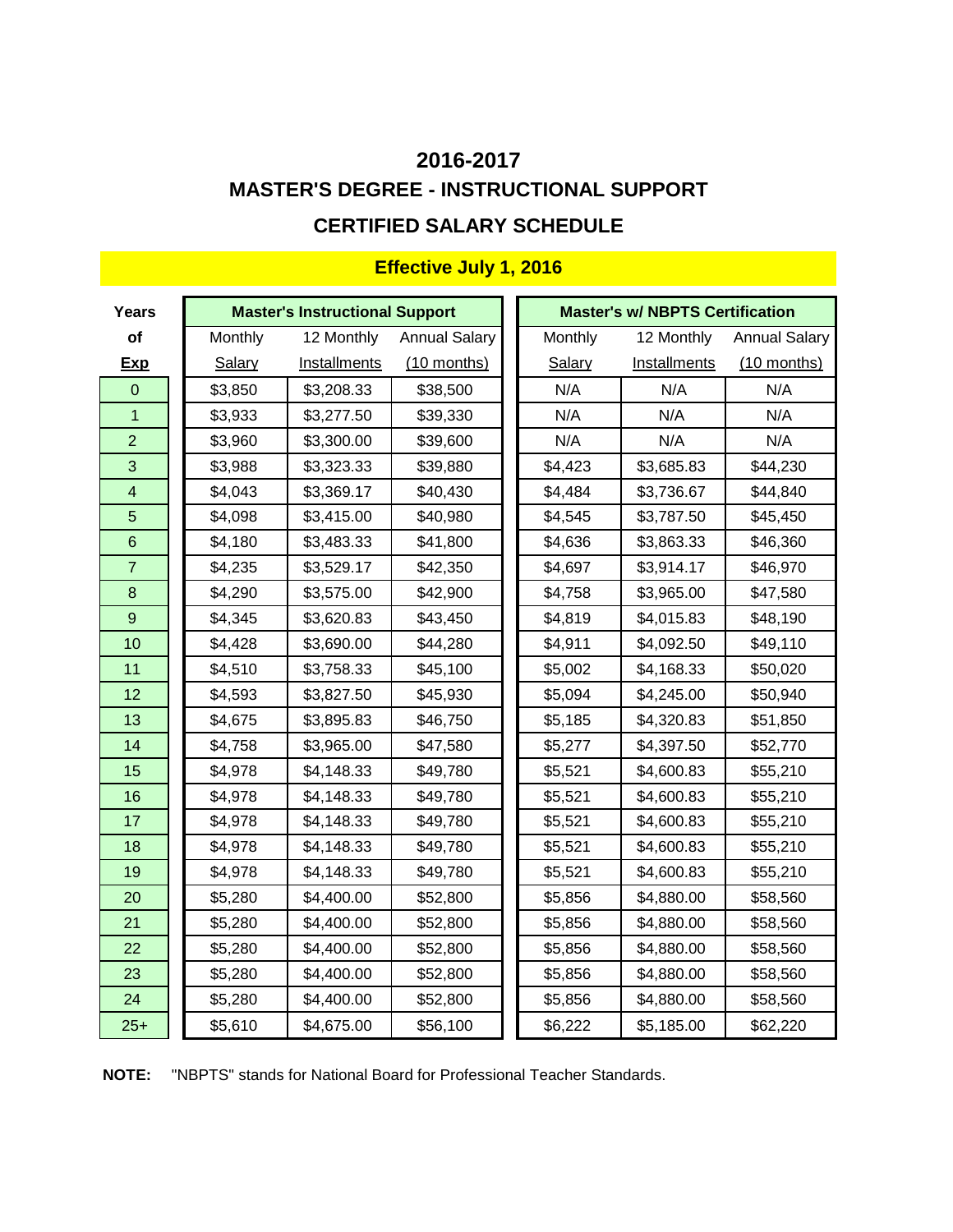#### **ADVANCED AND DOCTORAL DEGREED INSTRUCTIONAL SUPPORT SALARY SCHEDULE**

### **ADVANCED (SIXTH YEAR) 
and the state of the state of the state of the state of the state of the state of the state of the state of the state of the state of the state of the state of the state of the state of the state of Years Adv. Ins. Support Adv. w/ NBPTS Cert. PhD Ins. Support PhD w/ NBPTS Cert. of |** 10 12 Monthly | 10 12 Monthly | 10 12 Monthly | 10 12 Monthly **Exp** | <u>Month Installments</u> | <u>Month Installments</u> | <u>Month Installments | Month Installments</u> <mark>0 || \$3,976 | \$3,313.33 | N/A || N/A || \$4,103 | \$3,419.17 || N/A || N/A</mark> <mark>1 |</mark> \$4,059 | \$3,382.50 | N/A | N/A | | \$4,186 | \$3,488.33 | N/A | N/A 2 || \$4,086 | \$3,405.00 || N/A || N/A || \$4,213 | \$3,510.83 || N/A || N/A <mark>3 |</mark> \$4,114 | \$3,428.33 | \$4,549 | \$3,790.83 | | \$4,241 | \$3,534.17 | \$4,676 | \$3,896.67 4 || \$4,169 | \$3,474.17 | \$4,610 | \$3,841.67 || \$4,296 | \$3,580.00 | \$4,737 | \$3,947.50 <mark>5 |</mark> \$4,224 | \$3,520.00 | \$4,671 | \$3,892.50 | | \$4,351 | \$3,625.83 | \$4,798 | \$3,998.33 6 || \$4,306 | \$3,588.33 || \$4,762 | \$3,968.33 || \$4,433 || \$3,694.17 || \$4,889 | \$4,074.17 <mark>7 |</mark> \$4,361 | \$3,634.17 | \$4,823 | \$4,019.17 | | \$4,488 | \$3,740.00 | \$4,950 | \$4,125.00 8 || \$4,416 | \$3,680.00 || \$4,884 | \$4,070.00 || \$4,543 | \$3,785.83 | \$5,011 | \$4,175.83 <mark>9 |</mark> \$4,471 | \$3,725.83 | \$4,945 | \$4,120.83 || \$4,598 | \$3,831.67 | \$5,072 | \$4,226.67 10 || \$4,554 | \$3,795.00 | \$5,037 | \$4,197.50 || \$4,681 | \$3,900.83 | \$5,164 | \$4,303.33 11 || \$4,636 | \$3,863.33 | \$5,128 | \$4,273.33 || \$4,763 | \$3,969.17 | \$5,255 | \$4,379.17 12 || \$4,719 | \$3,932.50 | \$5,220 | \$4,350.00 || \$4,846 | \$4,038.33 | \$5,347 | \$4,455.83 13 || \$4,801 | \$4,000.83 | \$5,311 | \$4,425.83 || \$4,928 | \$4,106.67 | \$5,438 | \$4,531.67 14 || \$4,884 | \$4,070.00 | \$5,403 | \$4,502.50 || \$5,011 | \$4,175.83 | \$5,530 | \$4,608.33 15 || \$5,104 | \$4,253.33 || \$5,647 | \$4,705.83 || \$5,231 | \$4,359.17 || \$5,774 | \$4,811.67 16 || \$5,104 | \$4,253.33 | \$5,647 | \$4,705.83 || \$5,231 | \$4,359.17 | \$5,774 | \$4,811.67 17 || \$5,104 | \$4,253.33 | \$5,647 | \$4,705.83 || \$5,231 | \$4,359.17 | \$5,774 | \$4,811.67 18 || \$5,104 | \$4,253.33 || \$5,647 || \$4,705.83 || \$5,231 || \$4,359.17 || \$5,774 || \$4,811.67 19 || \$5,104 | \$4,253.33 || \$5,647 || \$4,705.83 || \$5,231 || \$4,359.17 || \$5,774 || \$4,811.67 20 || \$5,406 | \$4,505.00 | \$5,982 | \$4,985.00 || \$5,533 | \$4,610.83 | \$6,109 | \$5,090.83 21 || \$5,406 | \$4,505.00 | \$5,982 | \$4,985.00 || \$5,533 | \$4,610.83 | \$6,109 | \$5,090.83 22 || \$5,406 | \$4,505.00 | \$5,982 | \$4,985.00 || \$5,533 | \$4,610.83 | \$6,109 | \$5,090.83 23 || \$5,406 | \$4,505.00 | \$5,982 | \$4,985.00 || \$5,533 | \$4,610.83 | \$6,109 | \$5,090.83 24 || \$5,406 | \$4,505.00 || \$5,982 || \$4,985.00 || \$5,533 || \$4,610.83 || \$6,109 || \$5,090.83 2<mark>5+ |</mark> \$5,736 | \$4,780.00 | \$6,348 | \$5,290.00 || \$5,863 | \$4,885.83 | \$6,475 | \$5,395.83

**NOTE:** "NBPTS" stands for National Board for Professional Teacher Standards.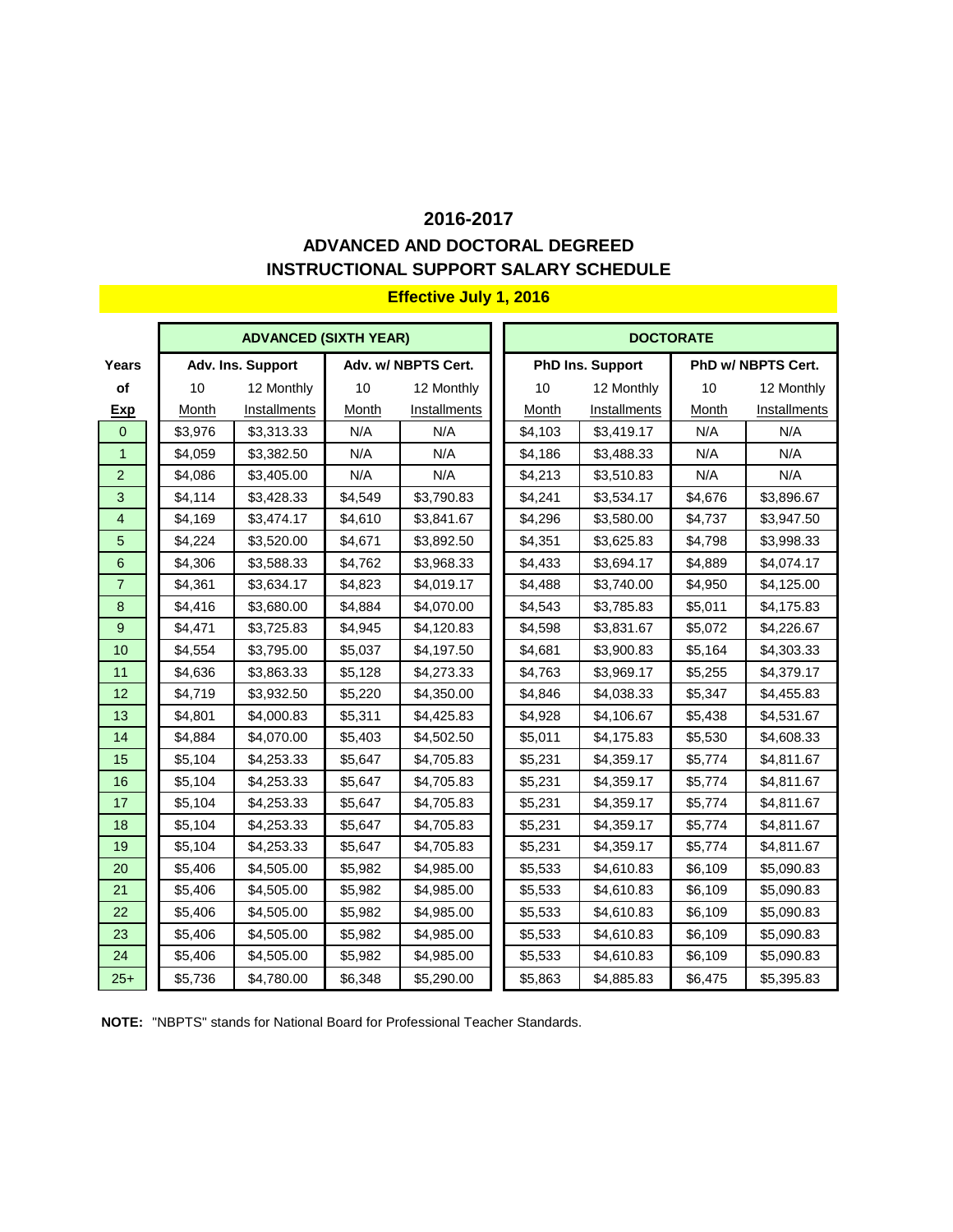# **2016-2017 SCHOOL PSYCHOLOGIST SALARY SCHEDULE**

(INCLUDING MASTER'S LEVEL SPEECH-LANGUAGE PATHOLOGISTS AND MASTER'S LEVEL AUDIOLOGISTS)

| <b>Years</b>            |               | <b>Master's</b>     |               | <b>Advanced</b>     | <b>Doctorate</b> |                     |
|-------------------------|---------------|---------------------|---------------|---------------------|------------------|---------------------|
| of                      | Monthly       | 12 Monthly          | Monthly       | 12 Monthly          | Monthly          | 12 Monthly          |
| <b>Exp</b>              | <b>Salary</b> | <b>Installments</b> | <b>Salary</b> | <b>Installments</b> | <b>Salary</b>    | <b>Installments</b> |
| $\mathbf 0$             | \$4,098       | \$3,415.00          | \$4,224       | \$3,520.00          | \$4,351          | \$3,625.83          |
| 1                       | \$4,180       | \$3,483.33          | \$4,306       | \$3,588.33          | \$4,433          | \$3,694.17          |
| $\overline{2}$          | \$4,235       | \$3,529.17          | \$4,361       | \$3,634.17          | \$4,488          | \$3,740.00          |
| 3                       | \$4,290       | \$3,575.00          | \$4,416       | \$3,680.00          | \$4,543          | \$3,785.83          |
| $\overline{\mathbf{4}}$ | \$4,345       | \$3,620.83          | \$4,471       | \$3,725.83          | \$4,598          | \$3,831.67          |
| 5                       | \$4,428       | \$3,690.00          | \$4,554       | \$3,795.00          | \$4,681          | \$3,900.83          |
| 6                       | \$4,510       | \$3,758.33          | \$4,636       | \$3,863.33          | \$4,763          | \$3,969.17          |
| $\overline{7}$          | \$4,593       | \$3,827.50          | \$4,719       | \$3,932.50          | \$4,846          | \$4,038.33          |
| 8                       | \$4,675       | \$3,895.83          | \$4,801       | \$4,000.83          | \$4,928          | \$4,106.67          |
| 9                       | \$4,758       | \$3,965.00          | \$4,884       | \$4,070.00          | \$5,011          | \$4,175.83          |
| 10                      | \$4,978       | \$4,148.33          | \$5,104       | \$4,253.33          | \$5,231          | \$4,359.17          |
| 11                      | \$4,978       | \$4,148.33          | \$5,104       | \$4,253.33          | \$5,231          | \$4,359.17          |
| 12                      | \$4,978       | \$4,148.33          | \$5,104       | \$4,253.33          | \$5,231          | \$4,359.17          |
| 13                      | \$4,978       | \$4,148.33          | \$5,104       | \$4,253.33          | \$5,231          | \$4,359.17          |
| 14                      | \$4,978       | \$4,148.33          | \$5,104       | \$4,253.33          | \$5,231          | \$4,359.17          |
| 15                      | \$5,280       | \$4,400.00          | \$5,406       | \$4,505.00          | \$5,533          | \$4,610.83          |
| 16                      | \$5,280       | \$4,400.00          | \$5,406       | \$4,505.00          | \$5,533          | \$4,610.83          |
| 17                      | \$5,280       | \$4,400.00          | \$5,406       | \$4,505.00          | \$5,533          | \$4,610.83          |
| 18                      | \$5,280       | \$4,400.00          | \$5,406       | \$4,505.00          | \$5,533          | \$4,610.83          |
| 19                      | \$5,280       | \$4,400.00          | \$5,406       | \$4,505.00          | \$5,533          | \$4,610.83          |
| 20                      | \$5,610       | \$4,675.00          | \$5,736       | \$4,780.00          | \$5,863          | \$4,885.83          |
| 21                      | \$5,610       | \$4,675.00          | \$5,736       | \$4,780.00          | \$5,863          | \$4,885.83          |
| 22                      | \$5,610       | \$4,675.00          | \$5,736       | \$4,780.00          | \$5,863          | \$4,885.83          |
| 23                      | \$5,610       | \$4,675.00          | \$5,736       | \$4,780.00          | \$5,863          | \$4,885.83          |
| 24                      | \$5,610       | \$4,675.00          | \$5,736       | \$4,780.00          | \$5,863          | \$4,885.83          |
| $25+$                   | \$6,031       | \$5,025.83          | \$6,157       | \$5,130.83          | \$6,284          | \$5,236.67          |

# **Effective July 1, 2016**

**NOTE:** Speech-language pathologists and audiologists who are not certified at the master's level in their field are to be paid on the teacher salary schedule according to their highest level of certification.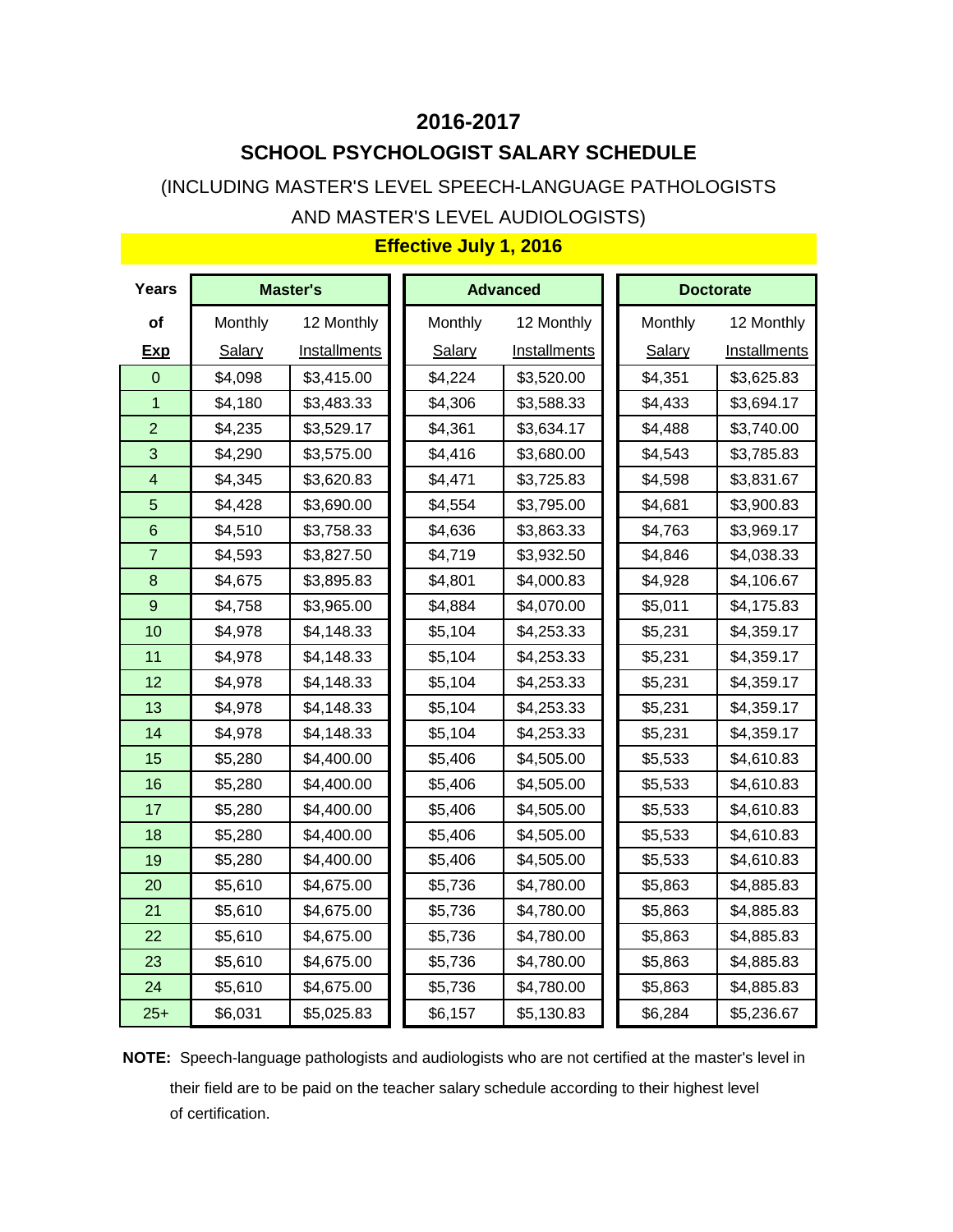### **DAILY RATE SCHEDULES 2016-2017**

#### **DAILY RATES FOR TEACHERS AND SUPPORT SERVICE PERSONNEL**

### **(Based on 21.5 Days)**

#### **Effective July 1, 2016**

| Years          |            | <b>Bachelor's Degree</b> |          | <b>Master's Degree</b> |          | <b>Advanced Degree</b> |           | <b>Doctorate Degree</b> |
|----------------|------------|--------------------------|----------|------------------------|----------|------------------------|-----------|-------------------------|
| of             |            | Bachelor's               |          | Master's               |          | Advanced               |           | Doctorate               |
| <b>Exp</b>     | Bachelor's | with NBPTS               | Master's | with NBPTS             | Advanced | with NBPTS             | Doctorate | with NBPTS              |
| $\overline{0}$ | \$162.79   | N/A                      | \$179.07 | N/A                    | \$184.93 | N/A                    | \$190.84  | N/A                     |
| $\mathbf{1}$   | \$166.28   | N/A                      | \$182.93 | N/A                    | \$188.79 | N/A                    | \$194.70  | N/A                     |
| $\overline{2}$ | \$167.44   | N/A                      | \$184.19 | N/A                    | \$190.05 | N/A                    | \$195.95  | N/A                     |
| 3              | \$168.60   | \$188.84                 | \$185.49 | \$205.72               | \$191.35 | \$211.58               | \$197.26  | \$217.49                |
| $\overline{4}$ | \$170.93   | \$191.44                 | \$188.05 | \$208.56               | \$193.91 | \$214.42               | \$199.81  | \$220.33                |
| 5              | \$173.26   | \$194.05                 | \$190.60 | \$211.40               | \$196.47 | \$217.26               | \$202.37  | \$223.16                |
| 6              | \$176.74   | \$197.95                 | \$194.42 | \$215.63               | \$200.28 | \$221.49               | \$206.19  | \$227.40                |
| $\overline{7}$ | \$179.07   | \$200.56                 | \$196.98 | \$218.47               | \$202.84 | \$224.33               | \$208.74  | \$230.23                |
| 8              | \$181.40   | \$203.16                 | \$199.53 | \$221.30               | \$205.40 | \$227.16               | \$211.30  | \$233.07                |
| 9              | \$183.72   | \$205.77                 | \$202.09 | \$224.14               | \$207.95 | \$230.00               | \$213.86  | \$235.91                |
| 10             | \$187.21   | \$209.67                 | \$205.95 | \$228.42               | \$211.81 | \$234.28               | \$217.72  | \$240.19                |
| 11             | \$190.70   | \$213.58                 | \$209.77 | \$232.65               | \$215.63 | \$238.51               | \$221.53  | \$244.42                |
| 12             | \$194.19   | \$217.49                 | \$213.63 | \$236.93               | \$219.49 | \$242.79               | \$225.40  | \$248.70                |
| 13             | \$197.67   | \$221.40                 | \$217.44 | \$241.16               | \$223.30 | \$247.02               | \$229.21  | \$252.93                |
| 14             | \$201.16   | \$225.30                 | \$221.30 | \$245.44               | \$227.16 | \$251.30               | \$233.07  | \$257.21                |
| 15             | \$210.47   | \$235.72                 | \$231.53 | \$256.79               | \$237.40 | \$262.65               | \$243.30  | \$268.56                |
| 16             | \$210.47   | \$235.72                 | \$231.53 | \$256.79               | \$237.40 | \$262.65               | \$243.30  | \$268.56                |
| 17             | \$210.47   | \$235.72                 | \$231.53 | \$256.79               | \$237.40 | \$262.65               | \$243.30  | \$268.56                |
| 18             | \$210.47   | \$235.72                 | \$231.53 | \$256.79               | \$237.40 | \$262.65               | \$243.30  | \$268.56                |
| 19             | \$210.47   | \$235.72                 | \$231.53 | \$256.79               | \$237.40 | \$262.65               | \$243.30  | \$268.56                |
| 20             | \$223.26   | \$250.05                 | \$245.58 | \$272.37               | \$251.44 | \$278.23               | \$257.35  | \$284.14                |
| 21             | \$223.26   | \$250.05                 | \$245.58 | \$272.37               | \$251.44 | \$278.23               | \$257.35  | \$284.14                |
| 22             | \$223.26   | \$250.05                 | \$245.58 | \$272.37               | \$251.44 | \$278.23               | \$257.35  | \$284.14                |
| 23             | \$223.26   | \$250.05                 | \$245.58 | \$272.37               | \$251.44 | \$278.23               | \$257.35  | \$284.14                |
| 24             | \$223.26   | \$250.05                 | \$245.58 | \$272.37               | \$251.44 | \$278.23               | \$257.35  | \$284.14                |
| $25+$          | \$237.21   | \$265.67                 | \$260.93 | \$289.40               | \$266.79 | \$295.26               | \$272.70  | \$301.16                |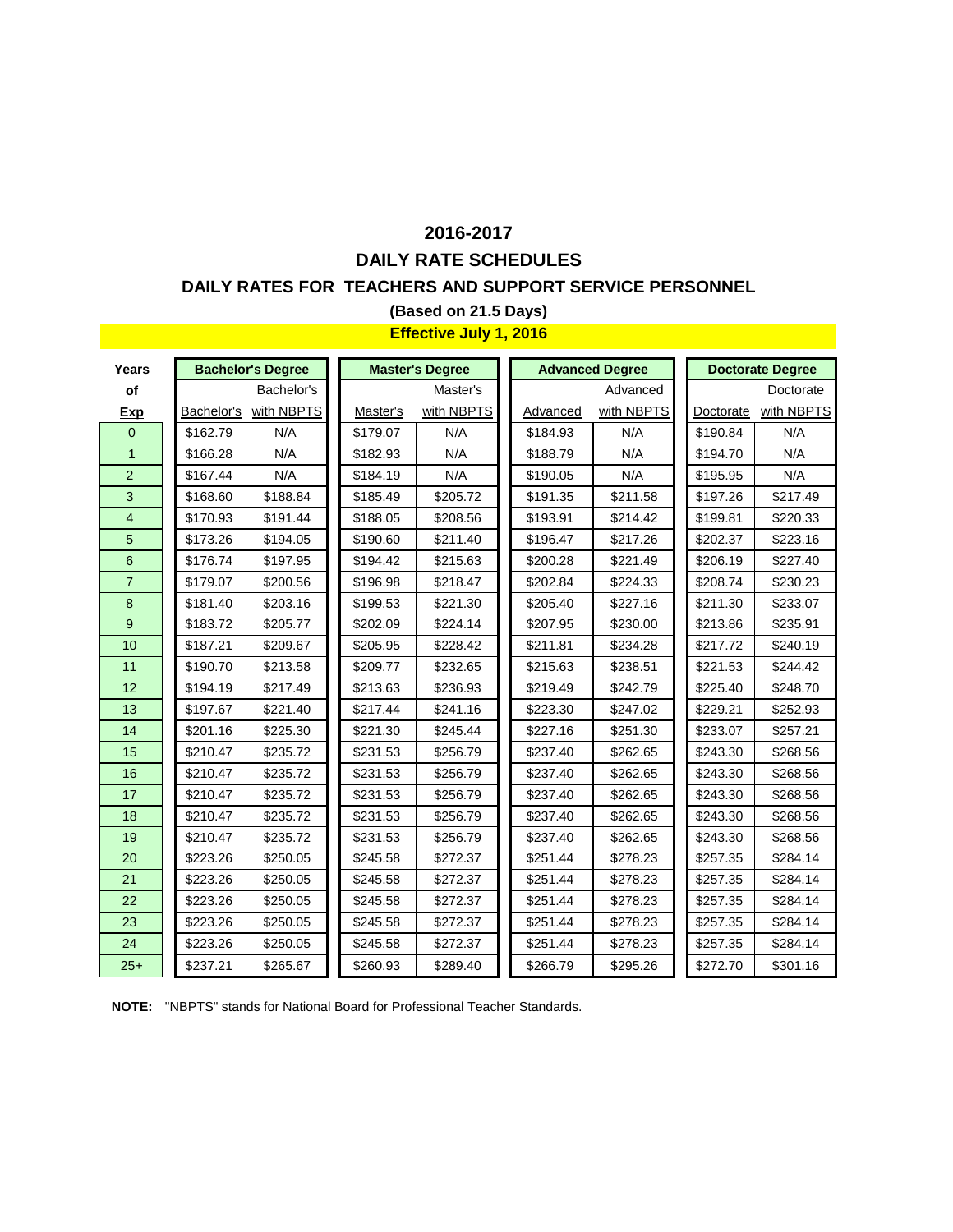# **DAILY RATES FOR SCHOOL PSYCHOLOGISTS**

Including Masters Level Speech-Language Pathologists

and Masters Level Audiologists

### **(Based on 21.5 Days)**

| <b>YEARS OF</b>         | <b>BASE</b>   |                | <b>Psychologists</b> |                  |
|-------------------------|---------------|----------------|----------------------|------------------|
| <b>EXP</b>              | <b>SALARY</b> | <b>Masters</b> | <b>Advanced</b>      | <b>Doctorate</b> |
| $\Omega$                | \$4,098       | \$190.60       | \$196.47             | \$202.37         |
| 1                       | \$4,180       | \$194.42       | \$200.28             | \$206.19         |
| $\overline{2}$          | \$4,235       | \$196.98       | \$202.84             | \$208.74         |
| 3                       | \$4,290       | \$199.53       | \$205.40             | \$211.30         |
| $\overline{\mathbf{4}}$ | \$4,345       | \$202.09       | \$207.95             | \$213.86         |
| 5                       | \$4,428       | \$205.95       | \$211.81             | \$217.72         |
| $\,6$                   | \$4,510       | \$209.77       | \$215.63             | \$221.53         |
| $\overline{7}$          | \$4,593       | \$213.63       | \$219.49             | \$225.40         |
| 8                       | \$4,675       | \$217.44       | \$223.30             | \$229.21         |
| 9                       | \$4,758       | \$221.30       | \$227.16             | \$233.07         |
| 10                      | \$4,978       | \$231.53       | \$237.40             | \$243.30         |
| 11                      | \$4,978       | \$231.53       | \$237.40             | \$243.30         |
| 12                      | \$4,978       | \$231.53       | \$237.40             | \$243.30         |
| 13                      | \$4,978       | \$231.53       | \$237.40             | \$243.30         |
| 14                      | \$4,978       | \$231.53       | \$237.40             | \$243.30         |
| 15                      | \$5,280       | \$245.58       | \$251.44             | \$257.35         |
| 16                      | \$5,280       | \$245.58       | \$251.44             | \$257.35         |
| 17                      | \$5,280       | \$245.58       | \$251.44             | \$257.35         |
| 18                      | \$5,280       | \$245.58       | \$251.44             | \$257.35         |
| 19                      | \$5,280       | \$245.58       | \$251.44             | \$257.35         |
| 20                      | \$5,610       | \$260.93       | \$266.79             | \$272.70         |
| 21                      | \$5,610       | \$260.93       | \$266.79             | \$272.70         |
| 22                      | \$5,610       | \$260.93       | \$266.79             | \$272.70         |
| 23                      | \$5,610       | \$260.93       | \$266.79             | \$272.70         |
| 24                      | \$5,610       | \$260.93       | \$266.79             | \$272.70         |
| $25+$                   | \$6,031       | \$280.51       | \$286.37             | \$292.28         |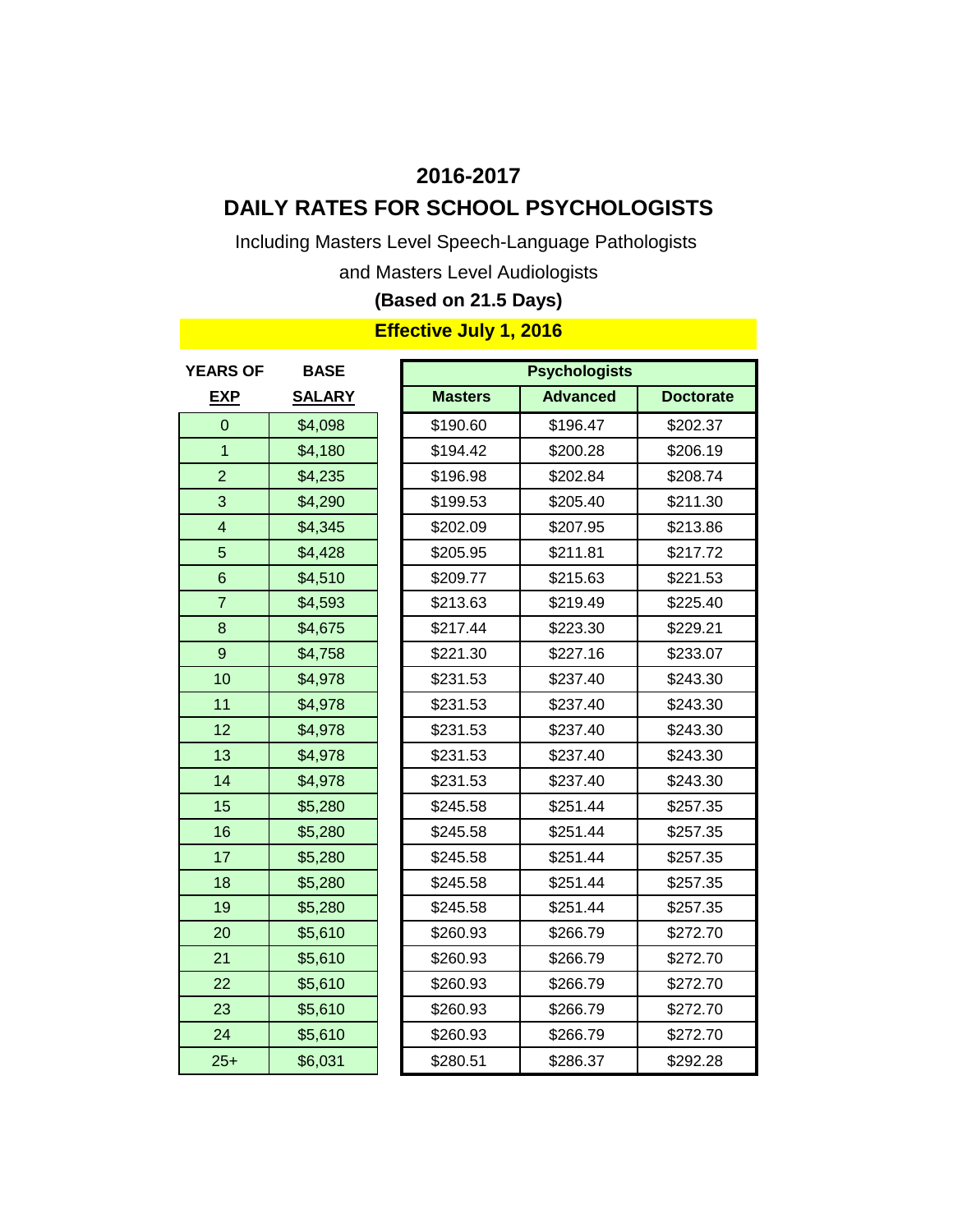### **FY 2016-17 ASSISTANT PRINCIPAL SALARY SCHEDULE Effective July 1, 2016**

|                 |                  | <b>Base</b>    | <b>Base + 1%</b> | <b>Base + 2%</b> | <b>Base + 3%</b> | Base + $4\%$   | <b>Base + 5%</b> | <b>Base + 6%</b> |
|-----------------|------------------|----------------|------------------|------------------|------------------|----------------|------------------|------------------|
| <b>Years of</b> | Schedule/        | <b>Monthly</b> | <b>Monthly</b>   | <b>Monthly</b>   | <b>Monthly</b>   | <b>Monthly</b> | <b>Monthly</b>   | <b>Monthly</b>   |
| Exp             | <b>Pay Level</b> | <b>Salary</b>  | <b>Salary</b>    | <b>Salary</b>    | <b>Salary</b>    | <b>Salary</b>  | <b>Salary</b>    | <b>Salary</b>    |
| $0 - 9$         | $0 - 1$          | \$3,968        | \$4,008          | \$4,047          | \$4,087          | \$4,127        | \$4,166          | \$4,206          |
| 10              | $0 - 2$          | \$4,037        | \$4,077          | \$4,118          | \$4,158          | \$4,198        | \$4,239          | \$4,279          |
| 11              | $0 - 3$          | \$4,185        | \$4,227          | \$4,269          | \$4,311          | \$4,352        | \$4,394          | \$4,436          |
| 12              | $0 - 4$          | \$4,304        | \$4,347          | \$4,390          | \$4,433          | \$4,476        | \$4,519          | \$4,562          |
| 13              | $0 - 5$          | \$4,388        | \$4,432          | \$4,476          | \$4,520          | \$4,564        | \$4,607          | \$4,651          |
| 14              | $0-6$            | \$4,443        | \$4,487          | \$4,532          | \$4,576          | \$4,621        | \$4,665          | \$4,710          |
| 15              | $0 - 7$          | \$4,501        | \$4,546          | \$4,591          | \$4,636          | \$4,681        | \$4,726          | \$4,771          |
| 16              | $0 - 8$          | \$4,556        | \$4,602          | \$4,647          | \$4,693          | \$4,738        | \$4,784          | \$4,829          |
| 17              | $0-9$            | \$4,615        | \$4,661          | \$4,707          | \$4,753          | \$4,800        | \$4,846          | \$4,892          |
| 18              | $0 - 10$         | \$4,675        | \$4,722          | \$4,769          | \$4,815          | \$4,862        | \$4,909          | \$4,956          |
| 19              | $0 - 11$         | \$4,735        | \$4,782          | \$4,830          | \$4,877          | \$4,924        | \$4,972          | \$5,019          |
| 20              | $0 - 12$         | \$4,797        | \$4,845          | \$4,893          | \$4,941          | \$4,989        | \$5,037          | \$5,085          |
| 21              | $0 - 13$         | \$4,860        | \$4,909          | \$4,957          | \$5,006          | \$5,054        | \$5,103          | \$5,152          |
| 22              | $0 - 14$         | \$4,924        | \$4,973          | \$5,022          | \$5,072          | \$5,121        | \$5,170          | \$5,219          |
| 23              | $0 - 15$         | \$4,992        | \$5,042          | \$5,092          | \$5,142          | \$5,192        | \$5,242          | \$5,292          |
| 24              | $0 - 16$         | \$5,058        | \$5,109          | \$5,159          | \$5,210          | \$5,260        | \$5,311          | \$5,361          |
| 25              | $0 - 17$         | \$5,126        | \$5,177          | \$5,229          | \$5,280          | \$5,331        | \$5,382          | \$5,434          |
| 26              | $0 - 18$         | \$5,196        | \$5,248          | \$5,300          | \$5,352          | \$5,404        | \$5,456          | \$5,508          |
| 27              | $0 - 19$         | \$5,266        | \$5,319          | \$5,371          | \$5,424          | \$5,477        | \$5,529          | \$5,582          |
| 28              | $0 - 20$         | \$5,342        | \$5,395          | \$5,449          | \$5,502          | \$5,556        | \$5,609          | \$5,663          |
| 29              | $0 - 21$         | \$5,415        | \$5,469          | \$5,523          | \$5,577          | \$5,632        | \$5,686          | \$5,740          |
| 30              | $0 - 22$         | \$5,490        | \$5,545          | \$5,600          | \$5,655          | \$5,710        | \$5,765          | \$5,819          |
| 31              | $0 - 23$         | \$5,565        | \$5,621          | \$5,676          | \$5,732          | \$5,788        | \$5,843          | \$5,899          |
| 32              | $0 - 24$         | \$5,644        | \$5,700          | \$5,757          | \$5,813          | \$5,870        | \$5,926          | \$5,983          |
| 33              | $0 - 25$         | \$5,726        | \$5,783          | \$5,841          | \$5,898          | \$5,955        | \$6,012          | \$6,070          |
| 34              | $0 - 26$         | \$5,808        | \$5,866          | \$5,924          | \$5,982          | \$6,040        | \$6,098          | \$6,156          |
| 35              | $0 - 27$         | \$5,881        | \$5,940          | \$5,999          | \$6,057          | \$6,116        | \$6,175          | \$6,234          |
| $36+$           | $0 - 28$         | \$5,998        | \$6,058          | \$6,118          | \$6,178          | \$6,238        | \$6,298          | \$6,358          |

#### **NOTES:**

- 1. ADD \$126 per month for an earned advanced degree.
- 2. ADD \$253 per month for an earned doctorate degree.
- 3. Placement on one of the Base through Base + 6% salary schedules is determined by 1997-98, 1998-99 and 1999-2000 only ABCs and School Safety accomplishments.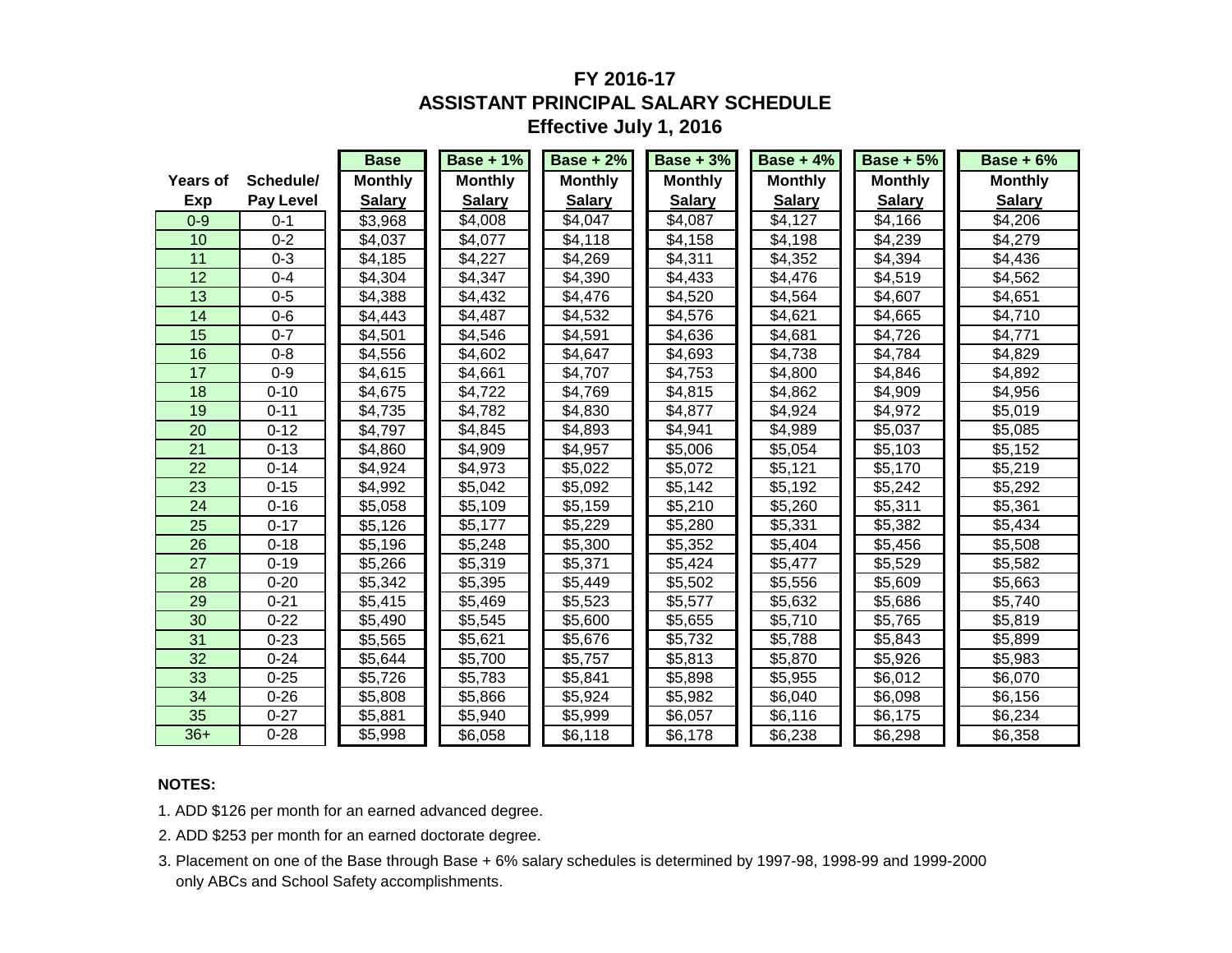### **FY 2016-17 PRINCIPAL SALARY SCHEDULES PRINCIPAL I 0 - 10 Teachers Effective July 1, 2016**

| <b>Combined</b> |                  | <b>Base</b>    | <b>Base + 1%</b> | <b>Base + 2%</b> | <b>Base + 3%</b> | <b>Base + 4%</b> | <b>Base + 5%</b> | <b>Base + 6%</b> |
|-----------------|------------------|----------------|------------------|------------------|------------------|------------------|------------------|------------------|
| <b>Years of</b> | Schedule/        | <b>Monthly</b> | <b>Monthly</b>   | <b>Monthly</b>   | <b>Monthly</b>   | <b>Monthly</b>   | <b>Monthly</b>   | <b>Monthly</b>   |
| Exp             | <b>Pay Level</b> | <b>Salary</b>  | <b>Salary</b>    | <b>Salary</b>    | <b>Salary</b>    | <b>Salary</b>    | <b>Salary</b>    | <b>Salary</b>    |
| $0 - 13$        | $0 - 5$          | \$4,388        | \$4,432          | \$4,476          | \$4,520          | \$4,564          | \$4,607          | \$4,651          |
| 14              | $0 - 6$          | \$4,443        | \$4,487          | \$4,532          | \$4,576          | \$4,621          | \$4,665          | \$4,710          |
| 15              | $0 - 7$          | \$4,501        | \$4,546          | \$4,591          | \$4,636          | \$4,681          | \$4,726          | \$4,771          |
| 16              | $0 - 8$          | \$4,556        | \$4,602          | \$4,647          | \$4,693          | \$4,738          | \$4,784          | \$4,829          |
| 17              | $0 - 9$          | \$4,615        | \$4,661          | \$4,707          | \$4,753          | \$4,800          | \$4,846          | \$4,892          |
| 18              | $0 - 10$         | \$4,675        | \$4,722          | \$4,769          | \$4,815          | \$4,862          | \$4,909          | \$4,956          |
| 19              | $0 - 11$         | \$4,735        | \$4,782          | \$4,830          | \$4,877          | \$4,924          | \$4,972          | \$5,019          |
| 20              | $0 - 12$         | \$4,797        | \$4,845          | \$4,893          | \$4,941          | \$4,989          | \$5,037          | \$5,085          |
| 21              | $0 - 13$         | \$4,860        | \$4,909          | \$4,957          | \$5,006          | \$5,054          | \$5,103          | \$5,152          |
| 22              | $0 - 14$         | \$4,924        | \$4,973          | \$5,022          | \$5,072          | \$5,121          | \$5,170          | \$5,219          |
| 23              | $0 - 15$         | \$4,992        | \$5,042          | \$5,092          | \$5,142          | \$5,192          | \$5,242          | \$5,292          |
| 24              | $0 - 16$         | \$5,058        | \$5,109          | \$5,159          | \$5,210          | \$5,260          | \$5,311          | \$5,361          |
| 25              | $0 - 17$         | \$5,126        | \$5,177          | \$5,229          | \$5,280          | \$5,331          | \$5,382          | \$5,434          |
| 26              | $0 - 18$         | \$5,196        | \$5,248          | \$5,300          | \$5,352          | \$5,404          | \$5,456          | \$5,508          |
| 27              | $0 - 19$         | \$5,266        | \$5,319          | \$5,371          | \$5,424          | \$5,477          | \$5,529          | \$5,582          |
| 28              | $0 - 20$         | \$5,342        | \$5,395          | \$5,449          | \$5,502          | \$5,556          | \$5,609          | \$5,663          |
| 29              | $0 - 21$         | \$5,415        | \$5,469          | \$5,523          | \$5,577          | \$5,632          | \$5,686          | \$5,740          |
| 30              | $0 - 22$         | \$5,490        | \$5,545          | \$5,600          | \$5,655          | \$5,710          | \$5,765          | \$5,819          |
| 31              | $0 - 23$         | \$5,565        | \$5,621          | \$5,676          | \$5,732          | \$5,788          | \$5,843          | \$5,899          |
| 32              | $0 - 24$         | \$5,644        | \$5,700          | \$5,757          | \$5,813          | \$5,870          | \$5,926          | \$5,983          |
| 33              | $0 - 25$         | \$5,726        | \$5,783          | \$5,841          | \$5,898          | \$5,955          | \$6,012          | \$6,070          |
| 34              | $0 - 26$         | \$5,808        | \$5,866          | \$5,924          | \$5,982          | \$6,040          | \$6,098          | \$6,156          |
| 35              | $0 - 27$         | \$5,881        | \$5,940          | \$5,999          | \$6,057          | \$6,116          | \$6,175          | \$6,234          |
| 36              | $0 - 28$         | \$5,998        | \$6,058          | \$6,118          | \$6,178          | \$6,238          | \$6,298          | \$6,358          |
| $37+$           | $0 - 29$         | \$6,118        | \$6,179          | \$6,240          | \$6,302          | \$6,363          | \$6,424          | \$6,485          |

#### **NOTES:**

- 1. ADD \$126 per month for an earned advanced degree.
- 2. ADD \$253 per month for an earned doctorate degree.
- 3. Placement on one of the Base through Base + 6% salary schedules is determined by 1997-98, 1998-99 and 1999-2000 School Safety accomplishments.
- 4. A principal shall be placed on the step on the salary schedule that reflects the total number of years of experience as a certified employee of the public schools and an additional step for every 3 years serving as a principal on or beofre June 30, 2009.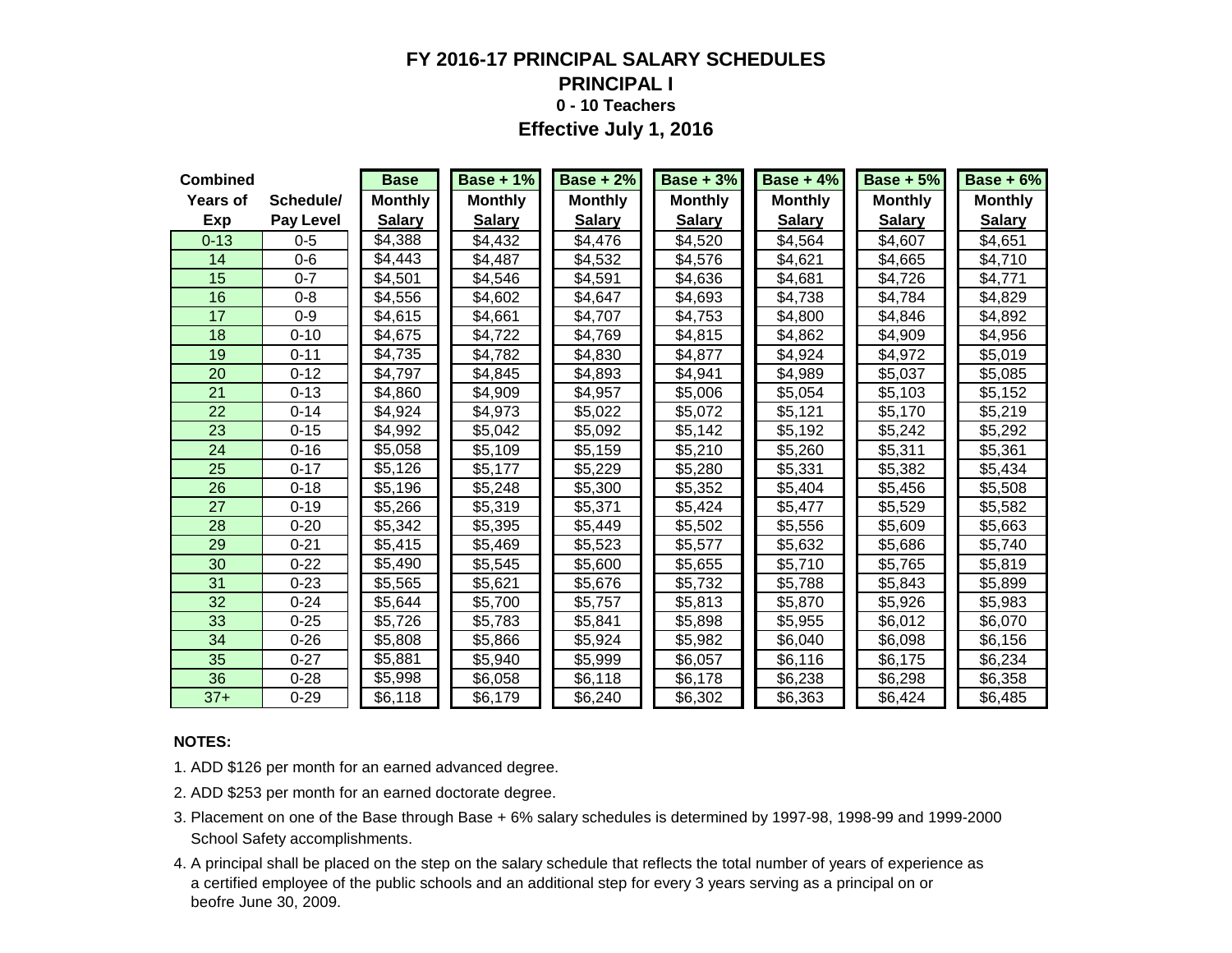### **FY 2016-17 PRINCIPAL SALARY SCHEDULES PRINCIPAL II 11 - 21 Teachers Effective July 1, 2016**

| <b>Combined</b> |                  | <b>Base</b>    | <b>Base + 1%</b> | Base $+2\%$    | <b>Base + 3%</b> | <b>Base + 4%</b> | <b>Base + 5%</b> | Base $+6%$     |
|-----------------|------------------|----------------|------------------|----------------|------------------|------------------|------------------|----------------|
| Years of        | Schedule/        | <b>Monthly</b> | <b>Monthly</b>   | <b>Monthly</b> | <b>Monthly</b>   | <b>Monthly</b>   | <b>Monthly</b>   | <b>Monthly</b> |
| Exp             | <b>Pay Level</b> | <b>Salary</b>  | <b>Salary</b>    | <b>Salary</b>  | <b>Salary</b>    | <b>Salary</b>    | <b>Salary</b>    | <b>Salary</b>  |
| $0 - 15$        | $0 - 8$          | \$4,556        | \$4,602          | \$4,647        | \$4,693          | \$4,738          | \$4,784          | \$4,829        |
| 16              | $0 - 9$          | \$4,615        | \$4,661          | \$4,707        | \$4,753          | \$4,800          | \$4,846          | \$4,892        |
| 17              | $0 - 10$         | \$4,675        | \$4,722          | \$4,769        | \$4,815          | \$4,862          | \$4,909          | \$4,956        |
| 18              | $0 - 11$         | \$4,735        | \$4,782          | \$4,830        | \$4,877          | \$4,924          | \$4,972          | \$5,019        |
| 19              | $0 - 12$         | \$4.797        | \$4,845          | \$4,893        | \$4,941          | \$4,989          | \$5,037          | \$5,085        |
| 20              | $0 - 13$         | \$4,860        | \$4,909          | \$4,957        | \$5,006          | \$5,054          | \$5,103          | \$5,152        |
| 21              | $0 - 14$         | \$4,924        | \$4,973          | \$5,022        | \$5,072          | \$5,121          | \$5,170          | \$5,219        |
| 22              | $0 - 15$         | \$4,992        | \$5,042          | \$5,092        | \$5,142          | \$5,192          | \$5,242          | \$5,292        |
| 23              | $0 - 16$         | \$5,058        | \$5,109          | \$5,159        | \$5,210          | \$5,260          | \$5,311          | \$5,361        |
| 24              | $0 - 17$         | \$5,126        | \$5,177          | \$5,229        | \$5,280          | \$5,331          | \$5,382          | \$5,434        |
| 25              | $0 - 18$         | \$5,196        | \$5,248          | \$5,300        | \$5,352          | \$5,404          | \$5,456          | \$5,508        |
| 26              | $0 - 19$         | \$5,266        | \$5,319          | \$5,371        | \$5,424          | \$5,477          | \$5,529          | \$5,582        |
| 27              | $0 - 20$         | \$5,342        | \$5,395          | \$5,449        | \$5,502          | \$5,556          | \$5,609          | \$5,663        |
| 28              | $0 - 21$         | \$5,415        | \$5,469          | \$5,523        | \$5,577          | \$5,632          | \$5,686          | \$5,740        |
| 29              | $0 - 22$         | \$5,490        | \$5,545          | \$5,600        | \$5,655          | \$5.710          | \$5,765          | \$5,819        |
| 30              | $0 - 23$         | \$5,565        | \$5,621          | \$5,676        | \$5,732          | \$5,788          | \$5,843          | \$5,899        |
| 31              | $0 - 24$         | \$5,644        | \$5,700          | \$5,757        | \$5,813          | \$5,870          | \$5,926          | \$5,983        |
| 32              | $0 - 25$         | \$5,726        | \$5,783          | \$5,841        | \$5,898          | \$5,955          | \$6,012          | \$6,070        |
| 33              | $0 - 26$         | \$5,808        | \$5,866          | \$5,924        | \$5,982          | \$6,040          | \$6,098          | \$6,156        |
| 34              | $0 - 27$         | \$5.881        | \$5,940          | \$5,999        | \$6,057          | \$6,116          | \$6,175          | \$6,234        |
| 35              | $0 - 28$         | \$5,998        | \$6,058          | \$6,118        | \$6,178          | \$6,238          | \$6,298          | \$6,358        |
| 36              | $0 - 29$         | \$6,118        | \$6,179          | \$6,240        | \$6,302          | \$6,363          | \$6,424          | \$6,485        |
| 37              | $0 - 30$         | \$6,240        | \$6,302          | \$6,365        | \$6,427          | \$6,490          | \$6,552          | \$6,614        |
| 38              | $0 - 31$         | \$6,365        | \$6,429          | \$6,492        | \$6,556          | \$6,620          | \$6,683          | \$6,747        |
| $39+$           | $0 - 32$         | \$6,492        | \$6,557          | \$6,622        | \$6,687          | \$6,752          | \$6,817          | \$6,882        |

#### **NOTES:**

1. ADD \$126 per month for an earned advanced degree.

- 3. Placement on one of the Base through Base + 6% salary schedules is determined by 1997-98, 1998-99 and 1999-2000 only ABCs and School Safety accomplishments.
- 4. A principal shall be placed on the step on the salary schedule that reflects the total number of years of experience as a certified employee of the public schools and an additional step for every 3 years serving as a principal on or beofre June 30, 2009.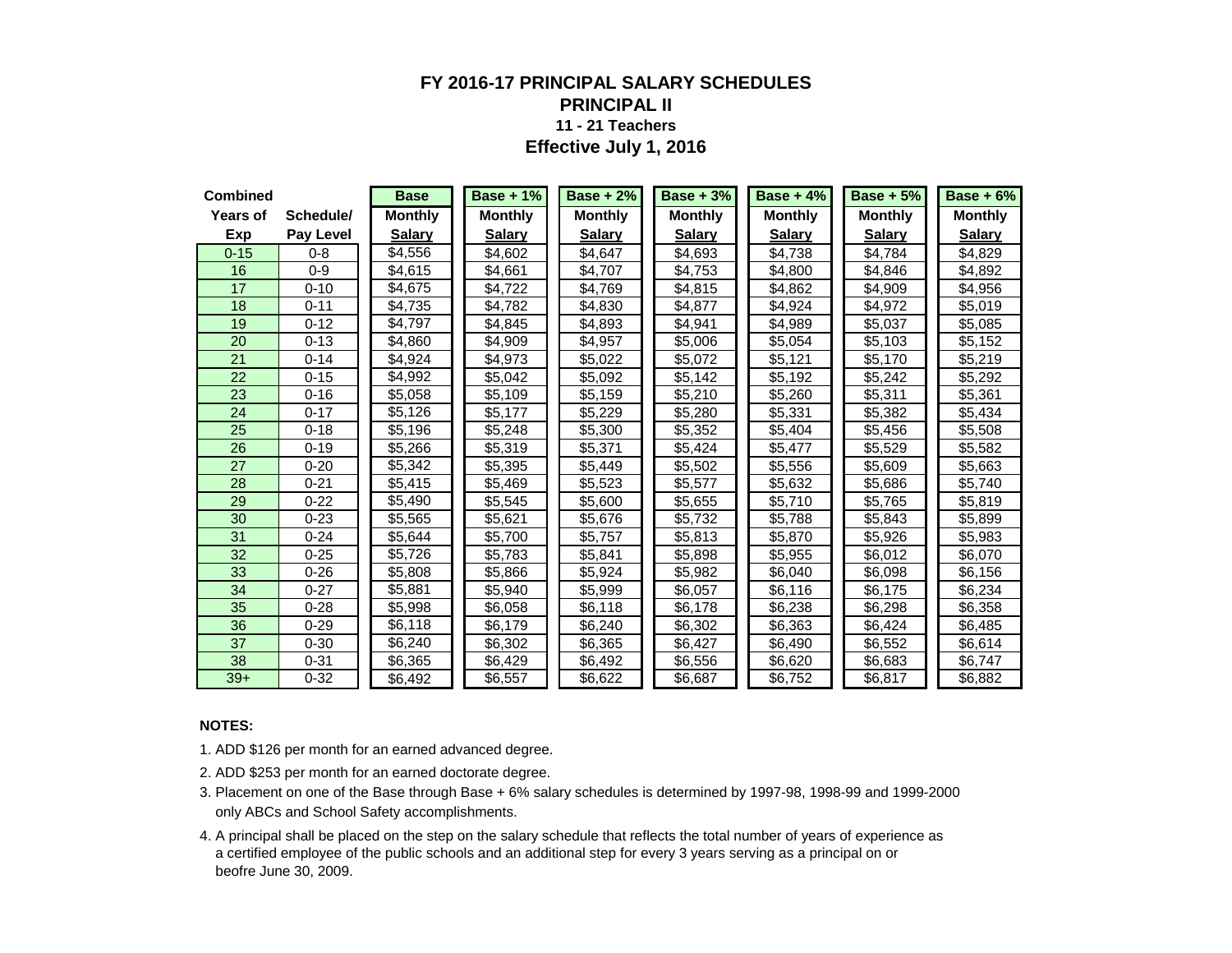### **FY 2016-17 PRINCIPAL SALARY SCHEDULES PRINCIPAL III 22 - 32 Teachers**

**Effective July 1, 2016**

| <b>Combined</b> |                  | <b>Base</b>    | <b>Base + 1%</b> | <b>Base + 2%</b> | $Base + 3%$    | Base + $4\%$   | <b>Base + 5%</b> | Base $+6%$     |
|-----------------|------------------|----------------|------------------|------------------|----------------|----------------|------------------|----------------|
| <b>Years of</b> | Schedule/        | <b>Monthly</b> | <b>Monthly</b>   | <b>Monthly</b>   | <b>Monthly</b> | <b>Monthly</b> | <b>Monthly</b>   | <b>Monthly</b> |
| Exp             | <b>Pay Level</b> | <b>Salary</b>  | <b>Salary</b>    | <b>Salary</b>    | <b>Salary</b>  | <b>Salary</b>  | <b>Salary</b>    | <b>Salary</b>  |
| $0 - 17$        | $0 - 11$         | \$4,735        | \$4,782          | \$4,830          | \$4,877        | \$4,924        | \$4,972          | \$5,019        |
| 18              | $0 - 12$         | \$4,797        | \$4,845          | \$4,893          | \$4,941        | \$4,989        | \$5,037          | \$5.085        |
| 19              | $0 - 13$         | \$4,860        | \$4,909          | \$4,957          | \$5,006        | \$5,054        | \$5,103          | \$5,152        |
| 20              | $0 - 14$         | \$4,924        | \$4,973          | \$5,022          | \$5,072        | \$5,121        | \$5,170          | \$5,219        |
| 21              | $0 - 15$         | \$4,992        | \$5,042          | \$5,092          | \$5,142        | \$5,192        | \$5,242          | \$5,292        |
| 22              | $0 - 16$         | \$5,058        | \$5,109          | \$5,159          | \$5,210        | \$5,260        | \$5,311          | \$5,361        |
| 23              | $0 - 17$         | \$5,126        | \$5,177          | \$5,229          | \$5,280        | \$5,331        | \$5,382          | \$5,434        |
| 24              | $0 - 18$         | \$5,196        | \$5,248          | \$5,300          | \$5,352        | \$5,404        | \$5,456          | \$5,508        |
| 25              | $0 - 19$         | \$5,266        | \$5,319          | \$5,371          | \$5,424        | \$5,477        | \$5,529          | \$5,582        |
| 26              | $0 - 20$         | \$5,342        | \$5,395          | \$5,449          | \$5,502        | \$5,556        | \$5,609          | \$5,663        |
| 27              | $0 - 21$         | \$5,415        | \$5,469          | \$5,523          | \$5,577        | \$5,632        | \$5,686          | \$5,740        |
| 28              | $0 - 22$         | \$5,490        | \$5,545          | \$5,600          | \$5,655        | \$5,710        | \$5,765          | \$5,819        |
| 29              | $0 - 23$         | \$5,565        | \$5,621          | \$5,676          | \$5,732        | \$5,788        | \$5,843          | \$5,899        |
| 30              | $0 - 24$         | \$5,644        | \$5.700          | \$5,757          | \$5,813        | \$5,870        | \$5,926          | \$5,983        |
| 31              | $0 - 25$         | \$5,726        | \$5,783          | \$5,841          | \$5,898        | \$5,955        | \$6,012          | \$6,070        |
| 32              | $0 - 26$         | \$5,808        | \$5,866          | \$5.924          | \$5,982        | \$6.040        | \$6,098          | \$6,156        |
| 33              | $0 - 27$         | \$5,881        | \$5,940          | \$5,999          | \$6,057        | \$6,116        | \$6,175          | \$6,234        |
| 34              | $0 - 28$         | \$5,998        | \$6,058          | \$6,118          | \$6,178        | \$6,238        | \$6,298          | \$6,358        |
| 35              | $0 - 29$         | \$6,118        | \$6,179          | \$6,240          | \$6,302        | \$6,363        | \$6,424          | \$6,485        |
| 36              | $0 - 30$         | \$6,240        | \$6,302          | \$6,365          | \$6,427        | \$6,490        | \$6,552          | \$6,614        |
| 37              | $0 - 31$         | \$6,365        | \$6,429          | \$6,492          | \$6,556        | \$6,620        | \$6,683          | \$6,747        |
| 38              | $0 - 32$         | \$6,492        | \$6,557          | \$6,622          | \$6,687        | \$6,752        | \$6,817          | \$6,882        |
| 39              | $0 - 33$         | \$6,622        | \$6,688          | \$6,754          | \$6,821        | \$6,887        | \$6,953          | \$7,019        |
| 40              | $0 - 34$         | \$6,754        | \$6,822          | \$6,889          | \$6,957        | \$7,024        | \$7,092          | \$7,159        |
| $41+$           | $0 - 35$         | \$6,889        | \$6,958          | \$7,027          | \$7,096        | \$7,165        | \$7,233          | \$7,302        |

#### **NOTES:**

1. ADD \$126 per month for an earned advanced degree.

- 3. Placement on one of the Base through Base + 6% salary schedules is determined by 1997-98, 1998-99 and 1999-2000 only ABCs and School Safety accomplishments.
- 4. A principal shall be placed on the step on the salary schedule that reflects the total number of years of experience as a certified employee of the public schools and an additional step for every 3 years serving as a principal on or beofre June 30, 2009.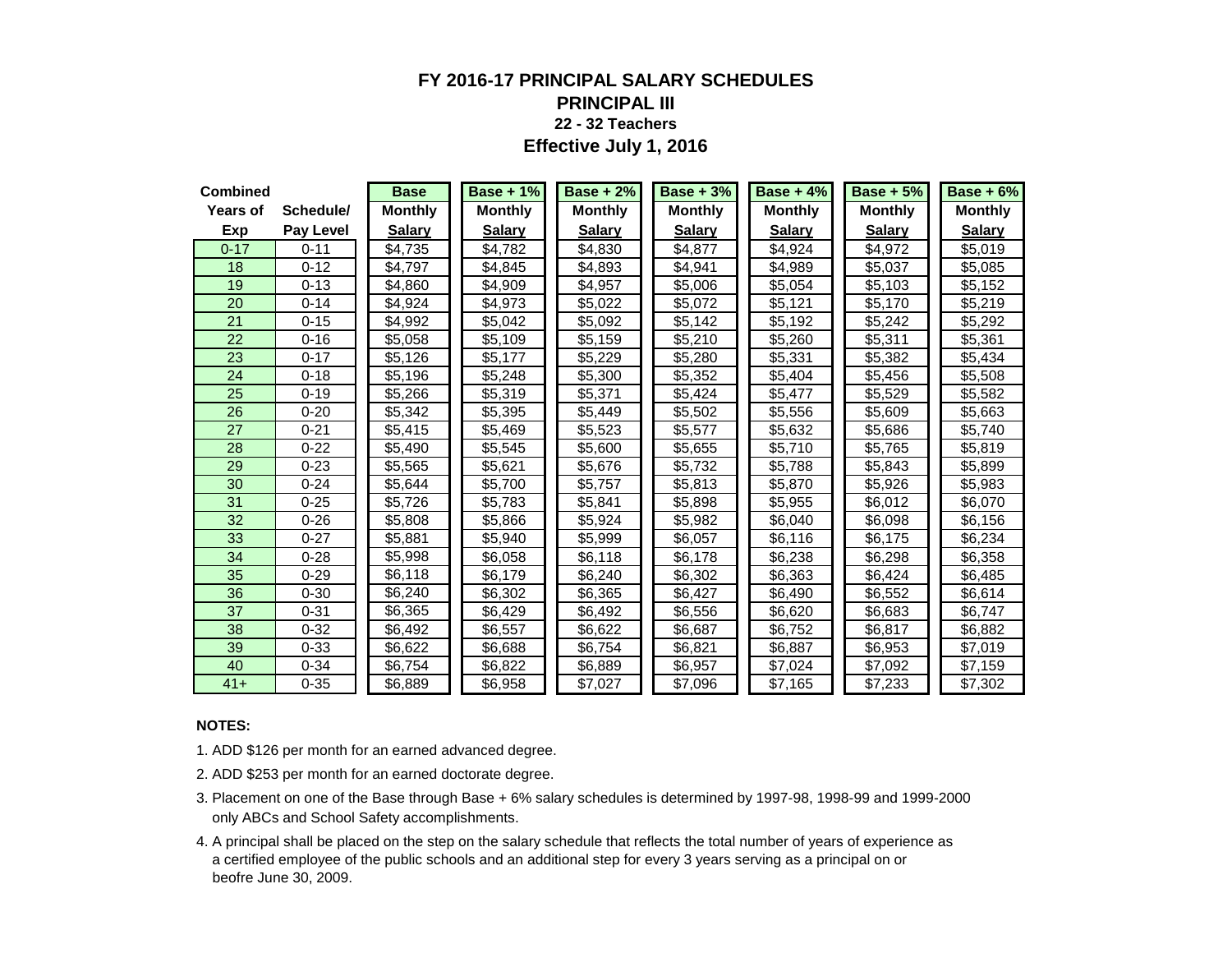# **FY 2016-17 PRINCIPAL SALARY SCHEDULES**

### **PRINCIPAL IV**

#### **33 - 43 Teachers**

#### **Effective July 1, 2016**

| <b>Combined</b> |           | <b>Base</b>    | Base + $1\%$   | $Base + 2%$    | <b>Base +3%</b> | Base + $4\%$   | $Base + 5%$    | $Base + 6%$    |
|-----------------|-----------|----------------|----------------|----------------|-----------------|----------------|----------------|----------------|
| <b>Years of</b> | Schedule/ | <b>Monthly</b> | <b>Monthly</b> | <b>Monthly</b> | <b>Monthly</b>  | <b>Monthly</b> | <b>Monthly</b> | <b>Monthly</b> |
| Exp             | Pay Level | <b>Salary</b>  | <b>Salary</b>  | <b>Salary</b>  | <b>Salary</b>   | <b>Salary</b>  | <b>Salary</b>  | <b>Salary</b>  |
| $0 - 18$        | $0 - 13$  | \$4,860        | \$4,909        | \$4,957        | \$5,006         | \$5,054        | \$5,103        | \$5,152        |
| 19              | $0 - 14$  | \$4,924        | \$4,973        | \$5,022        | \$5,072         | \$5,121        | \$5,170        | \$5,219        |
| 20              | $0 - 15$  | \$4,992        | \$5,042        | \$5,092        | \$5,142         | \$5,192        | \$5,242        | \$5,292        |
| 21              | $0 - 16$  | \$5,058        | \$5,109        | \$5,159        | \$5,210         | \$5,260        | \$5,311        | \$5,361        |
| 22              | $0 - 17$  | \$5,126        | \$5,177        | \$5,229        | \$5,280         | \$5,331        | \$5,382        | \$5,434        |
| 23              | $0 - 18$  | \$5,196        | \$5,248        | \$5,300        | \$5,352         | \$5,404        | \$5,456        | \$5,508        |
| 24              | $0 - 19$  | \$5,266        | \$5,319        | \$5,371        | \$5,424         | \$5,477        | \$5,529        | \$5,582        |
| 25              | $0 - 20$  | \$5,342        | \$5,395        | \$5,449        | \$5,502         | \$5,556        | \$5,609        | \$5,663        |
| 26              | $0 - 21$  | \$5,415        | \$5,469        | \$5,523        | \$5,577         | \$5,632        | \$5,686        | \$5,740        |
| 27              | $0 - 22$  | \$5,490        | \$5,545        | \$5,600        | \$5,655         | \$5,710        | \$5,765        | \$5,819        |
| 28              | $0 - 23$  | \$5,565        | \$5,621        | \$5,676        | \$5,732         | \$5,788        | \$5,843        | \$5,899        |
| 29              | $0 - 24$  | \$5,644        | \$5,700        | \$5,757        | \$5,813         | \$5,870        | \$5,926        | \$5,983        |
| 30              | $0 - 25$  | \$5,726        | \$5,783        | \$5,841        | \$5,898         | \$5,955        | \$6,012        | \$6,070        |
| 31              | $0 - 26$  | \$5,808        | \$5,866        | \$5,924        | \$5,982         | \$6,040        | \$6,098        | \$6,156        |
| 32              | $0 - 27$  | \$5,881        | \$5,940        | \$5,999        | \$6,057         | \$6,116        | \$6,175        | \$6,234        |
| 33              | $0 - 28$  | \$5,998        | \$6,058        | \$6,118        | \$6,178         | \$6,238        | \$6,298        | \$6,358        |
| 34              | $0 - 29$  | \$6,118        | \$6,179        | \$6,240        | \$6,302         | \$6,363        | \$6.424        | \$6,485        |
| 35              | $0 - 30$  | \$6,240        | \$6,302        | \$6,365        | \$6,427         | \$6,490        | \$6,552        | \$6,614        |
| 36              | $0 - 31$  | \$6,365        | \$6,429        | \$6,492        | \$6,556         | \$6,620        | \$6,683        | \$6,747        |
| 37              | $0 - 32$  | \$6,492        | \$6,557        | \$6,622        | \$6,687         | \$6,752        | \$6,817        | \$6,882        |
| 38              | $0 - 33$  | \$6,622        | \$6,688        | \$6,754        | \$6,821         | \$6,887        | \$6,953        | \$7,019        |
| 39              | $0 - 34$  | \$6,754        | \$6,822        | \$6,889        | \$6,957         | \$7,024        | \$7,092        | \$7,159        |
| 40              | $0 - 35$  | \$6,889        | \$6,958        | \$7,027        | \$7,096         | \$7,165        | \$7,233        | \$7,302        |
| 41              | $0 - 36$  | \$7,027        | \$7,097        | \$7,168        | \$7,238         | \$7,308        | \$7,378        | \$7,449        |
| $42+$           | $0 - 37$  | \$7,168        | \$7,240        | \$7,311        | \$7,383         | \$7,455        | \$7,526        | \$7,598        |

#### **NOTES:**

1. ADD \$126 per month for an earned advanced degree.

- 2. ADD \$253 per month for an earned doctorate degree.
- 3. Placement on one of the Base through Base + 6% salary schedules is determined by 1997-98, 1998-99 and 1999-2000 only ABCs and School Safety accomplishments.
- 4. A principal shall be placed on the step on the salary schedule that reflects the total number of years of experience as a certified employee of the public schools and an additional step for every 3 years serving as a principal on or beofre June 30, 2009.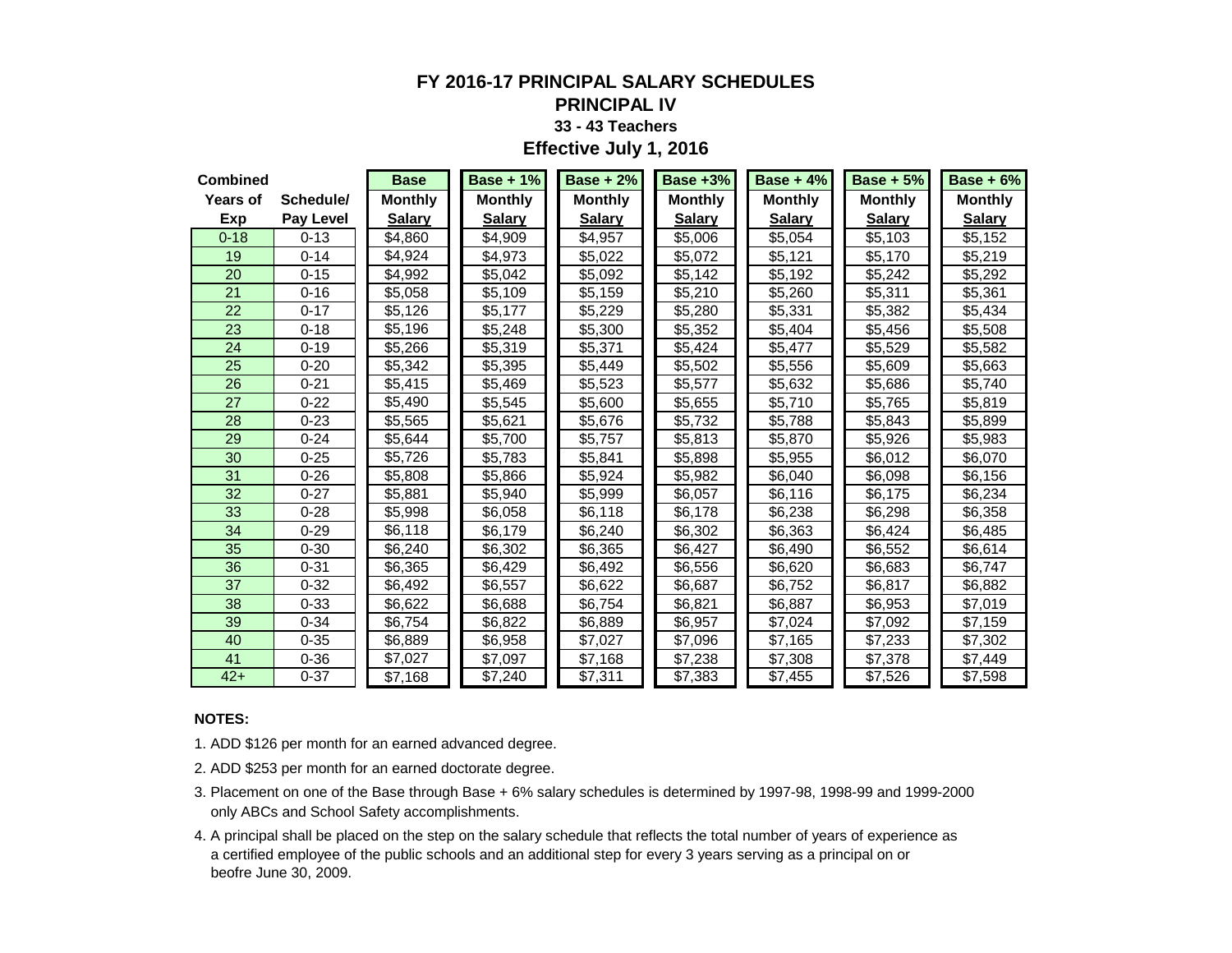#### **FY 2016-17 PRINCIPAL SALARY SCHEDULES PRINCIPAL V**

# **44 - 54 Teachers**

**Effective July 1, 2016**

| <b>Combined</b> |                  | <b>Base</b>    | <b>Base + 1%</b> | Base + $2\%$   | Base + $3\%$   | <b>Base + 4%</b> | Base $+5%$     | $Base + 6%$    |
|-----------------|------------------|----------------|------------------|----------------|----------------|------------------|----------------|----------------|
| Years of        | Schedule/        | <b>Monthly</b> | <b>Monthly</b>   | <b>Monthly</b> | <b>Monthly</b> | <b>Monthly</b>   | <b>Monthly</b> | <b>Monthly</b> |
| Exp             | <b>Pay Level</b> | <b>Salary</b>  | <b>Salary</b>    | <b>Salary</b>  | <b>Salary</b>  | <b>Salary</b>    | <b>Salary</b>  | <b>Salary</b>  |
| $0 - 19$        | $0 - 15$         | \$4,992        | \$5,042          | \$5,092        | \$5,142        | \$5,192          | \$5,242        | \$5,292        |
| 20              | $0 - 16$         | \$5,058        | \$5.109          | \$5,159        | \$5,210        | \$5,260          | \$5,311        | \$5,361        |
| 21              | $0 - 17$         | \$5,126        | \$5,177          | \$5,229        | \$5,280        | \$5,331          | \$5,382        | \$5,434        |
| 22              | $0 - 18$         | \$5,196        | \$5,248          | \$5,300        | \$5,352        | \$5,404          | \$5,456        | \$5,508        |
| 23              | $0 - 19$         | \$5,266        | \$5,319          | \$5,371        | \$5,424        | \$5,477          | \$5,529        | \$5,582        |
| 24              | $0 - 20$         | \$5,342        | \$5,395          | \$5,449        | \$5,502        | \$5,556          | \$5,609        | \$5,663        |
| 25              | $0 - 21$         | \$5,415        | \$5,469          | \$5,523        | \$5,577        | \$5,632          | \$5,686        | \$5,740        |
| 26              | $0 - 22$         | \$5,490        | \$5,545          | \$5,600        | \$5,655        | \$5,710          | \$5,765        | \$5,819        |
| 27              | $0 - 23$         | \$5,565        | \$5,621          | \$5,676        | \$5,732        | \$5,788          | \$5,843        | \$5,899        |
| 28              | $0 - 24$         | \$5,644        | \$5,700          | \$5,757        | \$5,813        | \$5,870          | \$5,926        | \$5,983        |
| 29              | $0 - 25$         | \$5,726        | \$5.783          | \$5,841        | \$5,898        | \$5,955          | \$6,012        | \$6,070        |
| 30              | $0 - 26$         | \$5,808        | \$5,866          | \$5,924        | \$5,982        | \$6.040          | \$6,098        | \$6,156        |
| 31              | $0 - 27$         | \$5,881        | \$5,940          | \$5,999        | \$6,057        | \$6,116          | \$6,175        | \$6,234        |
| 32              | $0 - 28$         | \$5,998        | \$6,058          | \$6,118        | \$6,178        | \$6,238          | \$6,298        | \$6,358        |
| 33              | $0 - 29$         | \$6,118        | \$6,179          | \$6,240        | \$6,302        | \$6,363          | \$6,424        | \$6,485        |
| 34              | $0 - 30$         | \$6,240        | \$6,302          | \$6,365        | \$6,427        | \$6,490          | \$6,552        | \$6,614        |
| 35              | $0 - 31$         | \$6,365        | \$6,429          | \$6,492        | \$6,556        | \$6,620          | \$6,683        | \$6,747        |
| 36              | $0 - 32$         | \$6,492        | \$6,557          | \$6,622        | \$6,687        | \$6,752          | \$6,817        | \$6,882        |
| 37              | $0 - 33$         | \$6,622        | \$6,688          | \$6,754        | \$6,821        | \$6,887          | \$6,953        | \$7,019        |
| 38              | $0 - 34$         | \$6,754        | \$6,822          | \$6,889        | \$6,957        | \$7,024          | \$7,092        | \$7,159        |
| 39              | $0 - 35$         | \$6,889        | \$6,958          | \$7,027        | \$7,096        | \$7,165          | \$7,233        | \$7,302        |
| 40              | $0 - 36$         | \$7,027        | \$7,097          | \$7,168        | \$7,238        | \$7,308          | \$7,378        | \$7,449        |
| 41              | $0 - 37$         | \$7,168        | \$7,240          | \$7,311        | \$7,383        | \$7,455          | \$7,526        | \$7,598        |
| 42              | $0 - 38$         | \$7,311        | \$7,384          | \$7,457        | \$7,530        | \$7,603          | \$7,677        | \$7,750        |
| $43+$           | $0 - 39$         | \$7,457        | \$7,532          | \$7,606        | \$7,681        | \$7,755          | \$7,830        | \$7,904        |

#### **NOTES:**

1. ADD \$126 per month for an earned advanced degree.

- 3. Placement on one of the Base through Base + 6% salary schedules is determined by 1997-98, 1998-99 and 1999-2000 only ABCs and School Safety accomplishments.
- 4. A principal shall be placed on the step on the salary schedule that reflects the total number of years of experience as a certified employee of the public schools and an additional step for every 3 years serving as a principal on or beofre June 30, 2009.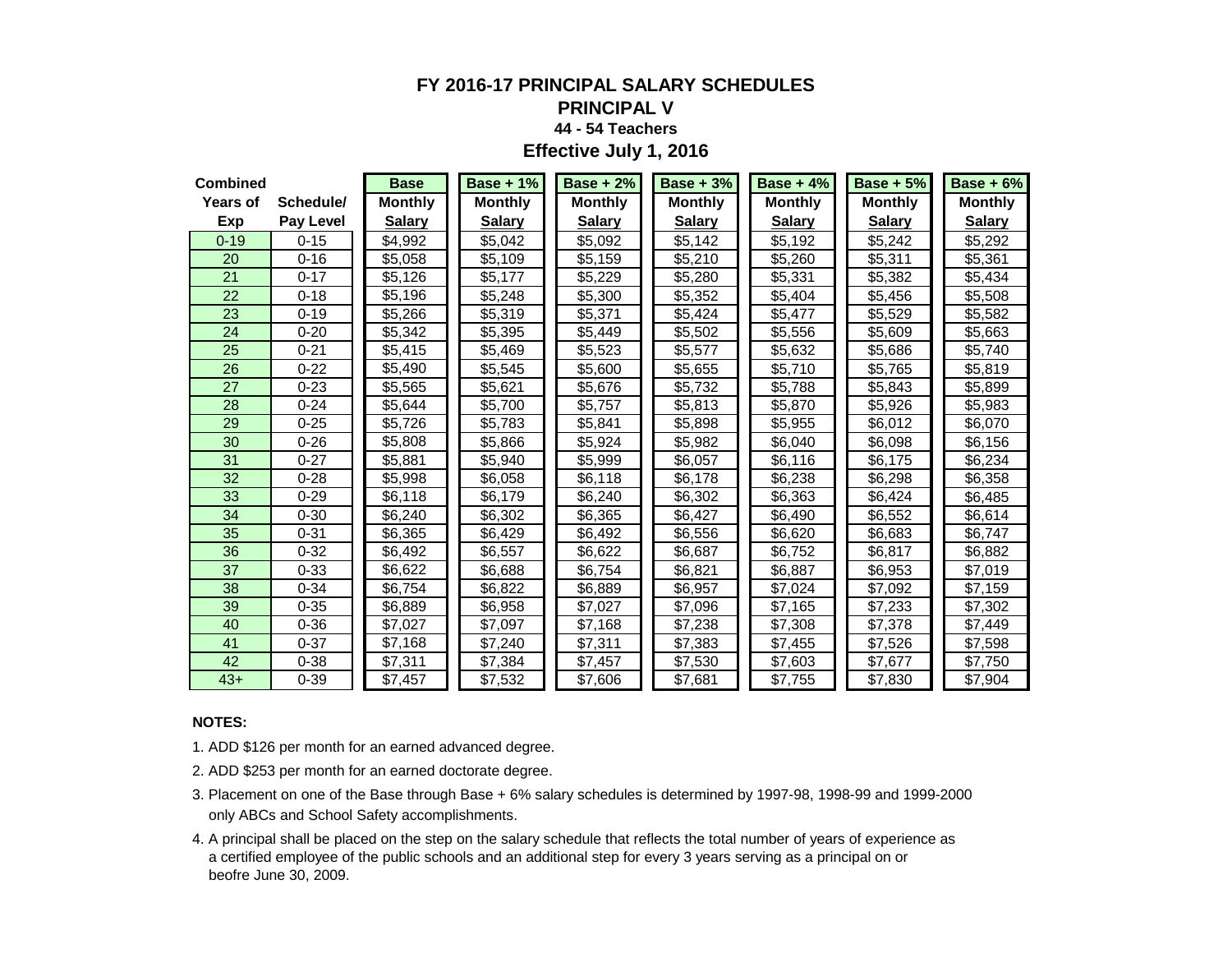### **FY 2016-17 PRINCIPAL SALARY SCHEDULES PRINCIPAL VI 55 - 65 Teachers Effective July 1, 2016**

| <b>Combined</b> |                  | <b>Base</b>    | Base + $1\%$   | Base $+2\%$    | Base $+3%$     | Base + $4\%$   | Base $+5%$     | Base $+6\%$    |
|-----------------|------------------|----------------|----------------|----------------|----------------|----------------|----------------|----------------|
| Years of        | Schedule/        | <b>Monthly</b> | <b>Monthly</b> | <b>Monthly</b> | <b>Monthly</b> | <b>Monthly</b> | <b>Monthly</b> | <b>Monthly</b> |
| Exp             | <b>Pay Level</b> | <b>Salary</b>  | <b>Salary</b>  | <b>Salary</b>  | <b>Salary</b>  | <b>Salary</b>  | <b>Salary</b>  | <b>Salary</b>  |
| $0 - 21$        | $0 - 18$         | \$5,196        | \$5,248        | \$5,300        | \$5,352        | \$5,404        | \$5,456        | \$5,508        |
| 22              | $0 - 19$         | \$5,266        | \$5,319        | \$5,371        | \$5,424        | \$5,477        | \$5,529        | \$5,582        |
| 23              | $0 - 20$         | \$5,342        | \$5,395        | \$5,449        | \$5,502        | \$5,556        | \$5,609        | \$5,663        |
| 24              | $0 - 21$         | \$5,415        | \$5,469        | \$5,523        | \$5,577        | \$5,632        | \$5,686        | \$5,740        |
| 25              | $0 - 22$         | \$5,490        | \$5,545        | \$5,600        | \$5,655        | \$5,710        | \$5.765        | \$5,819        |
| 26              | $0 - 23$         | \$5,565        | \$5,621        | \$5,676        | \$5,732        | \$5,788        | \$5,843        | \$5,899        |
| 27              | $0 - 24$         | \$5,644        | \$5,700        | \$5,757        | \$5,813        | \$5,870        | \$5,926        | \$5,983        |
| 28              | $0 - 25$         | \$5,726        | \$5,783        | \$5,841        | \$5,898        | \$5,955        | \$6,012        | \$6,070        |
| 29              | $0 - 26$         | \$5,808        | \$5,866        | \$5,924        | \$5,982        | \$6,040        | \$6,098        | \$6,156        |
| 30              | $0 - 27$         | \$5,881        | \$5,940        | \$5,999        | \$6,057        | \$6,116        | \$6,175        | \$6,234        |
| 31              | $0 - 28$         | \$5,998        | \$6,058        | \$6,118        | \$6,178        | \$6,238        | \$6,298        | \$6,358        |
| 32              | $0 - 29$         | \$6,118        | \$6,179        | \$6,240        | \$6,302        | \$6,363        | \$6,424        | \$6,485        |
| 33              | $0 - 30$         | \$6,240        | \$6,302        | \$6,365        | \$6,427        | \$6,490        | \$6,552        | \$6,614        |
| 34              | $0 - 31$         | \$6.365        | \$6,429        | \$6,492        | \$6,556        | \$6,620        | \$6,683        | \$6,747        |
| 35              | $0 - 32$         | \$6,492        | \$6,557        | \$6,622        | \$6,687        | \$6,752        | \$6,817        | \$6,882        |
| 36              | $0 - 33$         | \$6,622        | \$6,688        | \$6,754        | \$6,821        | \$6,887        | \$6,953        | \$7,019        |
| 37              | $0 - 34$         | \$6,754        | \$6,822        | \$6,889        | \$6,957        | \$7,024        | \$7,092        | \$7,159        |
| 38              | $0 - 35$         | \$6,889        | \$6,958        | \$7,027        | \$7,096        | \$7,165        | \$7,233        | \$7,302        |
| 39              | $0 - 36$         | \$7,027        | \$7,097        | \$7,168        | \$7,238        | \$7,308        | \$7,378        | \$7,449        |
| 40              | $0 - 37$         | \$7,168        | \$7,240        | \$7,311        | \$7,383        | \$7,455        | \$7,526        | \$7,598        |
| 41              | $0 - 38$         | \$7,311        | \$7,384        | \$7,457        | \$7,530        | \$7,603        | \$7,677        | \$7,750        |
| 42              | $0 - 39$         | \$7,457        | \$7,532        | \$7,606        | \$7,681        | \$7,755        | \$7,830        | \$7,904        |
| 43              | $0 - 40$         | \$7,606        | \$7,682        | \$7,758        | \$7,834        | \$7,910        | \$7,986        | \$8,062        |
| 44              | $0 - 41$         | \$7,758        | \$7,836        | \$7,913        | \$7,991        | \$8,068        | \$8,146        | \$8,223        |
| $45+$           | $0 - 42$         | \$7,913        | \$7,992        | \$8,071        | \$8,150        | \$8,230        | \$8,309        | \$8,388        |

#### **NOTES:**

1. ADD \$126 per month for an earned advanced degree.

- 3. Placement on one of the Base through Base + 6% salary schedules is determined by 1997-98, 1998-99 and 1999-2000 only ABCs and School Safety accomplishments.
- 4. A principal shall be placed on the step on the salary schedule that reflects the total number of years of experience as a certified employee of the public schools and an additional step for every 3 years serving as a principal on or beofre June 30, 2009.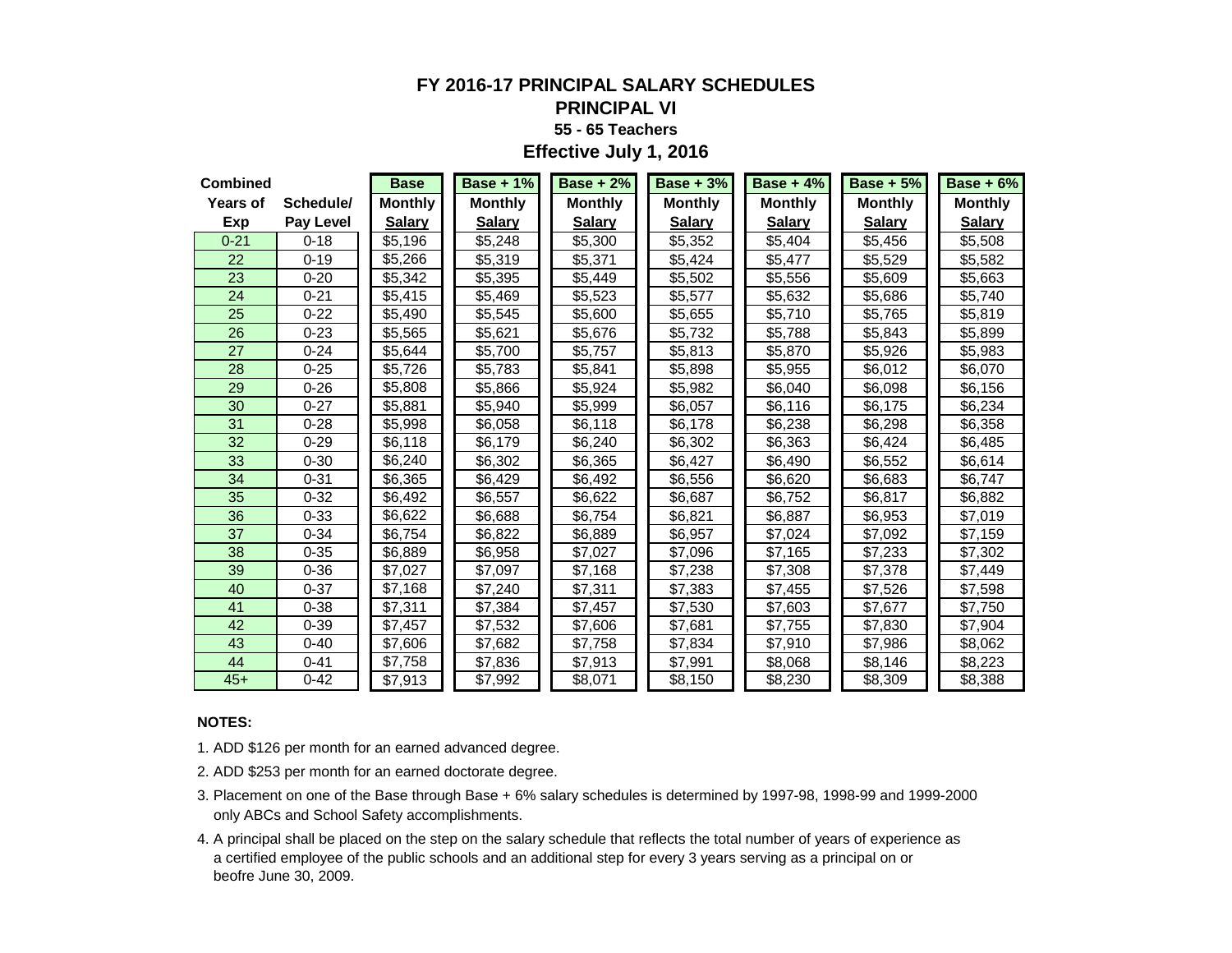### **FY 2016-17 PRINCIPAL SALARY SCHEDULES**

#### **PRINCIPAL VII**

#### **66 - 100 Teachers**

**Effective July 1, 2016**

| <b>Combined</b> |                  | <b>Base</b>    | Base + $1\%$   | Base + $2\%$   | <b>Base + 3%</b> | <b>Base + 4%</b> | $Base + 5%$    | $Base + 6%$    |
|-----------------|------------------|----------------|----------------|----------------|------------------|------------------|----------------|----------------|
| Years of        | Schedule/        | <b>Monthly</b> | <b>Monthly</b> | <b>Monthly</b> | <b>Monthly</b>   | <b>Monthly</b>   | <b>Monthly</b> | <b>Monthly</b> |
| Exp             | <b>Pay Level</b> | <b>Salary</b>  | <b>Salary</b>  | <b>Salary</b>  | <b>Salary</b>    | <b>Salary</b>    | <b>Salary</b>  | <b>Salary</b>  |
| $0 - 22$        | $0 - 21$         | \$5.415        | \$5,469        | \$5,523        | \$5,577          | \$5,632          | \$5,686        | \$5.740        |
| 23              | $0 - 22$         | \$5,490        | \$5,545        | \$5,600        | \$5,655          | \$5,710          | \$5,765        | \$5,819        |
| 24              | $0 - 23$         | \$5,565        | \$5,621        | \$5,676        | \$5,732          | \$5,788          | \$5,843        | \$5,899        |
| 25              | $0 - 24$         | \$5,644        | \$5,700        | \$5,757        | \$5,813          | \$5,870          | \$5,926        | \$5,983        |
| 26              | $0 - 25$         | \$5,726        | \$5,783        | \$5,841        | \$5,898          | \$5,955          | \$6,012        | \$6,070        |
| 27              | $0 - 26$         | \$5,808        | \$5,866        | \$5,924        | \$5,982          | \$6,040          | \$6,098        | \$6,156        |
| 28              | $0 - 27$         | \$5,881        | \$5,940        | \$5,999        | \$6,057          | \$6,116          | \$6,175        | \$6,234        |
| 29              | $0 - 28$         | \$5,998        | \$6,058        | \$6,118        | \$6,178          | \$6,238          | \$6,298        | \$6,358        |
| 30              | $0 - 29$         | \$6,118        | \$6,179        | \$6,240        | \$6,302          | \$6,363          | \$6,424        | \$6,485        |
| 31              | $0 - 30$         | \$6,240        | \$6,302        | \$6,365        | \$6,427          | \$6,490          | \$6,552        | \$6,614        |
| 32              | $0 - 31$         | \$6,365        | \$6,429        | \$6,492        | \$6,556          | \$6,620          | \$6,683        | \$6,747        |
| 33              | $0 - 32$         | \$6,492        | \$6,557        | \$6,622        | \$6,687          | \$6,752          | \$6,817        | \$6,882        |
| 34              | $0 - 33$         | \$6,622        | \$6,688        | \$6,754        | \$6,821          | \$6,887          | \$6,953        | \$7,019        |
| 35              | $0 - 34$         | \$6,754        | \$6,822        | \$6,889        | \$6.957          | \$7,024          | \$7,092        | \$7,159        |
| 36              | $0 - 35$         | \$6,889        | \$6,958        | \$7,027        | \$7,096          | \$7,165          | \$7,233        | \$7,302        |
| 37              | $0 - 36$         | \$7,027        | \$7,097        | \$7,168        | \$7,238          | \$7,308          | \$7,378        | \$7,449        |
| 38              | $0 - 37$         | \$7,168        | \$7,240        | \$7,311        | \$7,383          | \$7,455          | \$7,526        | \$7,598        |
| 39              | $0 - 38$         | \$7,311        | \$7,384        | \$7,457        | \$7,530          | \$7,603          | \$7,677        | \$7,750        |
| 40              | $0 - 39$         | \$7,457        | \$7,532        | \$7,606        | \$7,681          | \$7,755          | \$7,830        | \$7,904        |
| 41              | $0 - 40$         | \$7,606        | \$7,682        | \$7,758        | \$7,834          | \$7,910          | \$7,986        | \$8,062        |
| 42              | $0 - 41$         | \$7,758        | \$7,836        | \$7,913        | \$7,991          | \$8,068          | \$8,146        | \$8,223        |
| 43              | $0 - 42$         | \$7,913        | \$7,992        | \$8,071        | \$8,150          | \$8,230          | \$8,309        | \$8,388        |
| 44              | $0 - 43$         | \$8,071        | \$8,152        | \$8,232        | \$8,313          | \$8,394          | \$8,475        | \$8,555        |
| 45              | $0 - 44$         | \$8,232        | \$8,314        | \$8,397        | \$8,479          | \$8,561          | \$8,644        | \$8,726        |
| $46+$           | $0 - 45$         | \$8,397        | \$8,481        | \$8,565        | \$8,649          | \$8,733          | \$8,817        | \$8,901        |

#### **NOTES:**

1. ADD \$126 per month for an earned advanced degree.

- 3. Placement on one of the Base through Base + 6% salary schedules is determined by 1997-98, 1998-99 and 1999-2000 only ABCs and School Safety accomplishments.
- 4. A principal shall be placed on the step on the salary schedule that reflects the total number of years of experience as a certified employee of the public schools and an additional step for every 3 years serving as a principal on or beofre June 30, 2009.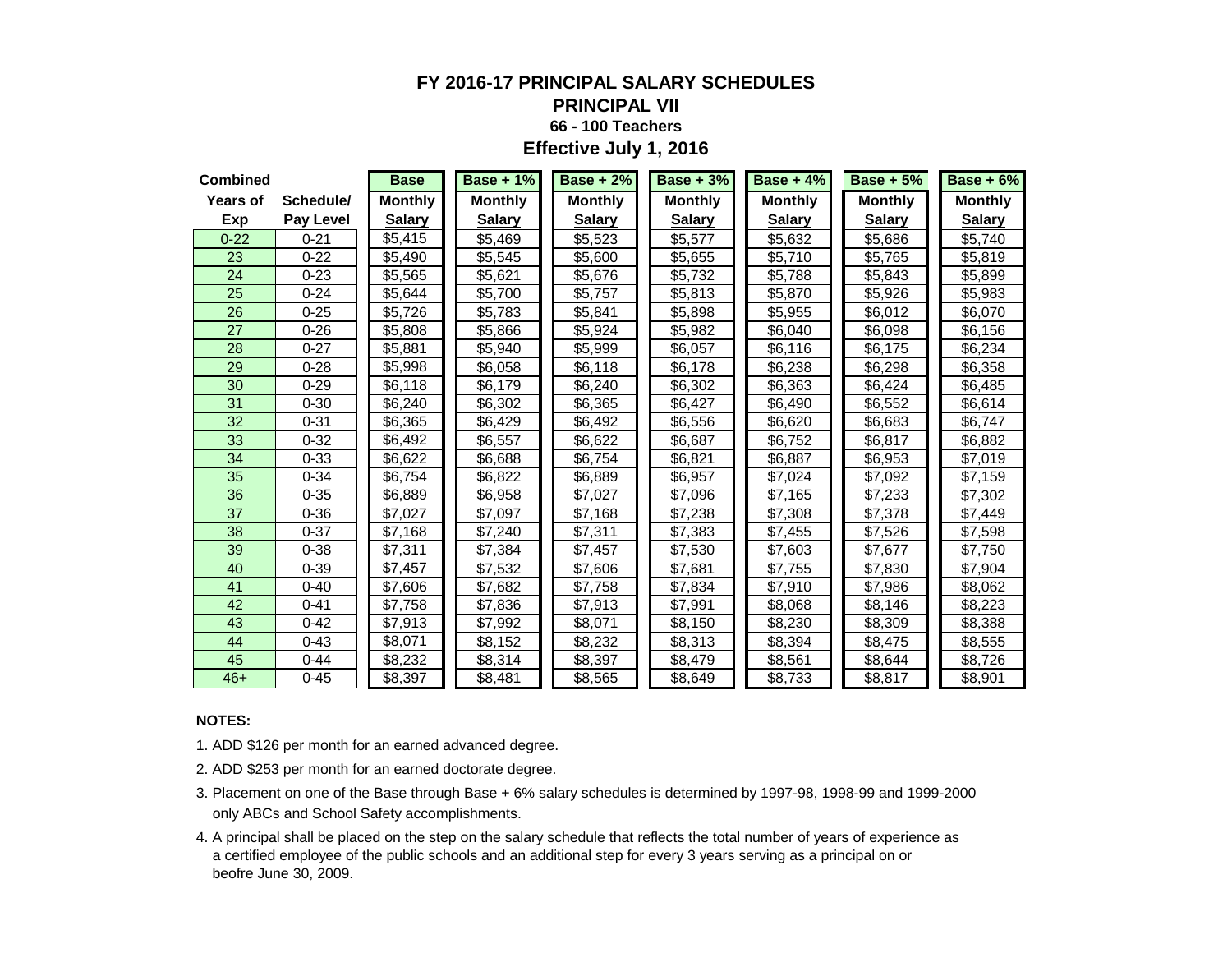#### **FY 2016-17 PRINCIPAL SALARY SCHEDULES PRINCIPAL VIII**

# **101+ Teachers**

**Effective July 1, 2016**

| <b>Combined</b> |                  | <b>Base</b>    | <b>Base + 1%</b> | $Base + 2%$    | Base + $3\%$   | Base + $4\%$   | Base + $5\%$   | $Base + 6%$    |
|-----------------|------------------|----------------|------------------|----------------|----------------|----------------|----------------|----------------|
| Years of        | Schedule/        | <b>Monthly</b> | <b>Monthly</b>   | <b>Monthly</b> | <b>Monthly</b> | <b>Monthly</b> | <b>Monthly</b> | <b>Monthly</b> |
| Exp             | <b>Pay Level</b> | <b>Salary</b>  | <b>Salary</b>    | <b>Salary</b>  | <b>Salary</b>  | <b>Salary</b>  | <b>Salary</b>  | <b>Salary</b>  |
| $0 - 23$        | $0 - 23$         | \$5,565        | \$5,621          | \$5,676        | \$5,732        | \$5,788        | \$5,843        | \$5,899        |
| 24              | $0 - 24$         | \$5,644        | \$5,700          | \$5,757        | \$5,813        | \$5,870        | \$5,926        | \$5,983        |
| 25              | $0 - 25$         | \$5,726        | \$5,783          | \$5,841        | \$5,898        | \$5,955        | \$6,012        | \$6,070        |
| 26              | $0 - 26$         | \$5,808        | \$5,866          | \$5,924        | \$5,982        | \$6,040        | \$6,098        | \$6,156        |
| 27              | $0 - 27$         | \$5,881        | \$5,940          | \$5,999        | \$6,057        | \$6,116        | \$6,175        | \$6,234        |
| 28              | $0 - 28$         | \$5,998        | \$6,058          | \$6,118        | \$6,178        | \$6,238        | \$6,298        | \$6,358        |
| 29              | $0 - 29$         | \$6,118        | \$6,179          | \$6,240        | \$6,302        | \$6,363        | \$6,424        | \$6,485        |
| 30              | $0 - 30$         | \$6,240        | \$6,302          | \$6,365        | \$6,427        | \$6,490        | \$6,552        | \$6,614        |
| 31              | $0 - 31$         | \$6,365        | \$6,429          | \$6,492        | \$6,556        | \$6,620        | \$6,683        | \$6,747        |
| 32              | $0 - 32$         | \$6,492        | \$6,557          | \$6,622        | \$6,687        | \$6,752        | \$6,817        | \$6,882        |
| 33              | $0 - 33$         | \$6,622        | \$6,688          | \$6,754        | \$6,821        | \$6,887        | \$6,953        | \$7,019        |
| 34              | $0 - 34$         | \$6,754        | \$6,822          | \$6,889        | \$6,957        | \$7,024        | \$7,092        | \$7,159        |
| 35              | $0 - 35$         | \$6,889        | \$6,958          | \$7,027        | \$7,096        | \$7,165        | \$7,233        | \$7,302        |
| 36              | $0 - 36$         | \$7,027        | \$7,097          | \$7,168        | \$7,238        | \$7,308        | \$7,378        | \$7,449        |
| 37              | $0 - 37$         | \$7,168        | \$7,240          | \$7,311        | \$7,383        | \$7,455        | \$7,526        | \$7,598        |
| 38              | $0 - 38$         | \$7,311        | \$7,384          | \$7,457        | \$7,530        | \$7,603        | \$7,677        | \$7,750        |
| 39              | $0 - 39$         | \$7,457        | \$7,532          | \$7,606        | \$7,681        | \$7,755        | \$7,830        | \$7,904        |
| 40              | $0 - 40$         | \$7,606        | \$7,682          | \$7,758        | \$7,834        | \$7,910        | \$7,986        | \$8,062        |
| 41              | $0 - 41$         | \$7,758        | \$7,836          | \$7,913        | \$7,991        | \$8,068        | \$8,146        | \$8,223        |
| 42              | $0 - 42$         | \$7,913        | \$7,992          | \$8,071        | \$8,150        | \$8,230        | \$8,309        | \$8,388        |
| 43              | $0 - 43$         | \$8,071        | \$8,152          | \$8,232        | \$8,313        | \$8,394        | \$8,475        | \$8,555        |
| 44              | $0 - 44$         | \$8,232        | \$8,314          | \$8,397        | \$8,479        | \$8,561        | \$8,644        | \$8,726        |
| 45              | $0 - 45$         | \$8,397        | \$8,481          | \$8,565        | \$8,649        | \$8,733        | \$8,817        | \$8,901        |
| $46+$           | $0 - 46$         | \$8,565        | \$8,651          | \$8,736        | \$8,822        | \$8,908        | \$8,993        | \$9,079        |

#### **NOTES:**

1. ADD \$126 per month for an earned advanced degree.

- 3. Placement on one of the Base through Base + 6% salary schedules is determined by 1997-98, 1998-99 and 1999-2000 only ABCs and School Safety accomplishments.
- 4. A principal shall be placed on the step on the salary schedule that reflects the total number of years of experience as a certified employee of the public schools and an additional step for every 3 years serving as a principal on or beofre June 30, 2009.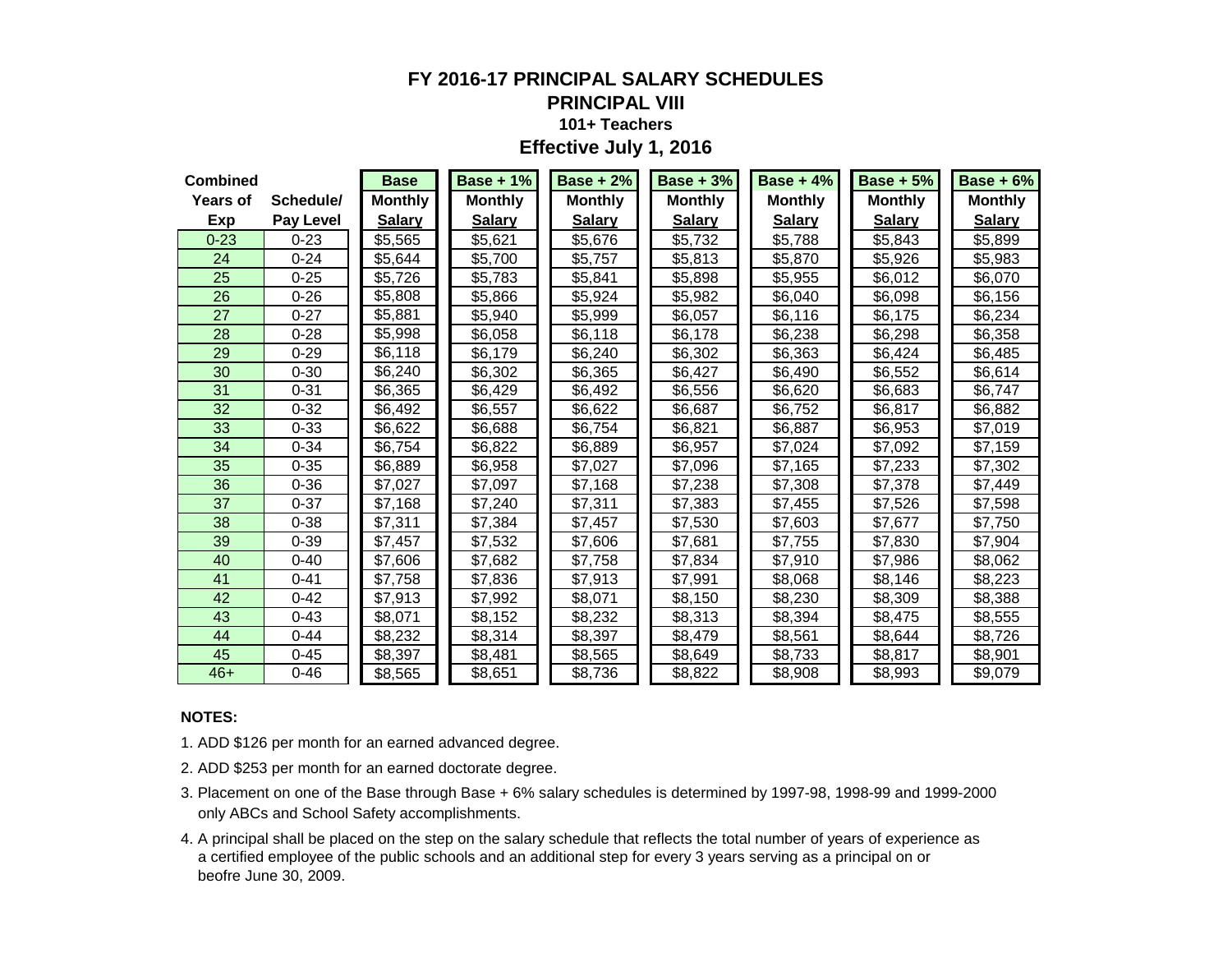**Base**

|                  |               |          |          | <b>Masters</b>     |          |          |                    | <b>Advanced</b> |          |          |          | <b>Doctorate</b>   |          |
|------------------|---------------|----------|----------|--------------------|----------|----------|--------------------|-----------------|----------|----------|----------|--------------------|----------|
| <b>SCHED/</b>    | <b>Base</b>   |          |          | Days in Pay Period |          |          | Days in Pay Period |                 |          |          |          | Days in Pay Period |          |
| <b>PAY LEVEL</b> | <b>Salary</b> | 20       | 21       | 22                 | 23       | 20       | 21                 | 22              | 23       | 20       | 21       | 22                 | 23       |
| $0 - 1$          | \$3,968       | \$198.40 | \$188.95 | \$180.36           | \$172.52 | \$204.70 | \$194.95           | \$186.09        | \$178.00 | \$211.05 | \$201.00 | \$191.86           | \$183.52 |
| $0 - 2$          | \$4,037       | \$201.85 | \$192.24 | \$183.50           | \$175.52 | \$208.15 | \$198.24           | \$189.23        | \$181.00 | \$214.50 | \$204.29 | \$195.00           | \$186.52 |
| $0 - 3$          | \$4,185       | \$209.25 | \$199.29 | \$190.23           | \$181.96 | \$215.55 | \$205.29           | \$195.95        | \$187.43 | \$221.90 | \$211.33 | \$201.73           | \$192.96 |
| $0 - 4$          | \$4,304       | \$215.20 | \$204.95 | \$195.64           | \$187.13 | \$221.50 | \$210.95           | \$201.36        | \$192.61 | \$227.85 | \$217.00 | \$207.14           | \$198.13 |
| $0-5$            | \$4,388       | \$219.40 | \$208.95 | \$199.45           | \$190.78 | \$225.70 | \$214.95           | \$205.18        | \$196.26 | \$232.05 | \$221.00 | \$210.95           | \$201.78 |
| $0 - 6$          | \$4,443       | \$222.15 | \$211.57 | \$201.95           | \$193.17 | \$228.45 | \$217.57           | \$207.68        | \$198.65 | \$234.80 | \$223.62 | \$213.45           | \$204.17 |
| $0 - 7$          | \$4,501       | \$225.05 | \$214.33 | \$204.59           | \$195.70 | \$231.35 | \$220.33           | \$210.32        | \$201.17 | \$237.70 | \$226.38 | \$216.09           | \$206.70 |
| $0 - 8$          | \$4,556       | \$227.80 | \$216.95 | \$207.09           | \$198.09 | \$234.10 | \$222.95           | \$212.82        | \$203.57 | \$240.45 | \$229.00 | \$218.59           | \$209.09 |
| $0-9$            | \$4,615       | \$230.75 | \$219.76 | \$209.77           | \$200.65 | \$237.05 | \$225.76           | \$215.50        | \$206.13 | \$243.40 | \$231.81 | \$221.27           | \$211.65 |
| $0 - 10$         | \$4,675       | \$233.75 | \$222.62 | \$212.50           | \$203.26 | \$240.05 | \$228.62           | \$218.23        | \$208.74 | \$246.40 | \$234.67 | \$224.00           | \$214.26 |
| $0 - 11$         | \$4,735       | \$236.75 | \$225.48 | \$215.23           | \$205.87 | \$243.05 | \$231.48           | \$220.95        | \$211.35 | \$249.40 | \$237.52 | \$226.73           | \$216.87 |
| $0 - 12$         | \$4,797       | \$239.85 | \$228.43 | \$218.05           | \$208.57 | \$246.15 | \$234.43           | \$223.77        | \$214.04 | \$252.50 | \$240.48 | \$229.55           | \$219.57 |
| $0 - 13$         | \$4,860       | \$243.00 | \$231.43 | \$220.91           | \$211.30 | \$249.30 | \$237.43           | \$226.64        | \$216.78 | \$255.65 | \$243.48 | \$232.41           | \$222.30 |
| $0 - 14$         | \$4,924       | \$246.20 | \$234.48 | \$223.82           | \$214.09 | \$252.50 | \$240.48           | \$229.55        | \$219.57 | \$258.85 | \$246.52 | \$235.32           | \$225.09 |
| $0 - 15$         | \$4,992       | \$249.60 | \$237.71 | \$226.91           | \$217.04 | \$255.90 | \$243.71           | \$232.64        | \$222.52 | \$262.25 | \$249.76 | \$238.41           | \$228.04 |
| $0 - 16$         | \$5,058       | \$252.90 | \$240.86 | \$229.91           | \$219.91 | \$259.20 | \$246.86           | \$235.64        | \$225.39 | \$265.55 | \$252.90 | \$241.41           | \$230.91 |
| $0 - 17$         | \$5,126       | \$256.30 | \$244.10 | \$233.00           | \$222.87 | \$262.60 | \$250.10           | \$238.73        | \$228.35 | \$268.95 | \$256.14 | \$244.50           | \$233.87 |
| $0 - 18$         | \$5,196       | \$259.80 | \$247.43 | \$236.18           | \$225.91 | \$266.10 | \$253.43           | \$241.91        | \$231.39 | \$272.45 | \$259.48 | \$247.68           | \$236.91 |
| $0 - 19$         | \$5,266       | \$263.30 | \$250.76 | \$239.36           | \$228.96 | \$269.60 | \$256.76           | \$245.09        | \$234.43 | \$275.95 | \$262.81 | \$250.86           | \$239.96 |
| $0 - 20$         | \$5,342       | \$267.10 | \$254.38 | \$242.82           | \$232.26 | \$273.40 | \$260.38           | \$248.55        | \$237.74 | \$279.75 | \$266.43 | \$254.32           | \$243.26 |
| $0 - 21$         | \$5,415       | \$270.75 | \$257.86 | \$246.14           | \$235.43 | \$277.05 | \$263.86           | \$251.86        | \$240.91 | \$283.40 | \$269.90 | \$257.64           | \$246.43 |
| $0 - 22$         | \$5,490       | \$274.50 | \$261.43 | \$249.55           | \$238.70 | \$280.80 | \$267.43           | \$255.27        | \$244.17 | \$287.15 | \$273.48 | \$261.05           | \$249.70 |
| $0 - 23$         | \$5,565       | \$278.25 | \$265.00 | \$252.95           | \$241.96 | \$284.55 | \$271.00           | \$258.68        | \$247.43 | \$290.90 | \$277.05 | \$264.45           | \$252.96 |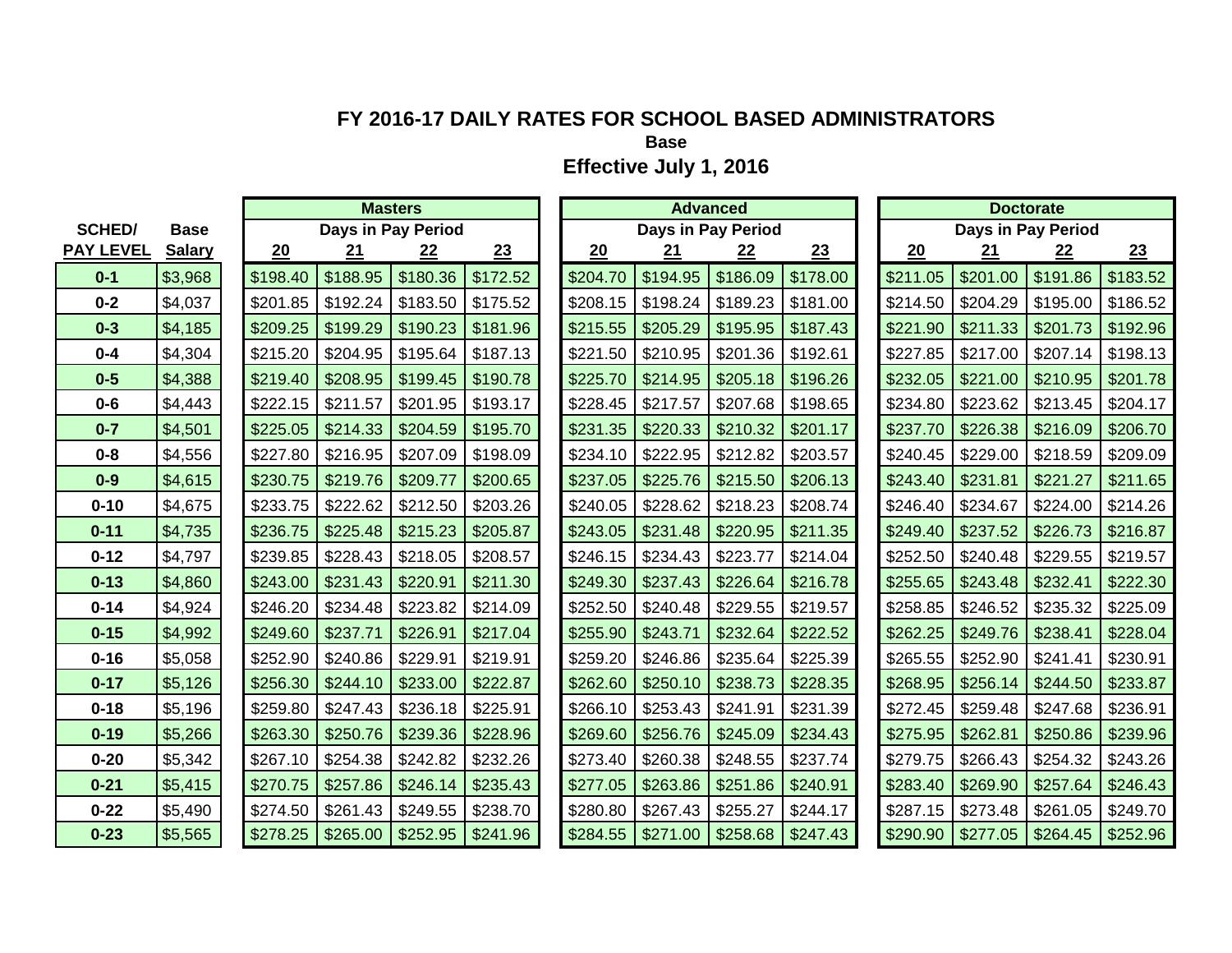**Base**, Continued

|                  |               |          |          | <b>Masters</b>     |          |          |           | <b>Advanced</b>    |          |          |           | <b>Doctorate</b>   |          |
|------------------|---------------|----------|----------|--------------------|----------|----------|-----------|--------------------|----------|----------|-----------|--------------------|----------|
| <b>SCHED/</b>    | <b>Base</b>   |          |          | Days in Pay Period |          |          |           | Days in Pay Period |          |          |           | Days in Pay Period |          |
| <b>PAY LEVEL</b> | <b>Salary</b> | 20       | 21       | 22                 | 23       | 20       | <u>21</u> | 22                 | 23       | 20       | <u>21</u> | 22                 | 23       |
| $0 - 24$         | \$5,644       | \$282.20 | \$268.76 | \$256.55           | \$245.39 | \$288.50 | \$274.76  | \$262.27           | \$250.87 | \$294.85 | \$280.81  | \$268.05           | \$256.39 |
| $0 - 25$         | \$5,726       | \$286.30 | \$272.67 | \$260.27           | \$248.96 | \$292.60 | \$278.67  | \$266.00           | \$254.43 | \$298.95 | \$284.71  | \$271.77           | \$259.96 |
| $0 - 26$         | \$5,808       | \$290.40 | \$276.57 | \$264.00           | \$252.52 | \$296.70 | \$282.57  | \$269.73           | \$258.00 | \$303.05 | \$288.62  | \$275.50           | \$263.52 |
| $0 - 27$         | \$5,881       | \$294.05 | \$280.05 | \$267.32           | \$255.70 | \$300.35 | \$286.05  | \$273.05           | \$261.17 | \$306.70 | \$292.10  | \$278.82           | \$266.70 |
| $0 - 28$         | \$5,998       | \$299.90 | \$285.62 | \$272.64           | \$260.78 | \$306.20 | \$291.62  | \$278.36           | \$266.26 | \$312.55 | \$297.67  | \$284.14           | \$271.78 |
| $0 - 29$         | \$6,118       | \$305.90 | \$291.33 | \$278.09           | \$266.00 | \$312.20 | \$297.33  | \$283.82           | \$271.48 | \$318.55 | \$303.38  | \$289.59           | \$277.00 |
| $0 - 30$         | \$6,240       | \$312.00 | \$297.14 | \$283.64           | \$271.30 | \$318.30 | \$303.14  | \$289.36           | \$276.78 | \$324.65 | \$309.19  | \$295.14           | \$282.30 |
| $0 - 31$         | \$6,365       | \$318.25 | \$303.10 | \$289.32           | \$276.74 | \$324.55 | \$309.10  | \$295.05           | \$282.22 | \$330.90 | \$315.14  | \$300.82           | \$287.74 |
| $0 - 32$         | \$6,492       | \$324.60 | \$309.14 | \$295.09           | \$282.26 | \$330.90 | \$315.14  | \$300.82           | \$287.74 | \$337.25 | \$321.19  | \$306.59           | \$293.26 |
| $0 - 33$         | \$6,622       | \$331.10 | \$315.33 | \$301.00           | \$287.91 | \$337.40 | \$321.33  | \$306.73           | \$293.39 | \$343.75 | \$327.38  | \$312.50           | \$298.91 |
| $0 - 34$         | \$6,754       | \$337.70 | \$321.62 | \$307.00           | \$293.65 | \$344.00 | \$327.62  | \$312.73           | \$299.13 | \$350.35 | \$333.67  | \$318.50           | \$304.65 |
| $0 - 35$         | \$6,889       | \$344.45 | \$328.05 | \$313.14           | \$299.52 | \$350.75 | \$334.05  | \$318.86           | \$305.00 | \$357.10 | \$340.10  | \$324.64           | \$310.52 |
| $0 - 36$         | \$7,027       | \$351.35 | \$334.62 | \$319.41           | \$305.52 | \$357.65 | \$340.62  | \$325.14           | \$311.00 | \$364.00 | \$346.67  | \$330.91           | \$316.52 |
| $0 - 37$         | \$7,168       | \$358.40 | \$341.33 | \$325.82           | \$311.65 | \$364.70 | \$347.33  | \$331.55           | \$317.13 | \$371.05 | \$353.38  | \$337.32           | \$322.65 |
| $0 - 38$         | \$7,311       | \$365.55 | \$348.14 | \$332.32           | \$317.87 | \$371.85 | \$354.14  | \$338.05           | \$323.35 | \$378.20 | \$360.19  | \$343.82           | \$328.87 |
| $0 - 39$         | \$7,457       | \$372.85 | \$355.10 | \$338.95           | \$324.22 | \$379.15 | \$361.10  | \$344.68           | \$329.70 | \$385.50 | \$367.14  | \$350.45           | \$335.22 |
| $0 - 40$         | \$7,606       | \$380.30 | \$362.19 | \$345.73           | \$330.70 | \$386.60 | \$368.19  | \$351.45           | \$336.17 | \$392.95 | \$374.24  | \$357.23           | \$341.70 |
| $0 - 41$         | \$7,758       | \$387.90 | \$369.43 | \$352.64           | \$337.30 | \$394.20 | \$375.43  | \$358.36           | \$342.78 | \$400.55 | \$381.48  | \$364.14           | \$348.30 |
| $0 - 42$         | \$7,913       | \$395.65 | \$376.81 | \$359.68           | \$344.04 | \$401.95 | \$382.81  | \$365.41           | \$349.52 | \$408.30 | \$388.86  | \$371.18           | \$355.04 |
| $0 - 43$         | \$8,071       | \$403.55 | \$384.33 | \$366.86           | \$350.91 | \$409.85 | \$390.33  | \$372.59           | \$356.39 | \$416.20 | \$396.38  | \$378.36           | \$361.91 |
| $0 - 44$         | \$8,232       | \$411.60 | \$392.00 | \$374.18           | \$357.91 | \$417.90 | \$398.00  | \$379.91           | \$363.39 | \$424.25 | \$404.05  | \$385.68           | \$368.91 |
| $0 - 45$         | \$8,397       | \$419.85 | \$399.86 | \$381.68           | \$365.09 | \$426.15 | \$405.86  | \$387.41           | \$370.57 | \$432.50 | \$411.90  | \$393.18           | \$376.09 |
| $0 - 46$         | \$8,565       | \$428.25 | \$407.86 | \$389.32           | \$372.39 | \$434.55 | \$413.86  | \$395.05           | \$377.87 | \$440.90 | \$419.90  | \$400.82           | \$383.39 |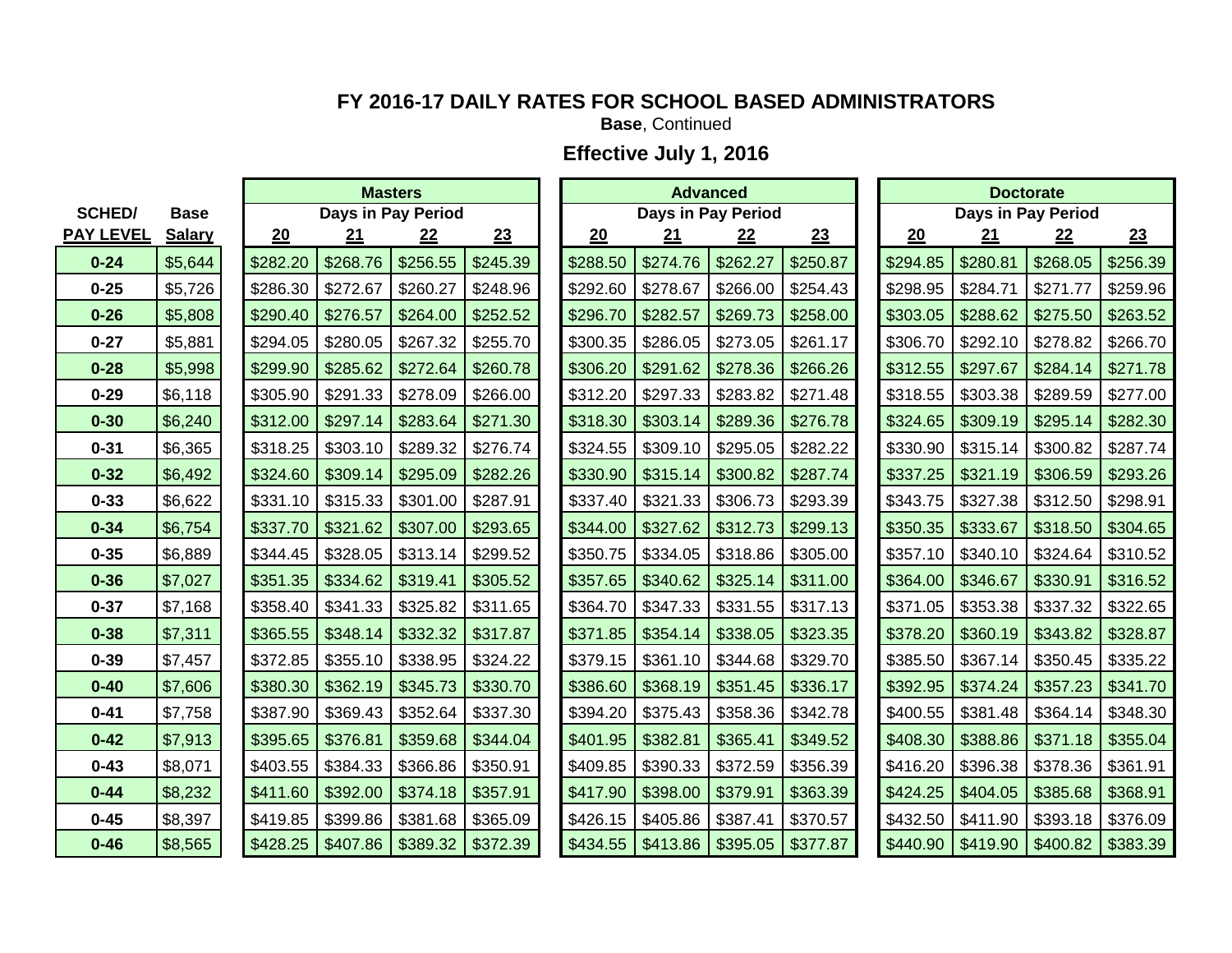**Base + 1%**

|                  |               |          | <b>Masters</b> |                    |          |          | <b>Advanced</b> |                    |          |          |          | <b>Doctorate</b>   |          |
|------------------|---------------|----------|----------------|--------------------|----------|----------|-----------------|--------------------|----------|----------|----------|--------------------|----------|
| <b>SCHED/</b>    | <b>Base</b>   |          |                | Days in Pay Period |          |          |                 | Days in Pay Period |          |          |          | Days in Pay Period |          |
| <b>PAY LEVEL</b> | <b>Salary</b> | 20       | 21             | 22                 | 23       | 20       | 21              | 22                 | 23       | 20       | 21       | 22                 | 23       |
| $0 - 1$          | \$4,008       | \$200.40 | \$190.86       | \$182.18           | \$174.26 | \$206.70 | \$196.86        | \$187.91           | \$179.74 | \$213.05 | \$202.90 | \$193.68           | \$185.26 |
| $0 - 2$          | \$4,077       | \$203.85 | \$194.14       | \$185.32           | \$177.26 | \$210.15 | \$200.14        | \$191.05           | \$182.74 | \$216.50 | \$206.19 | \$196.82           | \$188.26 |
| $0 - 3$          | \$4,227       | \$211.35 | \$201.29       | \$192.14           | \$183.78 | \$217.65 | \$207.29        | \$197.86           | \$189.26 | \$224.00 | \$213.33 | \$203.64           | \$194.78 |
| $0 - 4$          | \$4,347       | \$217.35 | \$207.00       | \$197.59           | \$189.00 | \$223.65 | \$213.00        | \$203.32           | \$194.48 | \$230.00 | \$219.05 | \$209.09           | \$200.00 |
| $0 - 5$          | \$4,432       | \$221.60 | \$211.05       | \$201.45           | \$192.70 | \$227.90 | \$217.05        | \$207.18           | \$198.17 | \$234.25 | \$223.10 | \$212.95           | \$203.70 |
| $0 - 6$          | \$4,487       | \$224.35 | \$213.67       | \$203.95           | \$195.09 | \$230.65 | \$219.67        | \$209.68           | \$200.57 | \$237.00 | \$225.71 | \$215.45           | \$206.09 |
| $0 - 7$          | \$4,546       | \$227.30 | \$216.48       | \$206.64           | \$197.65 | \$233.60 | \$222.48        | \$212.36           | \$203.13 | \$239.95 | \$228.52 | \$218.14           | \$208.65 |
| $0 - 8$          | \$4,602       | \$230.10 | \$219.14       | \$209.18           | \$200.09 | \$236.40 | \$225.14        | \$214.91           | \$205.57 | \$242.75 | \$231.19 | \$220.68           | \$211.09 |
| $0-9$            | \$4,661       | \$233.05 | \$221.95       | \$211.86           | \$202.65 | \$239.35 | \$227.95        | \$217.59           | \$208.13 | \$245.70 | \$234.00 | \$223.36           | \$213.65 |
| $0 - 10$         | \$4,722       | \$236.10 | \$224.86       | \$214.64           | \$205.30 | \$242.40 | \$230.86        | \$220.36           | \$210.78 | \$248.75 | \$236.90 | \$226.14           | \$216.30 |
| $0 - 11$         | \$4,782       | \$239.10 | \$227.71       | \$217.36           | \$207.91 | \$245.40 | \$233.71        | \$223.09           | \$213.39 | \$251.75 | \$239.76 | \$228.86           | \$218.91 |
| $0 - 12$         | \$4,845       | \$242.25 | \$230.71       | \$220.23           | \$210.65 | \$248.55 | \$236.71        | \$225.95           | \$216.13 | \$254.90 | \$242.76 | \$231.73           | \$221.65 |
| $0 - 13$         | \$4,909       | \$245.45 | \$233.76       | \$223.14           | \$213.43 | \$251.75 | \$239.76        | \$228.86           | \$218.91 | \$258.10 | \$245.81 | \$234.64           | \$224.43 |
| $0 - 14$         | \$4,973       | \$248.65 | \$236.81       | \$226.05           | \$216.22 | \$254.95 | \$242.81        | \$231.77           | \$221.70 | \$261.30 | \$248.86 | \$237.55           | \$227.22 |
| $0 - 15$         | \$5,042       | \$252.10 | \$240.10       | \$229.18           | \$219.22 | \$258.40 | \$246.10        | \$234.91           | \$224.70 | \$264.75 | \$252.14 | \$240.68           | \$230.22 |
| $0 - 16$         | \$5,109       | \$255.45 | \$243.29       | \$232.23           | \$222.13 | \$261.75 | \$249.29        | \$237.95           | \$227.61 | \$268.10 | \$255.33 | \$243.73           | \$233.13 |
| $0 - 17$         | \$5,177       | \$258.85 | \$246.52       | \$235.32           | \$225.09 | \$265.15 | \$252.52        | \$241.05           | \$230.57 | \$271.50 | \$258.57 | \$246.82           | \$236.09 |
| $0 - 18$         | \$5,248       | \$262.40 | \$249.90       | \$238.55           | \$228.17 | \$268.70 | \$255.90        | \$244.27           | \$233.65 | \$275.05 | \$261.95 | \$250.05           | \$239.17 |
| $0 - 19$         | \$5,319       | \$265.95 | \$253.29       | \$241.77           | \$231.26 | \$272.25 | \$259.29        | \$247.50           | \$236.74 | \$278.60 | \$265.33 | \$253.27           | \$242.26 |
| $0 - 20$         | \$5,395       | \$269.75 | \$256.90       | \$245.23           | \$234.57 | \$276.05 | \$262.90        | \$250.95           | \$240.04 | \$282.40 | \$268.95 | \$256.73           | \$245.57 |
| $0 - 21$         | \$5,469       | \$273.45 | \$260.43       | \$248.59           | \$237.78 | \$279.75 | \$266.43        | \$254.32           | \$243.26 | \$286.10 | \$272.48 | \$260.09           | \$248.78 |
| $0 - 22$         | \$5,545       | \$277.25 | \$264.05       | \$252.05           | \$241.09 | \$283.55 | \$270.05        | \$257.77           | \$246.57 | \$289.90 | \$276.10 | \$263.55           | \$252.09 |
| $0 - 23$         | \$5,621       | \$281.05 | \$267.67       | \$255.50           | \$244.39 | \$287.35 | \$273.67        | \$261.23           | \$249.87 | \$293.70 | \$279.71 | \$267.00           | \$255.39 |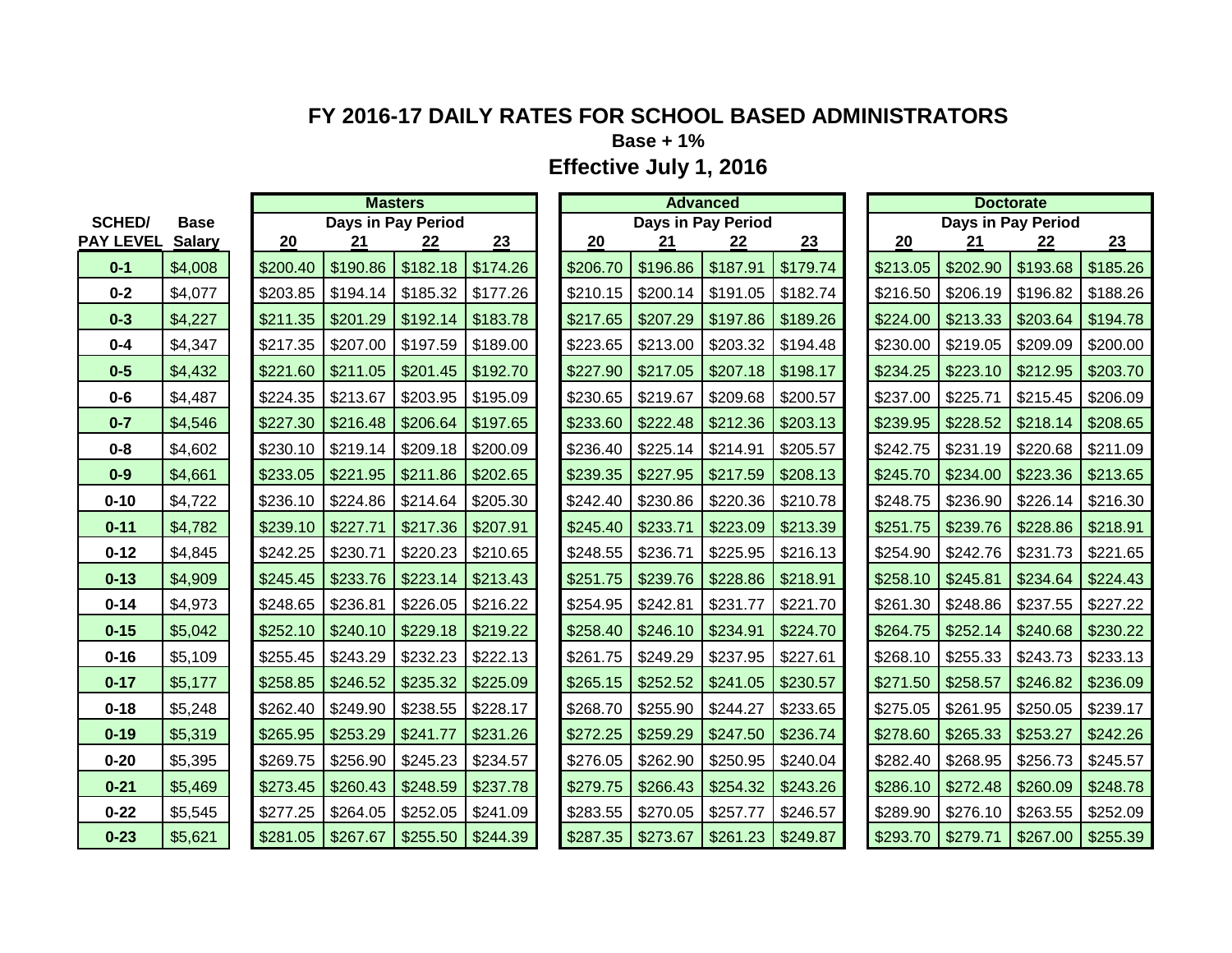**Base + 1%** , Continued

|                  |               |          |          | <b>Masters</b>     |          |          |                     | <b>Advanced</b>    |          |          |          | <b>Doctorate</b>   |          |
|------------------|---------------|----------|----------|--------------------|----------|----------|---------------------|--------------------|----------|----------|----------|--------------------|----------|
| <b>SCHED/</b>    | <b>Base</b>   |          |          | Days in Pay Period |          |          |                     | Days in Pay Period |          |          |          | Days in Pay Period |          |
| <b>PAY LEVEL</b> | <b>Salary</b> | 20       | 21       | 22                 | 23       | 20       | 21                  | 22                 | 23       | 20       | 21       | 22                 | 23       |
| $0 - 24$         | \$5,700       | \$285.00 | \$271.43 | \$259.09           | \$247.83 | \$291.30 | \$277.43            | \$264.82           | \$253.30 | \$297.65 | \$283.48 | \$270.59           | \$258.83 |
| $0 - 25$         | \$5,783       | \$289.15 | \$275.38 | \$262.86           | \$251.43 | \$295.45 | \$281.38            | \$268.59           | \$256.91 | \$301.80 | \$287.43 | \$274.36           | \$262.43 |
| $0 - 26$         | \$5,866       | \$293.30 | \$279.33 | \$266.64           | \$255.04 | \$299.60 | \$285.33            | \$272.36           | \$260.52 | \$305.95 | \$291.38 | \$278.14           | \$266.04 |
| $0 - 27$         | \$5,940       | \$297.00 | \$282.86 | \$270.00           | \$258.26 | \$303.30 | \$288.86            | \$275.73           | \$263.74 | \$309.65 | \$294.90 | \$281.50           | \$269.26 |
| $0 - 28$         | \$6,058       | \$302.90 | \$288.48 | \$275.36           | \$263.39 | \$309.20 | \$294.48            | \$281.09           | \$268.87 | \$315.55 | \$300.52 | \$286.86           | \$274.39 |
| $0 - 29$         | \$6,179       | \$308.95 | \$294.24 | \$280.86           | \$268.65 | \$315.25 | \$300.24            | \$286.59           | \$274.13 | \$321.60 | \$306.29 | \$292.36           | \$279.65 |
| $0 - 30$         | \$6,302       | \$315.10 | \$300.10 | \$286.45           | \$274.00 | \$321.40 | \$306.10            | \$292.18           | \$279.48 | \$327.75 | \$312.14 | \$297.95           | \$285.00 |
| $0 - 31$         | \$6,429       | \$321.45 | \$306.14 | \$292.23           | \$279.52 | \$327.75 | $$312.14$ $$297.95$ |                    | \$285.00 | \$334.10 | \$318.19 | \$303.73           | \$290.52 |
| $0 - 32$         | \$6,557       | \$327.85 | \$312.24 | \$298.05           | \$285.09 | \$334.15 | \$318.24            | \$303.77           | \$290.57 | \$340.50 | \$324.29 | \$309.55           | \$296.09 |
| $0 - 33$         | \$6,688       | \$334.40 | \$318.48 | \$304.00           | \$290.78 | \$340.70 | \$324.48            | \$309.73           | \$296.26 | \$347.05 | \$330.52 | \$315.50           | \$301.78 |
| $0 - 34$         | \$6,822       | \$341.10 | \$324.86 | \$310.09           | \$296.61 | \$347.40 | \$330.86            | \$315.82           | \$302.09 | \$353.75 | \$336.90 | \$321.59           | \$307.61 |
| $0 - 35$         | \$6,958       | \$347.90 | \$331.33 | \$316.27           | \$302.52 | \$354.20 | \$337.33            | \$322.00           | \$308.00 | \$360.55 | \$343.38 | \$327.77           | \$313.52 |
| $0 - 36$         | \$7,097       | \$354.85 | \$337.95 | \$322.59           | \$308.57 | \$361.15 | \$343.95            | \$328.32           | \$314.04 | \$367.50 | \$350.00 | \$334.09           | \$319.57 |
| $0 - 37$         | \$7,240       | \$362.00 | \$344.76 | \$329.09           | \$314.78 | \$368.30 | \$350.76            | \$334.82           | \$320.26 | \$374.65 | \$356.81 | \$340.59           | \$325.78 |
| $0 - 38$         | \$7,384       | \$369.20 | \$351.62 | \$335.64           | \$321.04 | \$375.50 | \$357.62            | \$341.36           | \$326.52 | \$381.85 | \$363.67 | \$347.14           | \$332.04 |
| $0 - 39$         | \$7,532       | \$376.60 | \$358.67 | \$342.36           | \$327.48 | \$382.90 | \$364.67            | \$348.09           | \$332.96 | \$389.25 | \$370.71 | \$353.86           | \$338.48 |
| $0 - 40$         | \$7,682       | \$384.10 | \$365.81 | \$349.18           | \$334.00 | \$390.40 | \$371.81            | \$354.91           | \$339.48 | \$396.75 | \$377.86 | \$360.68           | \$345.00 |
| $0 - 41$         | \$7,836       | \$391.80 | \$373.14 | \$356.18           | \$340.70 | \$398.10 | \$379.14            | \$361.91           | \$346.17 | \$404.45 | \$385.19 | \$367.68           | \$351.70 |
| $0 - 42$         | \$7,992       | \$399.60 | \$380.57 | \$363.27           | \$347.48 | \$405.90 | \$386.57            | \$369.00           | \$352.96 | \$412.25 | \$392.62 | \$374.77           | \$358.48 |
| $0 - 43$         | \$8,152       | \$407.60 | \$388.19 | \$370.55           | \$354.43 | \$413.90 | \$394.19            | \$376.27           | \$359.91 | \$420.25 | \$400.24 | \$382.05           | \$365.43 |
| $0 - 44$         | \$8,314       | \$415.70 | \$395.90 | \$377.91           | \$361.48 | \$422.00 | \$401.90            | \$383.64           | \$366.96 | \$428.35 | \$407.95 | \$389.41           | \$372.48 |
| $0 - 45$         | \$8,481       | \$424.05 | \$403.86 | \$385.50           | \$368.74 | \$430.35 | \$409.86            | \$391.23           | \$374.22 | \$436.70 | \$415.90 | \$397.00           | \$379.74 |
| $0 - 46$         | \$8,651       | \$432.55 | \$411.95 | \$393.23           | \$376.13 | \$438.85 | \$417.95            | \$398.95           | \$381.61 | \$445.20 | \$424.00 | \$404.73           | \$387.13 |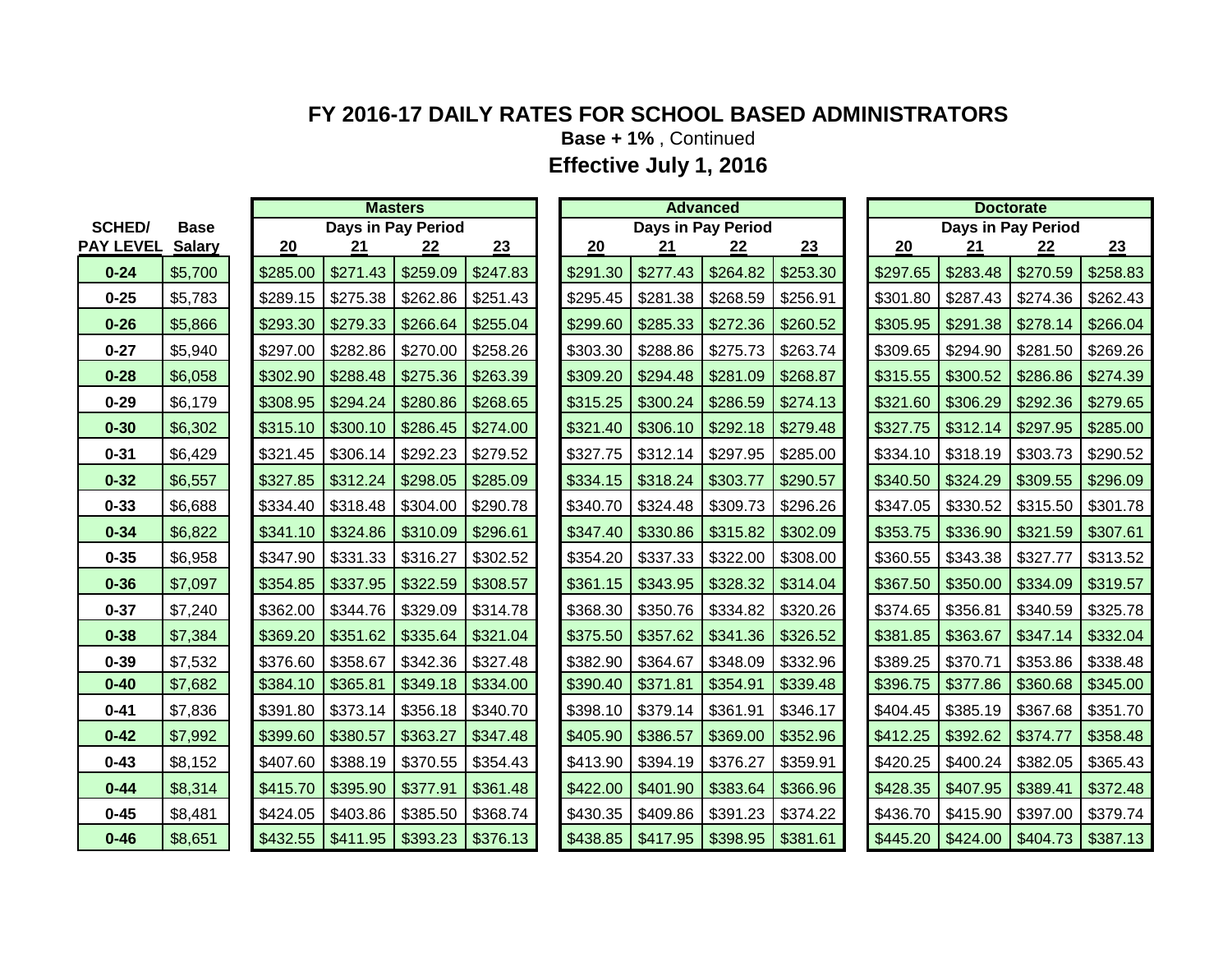**Base + 2%**

|                  |               |          | <b>Masters</b> |                    |          |          |                    | <b>Advanced</b> |          |          |          | <b>Doctorate</b>   |          |
|------------------|---------------|----------|----------------|--------------------|----------|----------|--------------------|-----------------|----------|----------|----------|--------------------|----------|
| <b>SCHED/</b>    | <b>Base</b>   |          |                | Days in Pay Period |          |          | Days in Pay Period |                 |          |          |          | Days in Pay Period |          |
| <b>PAY LEVEL</b> | <b>Salary</b> | 20       | 21             | 22                 | 23       | 20       | 21                 | 22              | 23       | 20       | 21       | 22                 | 23       |
| $0 - 1$          | \$4,047       | \$202.35 | \$192.71       | \$183.95           | \$175.96 | \$208.65 | \$198.71           | \$189.68        | \$181.43 | \$215.00 | \$204.76 | \$195.45           | \$186.96 |
| $0 - 2$          | \$4,118       | \$205.90 | \$196.10       | \$187.18           | \$179.04 | \$212.20 | \$202.10           | \$192.91        | \$184.52 | \$218.55 | \$208.14 | \$198.68           | \$190.04 |
| $0 - 3$          | \$4,269       | \$213.45 | \$203.29       | \$194.05           | \$185.61 | \$219.75 | \$209.29           | \$199.77        | \$191.09 | \$226.10 | \$215.33 | \$205.55           | \$196.61 |
| $0 - 4$          | \$4,390       | \$219.50 | \$209.05       | \$199.55           | \$190.87 | \$225.80 | \$215.05           | \$205.27        | \$196.35 | \$232.15 | \$221.10 | \$211.05           | \$201.87 |
| $0 - 5$          | \$4,476       | \$223.80 | \$213.14       | \$203.45           | \$194.61 | \$230.10 | \$219.14           | \$209.18        | \$200.09 | \$236.45 | \$225.19 | \$214.95           | \$205.61 |
| $0 - 6$          | \$4,532       | \$226.60 | \$215.81       | \$206.00           | \$197.04 | \$232.90 | \$221.81           | \$211.73        | \$202.52 | \$239.25 | \$227.86 | \$217.50           | \$208.04 |
| $0 - 7$          | \$4,591       | \$229.55 | \$218.62       | \$208.68           | \$199.61 | \$235.85 | \$224.62           | \$214.41        | \$205.09 | \$242.20 | \$230.67 | \$220.18           | \$210.61 |
| $0 - 8$          | \$4,647       | \$232.35 | \$221.29       | \$211.23           | \$202.04 | \$238.65 | \$227.29           | \$216.95        | \$207.52 | \$245.00 | \$233.33 | \$222.73           | \$213.04 |
| $0-9$            | \$4,707       | \$235.35 | \$224.14       | \$213.95           | \$204.65 | \$241.65 | \$230.14           | \$219.68        | \$210.13 | \$248.00 | \$236.19 | \$225.45           | \$215.65 |
| $0 - 10$         | \$4,769       | \$238.45 | \$227.10       | \$216.77           | \$207.35 | \$244.75 | \$233.10           | \$222.50        | \$212.83 | \$251.10 | \$239.14 | \$228.27           | \$218.35 |
| $0 - 11$         | \$4,830       | \$241.50 | \$230.00       | \$219.55           | \$210.00 | \$247.80 | \$236.00           | \$225.27        | \$215.48 | \$254.15 | \$242.05 | \$231.05           | \$221.00 |
| $0 - 12$         | \$4,893       | \$244.65 | \$233.00       | \$222.41           | \$212.74 | \$250.95 | \$239.00           | \$228.14        | \$218.22 | \$257.30 | \$245.05 | \$233.91           | \$223.74 |
| $0 - 13$         | \$4,957       | \$247.85 | \$236.05       | \$225.32           | \$215.52 | \$254.15 | \$242.05           | \$231.05        | \$221.00 | \$260.50 | \$248.10 | \$236.82           | \$226.52 |
| $0 - 14$         | \$5,022       | \$251.10 | \$239.14       | \$228.27           | \$218.35 | \$257.40 | \$245.14           | \$234.00        | \$223.83 | \$263.75 | \$251.19 | \$239.77           | \$229.35 |
| $0 - 15$         | \$5,092       | \$254.60 | \$242.48       | \$231.45           | \$221.39 | \$260.90 | \$248.48           | \$237.18        | \$226.87 | \$267.25 | \$254.52 | \$242.95           | \$232.39 |
| $0 - 16$         | \$5,159       | \$257.95 | \$245.67       | \$234.50           | \$224.30 | \$264.25 | \$251.67           | \$240.23        | \$229.78 | \$270.60 | \$257.71 | \$246.00           | \$235.30 |
| $0 - 17$         | \$5,229       | \$261.45 | \$249.00       | \$237.68           | \$227.35 | \$267.75 | \$255.00           | \$243.41        | \$232.83 | \$274.10 | \$261.05 | \$249.18           | \$238.35 |
| $0 - 18$         | \$5,300       | \$265.00 | \$252.38       | \$240.91           | \$230.43 | \$271.30 | \$258.38           | \$246.64        | \$235.91 | \$277.65 | \$264.43 | \$252.41           | \$241.43 |
| $0 - 19$         | \$5,371       | \$268.55 | \$255.76       | \$244.14           | \$233.52 | \$274.85 | \$261.76           | \$249.86        | \$239.00 | \$281.20 | \$267.81 | \$255.64           | \$244.52 |
| $0 - 20$         | \$5,449       | \$272.45 | \$259.48       | \$247.68           | \$236.91 | \$278.75 | \$265.48           | \$253.41        | \$242.39 | \$285.10 | \$271.52 | \$259.18           | \$247.91 |
| $0 - 21$         | \$5,523       | \$276.15 | \$263.00       | \$251.05           | \$240.13 | \$282.45 | \$269.00           | \$256.77        | \$245.61 | \$288.80 | \$275.05 | \$262.55           | \$251.13 |
| $0 - 22$         | \$5,600       | \$280.00 | \$266.67       | \$254.55           | \$243.48 | \$286.30 | \$272.67           | \$260.27        | \$248.96 | \$292.65 | \$278.71 | \$266.05           | \$254.48 |
| $0 - 23$         | \$5,676       | \$283.80 | \$270.29       | \$258.00           | \$246.78 | \$290.10 | \$276.29           | \$263.73        | \$252.26 | \$296.45 | \$282.33 | \$269.50           | \$257.78 |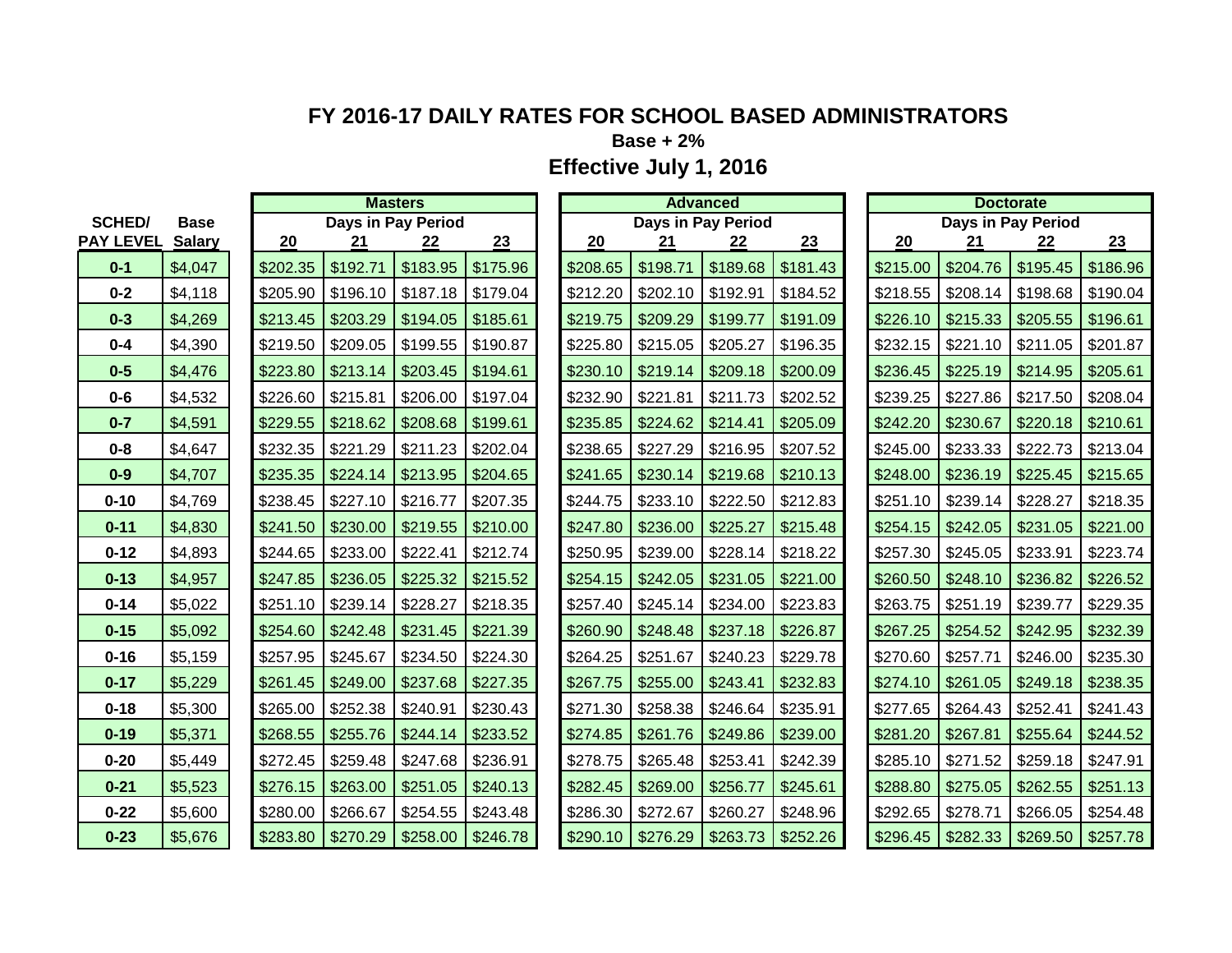**Base + 2%**, Continued

|          | <b>Base</b>   |                  |          |          |          |                |                    |          |          |          |          |                                |          |          |          |                                 |
|----------|---------------|------------------|----------|----------|----------|----------------|--------------------|----------|----------|----------|----------|--------------------------------|----------|----------|----------|---------------------------------|
|          | <b>Salary</b> |                  | 20       | 21       | 22       | 23             |                    | 20       | 21       | 22       | 23       |                                | 20       | 21       | 22       | 23                              |
| $0 - 24$ | \$5,757       |                  | \$287.85 | \$274.14 | \$261.68 | \$250.30       |                    | \$294.15 | \$280.14 | \$267.41 | \$255.78 |                                | \$300.50 | \$286.19 | \$273.18 | \$261.30                        |
| $0 - 25$ | \$5,841       |                  | \$292.05 | \$278.14 | \$265.50 | \$253.96       |                    | \$298.35 | \$284.14 | \$271.23 | \$259.43 |                                | \$304.70 | \$290.19 | \$277.00 | \$264.96                        |
| $0 - 26$ | \$5,924       |                  | \$296.20 | \$282.10 | \$269.27 | \$257.57       |                    | \$302.50 | \$288.10 | \$275.00 | \$263.04 |                                | \$308.85 | \$294.14 | \$280.77 | \$268.57                        |
| $0 - 27$ | \$5,999       |                  | \$299.95 | \$285.67 | \$272.68 | \$260.83       |                    | \$306.25 | \$291.67 | \$278.41 | \$266.30 |                                | \$312.60 | \$297.71 | \$284.18 | \$271.83                        |
| $0 - 28$ | \$6,118       |                  | \$305.90 | \$291.33 | \$278.09 | \$266.00       |                    | \$312.20 | \$297.33 | \$283.82 | \$271.48 |                                | \$318.55 | \$303.38 | \$289.59 | \$277.00                        |
| $0 - 29$ | \$6,240       |                  | \$312.00 | \$297.14 | \$283.64 | \$271.30       |                    | \$318.30 | \$303.14 | \$289.36 | \$276.78 |                                | \$324.65 | \$309.19 | \$295.14 | \$282.30                        |
| $0 - 30$ | \$6,365       |                  | \$318.25 | \$303.10 | \$289.32 | \$276.74       |                    | \$324.55 | \$309.10 | \$295.05 | \$282.22 |                                | \$330.90 | \$315.14 | \$300.82 | \$287.74                        |
| $0 - 31$ | \$6,492       |                  | \$324.60 | \$309.14 | \$295.09 | \$282.26       |                    | \$330.90 | \$315.14 | \$300.82 | \$287.74 |                                | \$337.25 | \$321.19 | \$306.59 | \$293.26                        |
| $0 - 32$ | \$6,622       |                  | \$331.10 | \$315.33 | \$301.00 | \$287.91       |                    | \$337.40 | \$321.33 | \$306.73 | \$293.39 |                                | \$343.75 | \$327.38 | \$312.50 | \$298.91                        |
| $0 - 33$ | \$6,754       |                  | \$337.70 | \$321.62 | \$307.00 | \$293.65       |                    | \$344.00 | \$327.62 | \$312.73 | \$299.13 |                                | \$350.35 | \$333.67 | \$318.50 | \$304.65                        |
| $0 - 34$ | \$6,889       |                  | \$344.45 | \$328.05 | \$313.14 | \$299.52       |                    | \$350.75 | \$334.05 | \$318.86 | \$305.00 |                                | \$357.10 | \$340.10 | \$324.64 | \$310.52                        |
| $0 - 35$ | \$7,027       |                  | \$351.35 | \$334.62 | \$319.41 | \$305.52       |                    | \$357.65 | \$340.62 | \$325.14 | \$311.00 |                                | \$364.00 | \$346.67 | \$330.91 | \$316.52                        |
| $0 - 36$ | \$7,168       |                  | \$358.40 | \$341.33 | \$325.82 | \$311.65       |                    | \$364.70 | \$347.33 |          | \$317.13 |                                | \$371.05 | \$353.38 | \$337.32 | \$322.65                        |
| $0 - 37$ | \$7,311       |                  | \$365.55 | \$348.14 | \$332.32 | \$317.87       |                    | \$371.85 | \$354.14 | \$338.05 | \$323.35 |                                | \$378.20 | \$360.19 | \$343.82 | \$328.87                        |
| $0 - 38$ | \$7,457       |                  | \$372.85 | \$355.10 | \$338.95 | \$324.22       |                    | \$379.15 | \$361.10 | \$344.68 | \$329.70 |                                | \$385.50 | \$367.14 | \$350.45 | \$335.22                        |
| $0 - 39$ | \$7,606       |                  | \$380.30 | \$362.19 | \$345.73 | \$330.70       |                    | \$386.60 | \$368.19 | \$351.45 | \$336.17 |                                | \$392.95 | \$374.24 | \$357.23 | \$341.70                        |
| $0 - 40$ | \$7,758       |                  | \$387.90 | \$369.43 | \$352.64 | \$337.30       |                    | \$394.20 | \$375.43 | \$358.36 | \$342.78 |                                | \$400.55 | \$381.48 | \$364.14 | \$348.30                        |
| $0 - 41$ | \$7,913       |                  | \$395.65 | \$376.81 | \$359.68 | \$344.04       |                    | \$401.95 | \$382.81 | \$365.41 | \$349.52 |                                | \$408.30 | \$388.86 | \$371.18 | \$355.04                        |
| $0 - 42$ | \$8,071       |                  | \$403.55 | \$384.33 | \$366.86 | \$350.91       |                    | \$409.85 | \$390.33 | \$372.59 | \$356.39 |                                | \$416.20 | \$396.38 | \$378.36 | \$361.91                        |
| $0 - 43$ | \$8,232       |                  | \$411.60 | \$392.00 | \$374.18 | \$357.91       |                    | \$417.90 | \$398.00 | \$379.91 | \$363.39 |                                | \$424.25 | \$404.05 | \$385.68 | \$368.91                        |
| $0 - 44$ | \$8,397       |                  | \$419.85 | \$399.86 | \$381.68 | \$365.09       |                    | \$426.15 | \$405.86 | \$387.41 | \$370.57 |                                | \$432.50 | \$411.90 | \$393.18 | \$376.09                        |
| $0 - 45$ | \$8,565       |                  | \$428.25 | \$407.86 | \$389.32 | \$372.39       |                    | \$434.55 | \$413.86 | \$395.05 | \$377.87 |                                | \$440.90 | \$419.90 | \$400.82 | \$383.39                        |
| $0 - 46$ | \$8,736       |                  | \$436.80 | \$416.00 | \$397.09 | \$379.83       |                    | \$443.10 | \$422.00 | \$402.82 | \$385.30 |                                | \$449.45 | \$428.05 | \$408.59 | \$390.83                        |
|          | <b>SCHED/</b> | <b>PAY LEVEL</b> |          |          |          | <b>Masters</b> | Days in Pay Period |          |          |          | Advanced | Days in Pay Period<br>\$331.55 |          |          |          | Doctorate<br>Days in Pay Period |

|            | <b>Masters</b> |          |          |          | <b>Advanced</b>    |          |          | <b>Doctorate</b> |  |
|------------|----------------|----------|----------|----------|--------------------|----------|----------|------------------|--|
|            | in Pay Period  |          |          |          | Days in Pay Period |          |          | Days in Pay Pe   |  |
|            | 22             | 23       | 20       | 21       | 22                 | 23       | 20       | 21               |  |
| .14        | \$261.68       | \$250.30 | \$294.15 | \$280.14 | \$267.41           | \$255.78 | \$300.50 | \$286.19         |  |
| .14        | \$265.50       | \$253.96 | \$298.35 | \$284.14 | \$271.23           | \$259.43 | \$304.70 | \$290.19         |  |
| .10        | \$269.27       | \$257.57 | \$302.50 | \$288.10 | \$275.00           | \$263.04 | \$308.85 | \$294.14         |  |
| .67        | \$272.68       | \$260.83 | \$306.25 | \$291.67 | \$278.41           | \$266.30 | \$312.60 | \$297.71         |  |
| .33        | \$278.09       | \$266.00 | \$312.20 | \$297.33 | \$283.82           | \$271.48 | \$318.55 | \$303.38         |  |
| .14        | \$283.64       | \$271.30 | \$318.30 | \$303.14 | \$289.36           | \$276.78 | \$324.65 | \$309.19         |  |
| .10        | \$289.32       | \$276.74 | \$324.55 | \$309.10 | \$295.05           | \$282.22 | \$330.90 | \$315.14         |  |
| .14        | \$295.09       | \$282.26 | \$330.90 | \$315.14 | \$300.82           | \$287.74 | \$337.25 | \$321.19         |  |
| .33        | \$301.00       | \$287.91 | \$337.40 | \$321.33 | \$306.73           | \$293.39 | \$343.75 | \$327.38         |  |
| 62         | \$307.00       | \$293.65 | \$344.00 | \$327.62 | \$312.73           | \$299.13 | \$350.35 | \$333.67         |  |
| .05        | \$313.14       | \$299.52 | \$350.75 | \$334.05 | \$318.86           | \$305.00 | \$357.10 | \$340.10         |  |
| .62        | \$319.41       | \$305.52 | \$357.65 | \$340.62 | \$325.14           | \$311.00 | \$364.00 | \$346.67         |  |
| .33        | \$325.82       | \$311.65 | \$364.70 | \$347.33 | \$331.55           | \$317.13 | \$371.05 | \$353.38         |  |
| .14        | \$332.32       | \$317.87 | \$371.85 | \$354.14 | \$338.05           | \$323.35 | \$378.20 | \$360.19         |  |
| .10        | \$338.95       | \$324.22 | \$379.15 | \$361.10 | \$344.68           | \$329.70 | \$385.50 | \$367.14         |  |
| .19        | \$345.73       | \$330.70 | \$386.60 | \$368.19 | \$351.45           | \$336.17 | \$392.95 | \$374.24         |  |
| .43        | \$352.64       | \$337.30 | \$394.20 | \$375.43 | \$358.36           | \$342.78 | \$400.55 | \$381.48         |  |
| <u>.81</u> | \$359.68       | \$344.04 | \$401.95 | \$382.81 | \$365.41           | \$349.52 | \$408.30 | \$388.86         |  |
| .33        | \$366.86       | \$350.91 | \$409.85 | \$390.33 | \$372.59           | \$356.39 | \$416.20 | \$396.38         |  |
| .00        | \$374.18       | \$357.91 | \$417.90 | \$398.00 | \$379.91           | \$363.39 | \$424.25 | \$404.05         |  |
| .86        | \$381.68       | \$365.09 | \$426.15 | \$405.86 | \$387.41           | \$370.57 | \$432.50 | \$411.90         |  |
| .86        | \$389.32       | \$372.39 | \$434.55 | \$413.86 | \$395.05           | \$377.87 | \$440.90 | \$419.90         |  |
| .00        | \$397.09       | \$379.83 | \$443.10 | \$422.00 | \$402.82           | \$385.30 | \$449.45 | \$428.05         |  |

| <b>Doctorate</b> |          |                    |          |  |  |  |  |  |  |  |  |
|------------------|----------|--------------------|----------|--|--|--|--|--|--|--|--|
|                  |          | Days in Pay Period |          |  |  |  |  |  |  |  |  |
| 20               | 21       | <u>22</u>          | 23       |  |  |  |  |  |  |  |  |
| \$300.50         | \$286.19 | \$273.18           | \$261.30 |  |  |  |  |  |  |  |  |
| \$304.70         | \$290.19 | \$277.00           | \$264.96 |  |  |  |  |  |  |  |  |
| \$308.85         | \$294.14 | \$280.77           | \$268.57 |  |  |  |  |  |  |  |  |
| \$312.60         | \$297.71 | \$284.18           | \$271.83 |  |  |  |  |  |  |  |  |
| \$318.55         | \$303.38 | \$289.59           | \$277.00 |  |  |  |  |  |  |  |  |
| \$324.65         | \$309.19 | \$295.14           | \$282.30 |  |  |  |  |  |  |  |  |
| \$330.90         | \$315.14 | \$300.82           | \$287.74 |  |  |  |  |  |  |  |  |
| \$337.25         | \$321.19 | \$306.59           | \$293.26 |  |  |  |  |  |  |  |  |
| \$343.75         | \$327.38 | \$312.50           | \$298.91 |  |  |  |  |  |  |  |  |
| \$350.35         | \$333.67 | \$318.50           | \$304.65 |  |  |  |  |  |  |  |  |
| \$357.10         | \$340.10 | \$324.64           | \$310.52 |  |  |  |  |  |  |  |  |
| \$364.00         | \$346.67 | \$330.91           | \$316.52 |  |  |  |  |  |  |  |  |
| \$371.05         | \$353.38 | \$337.32           | \$322.65 |  |  |  |  |  |  |  |  |
| \$378.20         | \$360.19 | \$343.82           | \$328.87 |  |  |  |  |  |  |  |  |
| \$385.50         | \$367.14 | \$350.45           | \$335.22 |  |  |  |  |  |  |  |  |
| \$392.95         | \$374.24 | \$357.23           | \$341.70 |  |  |  |  |  |  |  |  |
| \$400.55         | \$381.48 | \$364.14           | \$348.30 |  |  |  |  |  |  |  |  |
| \$408.30         | \$388.86 | \$371.18           | \$355.04 |  |  |  |  |  |  |  |  |
| \$416.20         | \$396.38 | \$378.36           | \$361.91 |  |  |  |  |  |  |  |  |
| \$424.25         | \$404.05 | \$385.68           | \$368.91 |  |  |  |  |  |  |  |  |
| \$432.50         | \$411.90 | \$393.18           | \$376.09 |  |  |  |  |  |  |  |  |
| \$440.90         | \$419.90 | \$400.82           | \$383.39 |  |  |  |  |  |  |  |  |
| \$449.45         | \$428.05 | \$408.59           | \$390.83 |  |  |  |  |  |  |  |  |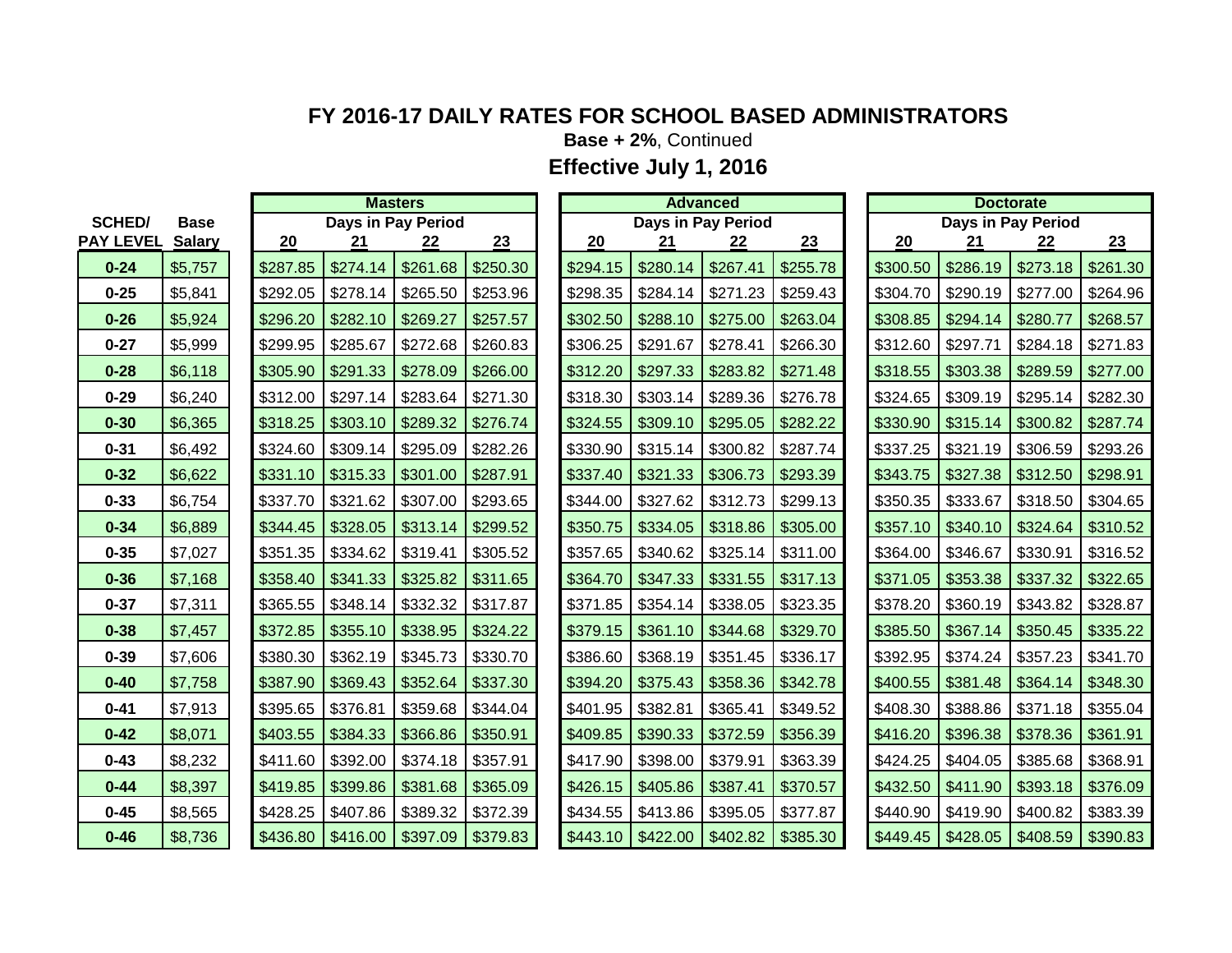**Base + 3%**

|                  |               | <b>Masters</b><br><b>Advanced</b> |                                          |          |          |  |          |          | <b>Doctorate</b> |          |  |          |                           |          |          |
|------------------|---------------|-----------------------------------|------------------------------------------|----------|----------|--|----------|----------|------------------|----------|--|----------|---------------------------|----------|----------|
| <b>SCHED/</b>    | <b>Base</b>   |                                   | Days in Pay Period<br>Days in Pay Period |          |          |  |          |          |                  |          |  |          | <b>Days in Pay Period</b> |          |          |
| <b>PAY LEVEL</b> | <b>Salary</b> | 20                                | 21                                       | 22       | 23       |  | 20       | 21       | 22               | 23       |  | 20       | 21                        | 22       | 23       |
| $0 - 1$          | \$4,087       | \$204.35                          | \$194.62                                 | \$185.77 | \$177.70 |  | \$210.65 | \$200.62 | \$191.50         | \$183.17 |  | \$217.00 | \$206.67                  | \$197.27 | \$188.70 |
| $0 - 2$          | \$4,158       | \$207.90                          | \$198.00                                 | \$189.00 | \$180.78 |  | \$214.20 | \$204.00 | \$194.73         | \$186.26 |  | \$220.55 | \$210.05                  | \$200.50 | \$191.78 |
| $0 - 3$          | \$4,311       | \$215.55                          | \$205.29                                 | \$195.95 | \$187.43 |  | \$221.85 | \$211.29 | \$201.68         | \$192.91 |  | \$228.20 | \$217.33                  | \$207.45 | \$198.43 |
| $0 - 4$          | \$4,433       | \$221.65                          | \$211.10                                 | \$201.50 | \$192.74 |  | \$227.95 | \$217.10 | \$207.23         | \$198.22 |  | \$234.30 | \$223.14                  | \$213.00 | \$203.74 |
| $0 - 5$          | \$4,520       | \$226.00                          | \$215.24                                 | \$205.45 | \$196.52 |  | \$232.30 | \$221.24 | \$211.18         | \$202.00 |  | \$238.65 | \$227.29                  | \$216.95 | \$207.52 |
| $0 - 6$          | \$4,576       | \$228.80                          | \$217.90                                 | \$208.00 | \$198.96 |  | \$235.10 | \$223.90 | \$213.73         | \$204.43 |  | \$241.45 | \$229.95                  | \$219.50 | \$209.96 |
| $0 - 7$          | \$4,636       | \$231.80                          | \$220.76                                 | \$210.73 | \$201.57 |  | \$238.10 | \$226.76 | \$216.45         | \$207.04 |  | \$244.45 | \$232.81                  | \$222.23 | \$212.57 |
| $0 - 8$          | \$4,693       | \$234.65                          | \$223.48                                 | \$213.32 | \$204.04 |  | \$240.95 | \$229.48 | \$219.05         | \$209.52 |  | \$247.30 | \$235.52                  | \$224.82 | \$215.04 |
| $0-9$            | \$4,753       | \$237.65                          | \$226.33                                 | \$216.05 | \$206.65 |  | \$243.95 | \$232.33 | \$221.77         | \$212.13 |  | \$250.30 | \$238.38                  | \$227.55 | \$217.65 |
| $0 - 10$         | \$4,815       | \$240.75                          | \$229.29                                 | \$218.86 | \$209.35 |  | \$247.05 | \$235.29 | \$224.59         | \$214.83 |  | \$253.40 | \$241.33                  | \$230.36 | \$220.35 |
| $0 - 11$         | \$4,877       | \$243.85                          | \$232.24                                 | \$221.68 | \$212.04 |  | \$250.15 | \$238.24 | \$227.41         | \$217.52 |  | \$256.50 | \$244.29                  | \$233.18 | \$223.04 |
| $0 - 12$         | \$4,941       | \$247.05                          | \$235.29                                 | \$224.59 | \$214.83 |  | \$253.35 | \$241.29 | \$230.32         | \$220.30 |  | \$259.70 | \$247.33                  | \$236.09 | \$225.83 |
| $0 - 13$         | \$5,006       | \$250.30                          | \$238.38                                 | \$227.55 | \$217.65 |  | \$256.60 | \$244.38 | \$233.27         | \$223.13 |  | \$262.95 | \$250.43                  | \$239.05 | \$228.65 |
| $0 - 14$         | \$5,072       | \$253.60                          | \$241.52                                 | \$230.55 | \$220.52 |  | \$259.90 | \$247.52 | \$236.27         | \$226.00 |  | \$266.25 | \$253.57                  | \$242.05 | \$231.52 |
| $0 - 15$         | \$5,142       | \$257.10                          | \$244.86                                 | \$233.73 | \$223.57 |  | \$263.40 | \$250.86 | \$239.45         | \$229.04 |  | \$269.75 | \$256.90                  | \$245.23 | \$234.57 |
| $0 - 16$         | \$5,210       | \$260.50                          | \$248.10                                 | \$236.82 | \$226.52 |  | \$266.80 | \$254.10 | \$242.55         | \$232.00 |  | \$273.15 | \$260.14                  | \$248.32 | \$237.52 |
| $0 - 17$         | \$5,280       | \$264.00                          | \$251.43                                 | \$240.00 | \$229.57 |  | \$270.30 | \$257.43 | \$245.73         | \$235.04 |  | \$276.65 | \$263.48                  | \$251.50 | \$240.57 |
| $0 - 18$         | \$5,352       | \$267.60                          | \$254.86                                 | \$243.27 | \$232.70 |  | \$273.90 | \$260.86 | \$249.00         | \$238.17 |  | \$280.25 | \$266.90                  | \$254.77 | \$243.70 |
| $0 - 19$         | \$5,424       | \$271.20                          | \$258.29                                 | \$246.55 | \$235.83 |  | \$277.50 | \$264.29 | \$252.27         | \$241.30 |  | \$283.85 | \$270.33                  | \$258.05 | \$246.83 |
| $0 - 20$         | \$5,502       | \$275.10                          | \$262.00                                 | \$250.09 | \$239.22 |  | \$281.40 | \$268.00 | \$255.82         | \$244.70 |  | \$287.75 | \$274.05                  | \$261.59 | \$250.22 |
| $0 - 21$         | \$5,577       | \$278.85                          | \$265.57                                 | \$253.50 | \$242.48 |  | \$285.15 | \$271.57 | \$259.23         | \$247.96 |  | \$291.50 | \$277.62                  | \$265.00 | \$253.48 |
| $0 - 22$         | \$5,655       | \$282.75                          | \$269.29                                 | \$257.05 | \$245.87 |  | \$289.05 | \$275.29 | \$262.77         | \$251.35 |  | \$295.40 | \$281.33                  | \$268.55 | \$256.87 |
| $0 - 23$         | \$5,732       | \$286.60                          | \$272.95                                 | \$260.55 | \$249.22 |  | \$292.90 | \$278.95 | \$266.27         | \$254.70 |  | \$299.25 | \$285.00                  | \$272.05 | \$260.22 |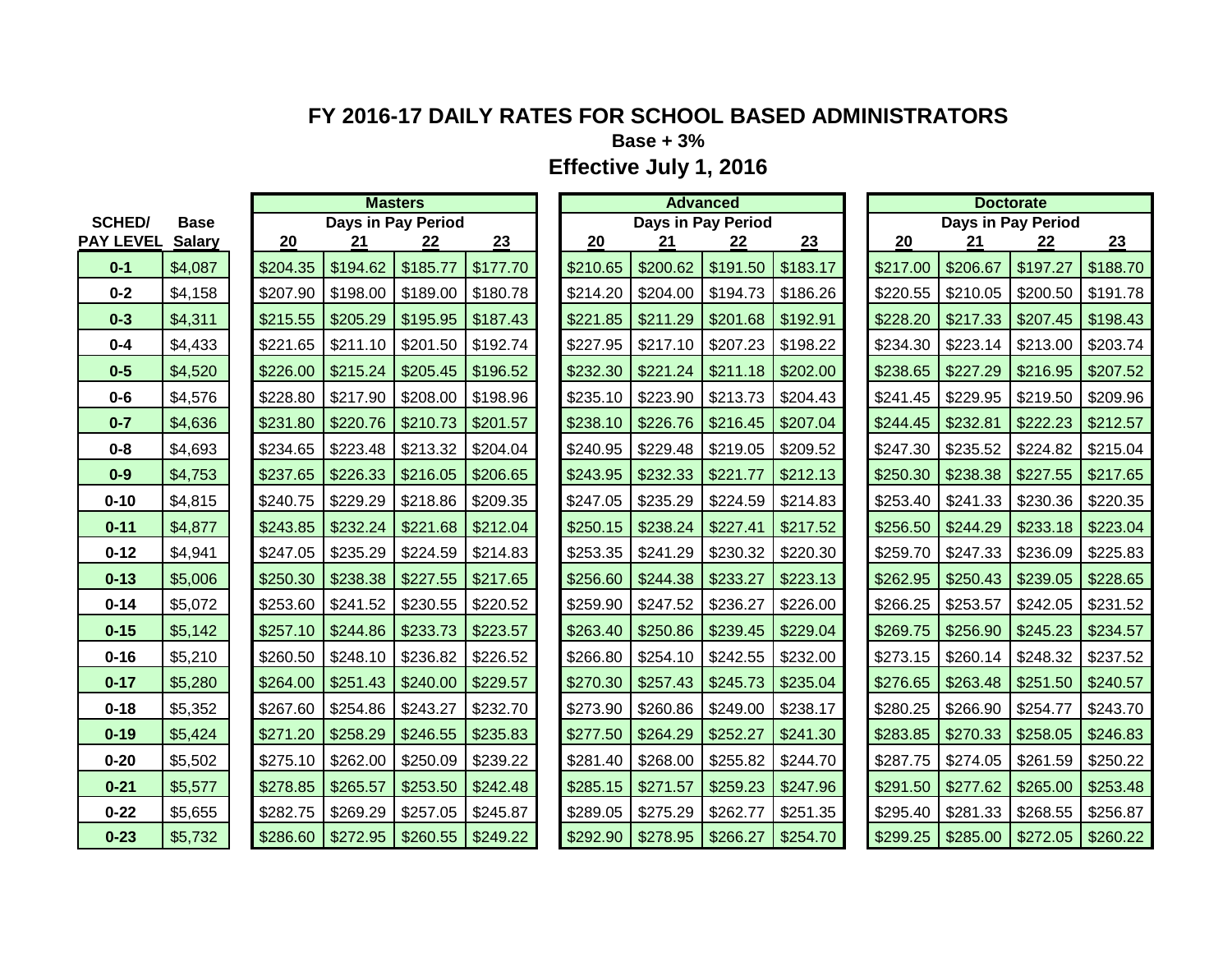**Base + 3%**, Continued

| <b>SCHED/</b><br><b>PAY LEVEL Salary</b> | <b>Base</b>    |                         |
|------------------------------------------|----------------|-------------------------|
|                                          |                | $\overline{\mathbf{2}}$ |
| $0 - 24$                                 | \$5,813        | \$29                    |
| $0 - 25$                                 | \$5,898        | \$29                    |
| $0 - 26$                                 | \$5,982        | \$29                    |
| $0 - 27$                                 | \$6,057        | \$30.                   |
| $0 - 28$                                 | \$6,178        | \$30                    |
| $0 - 29$                                 | \$6,302        | \$31                    |
| $0 - 30$                                 | \$6,427        | \$32                    |
| $0 - 31$                                 | \$6,556        | \$32                    |
| $0 - 32$                                 | \$6,687        | \$33                    |
| 0-33                                     | \$6,821        | \$34                    |
| $0 - 34$                                 | \$6,957        | \$34                    |
| $0 - 35$                                 | \$7,096        | \$35                    |
| $0 - 36$                                 | \$7,238        | \$36                    |
| $0 - 37$                                 | <u>\$7,383</u> | \$36                    |
| $0 - 38$                                 | \$7,530        | \$37                    |
| $0 - 39$                                 | \$7,681        | \$38                    |
| $0 - 40$                                 | \$7,834        | \$39                    |
| $0 - 41$                                 | \$7,991        | \$39                    |
| $0 - 42$                                 | \$8,150        | \$40                    |
| $0 - 43$                                 | \$8,313        | \$41                    |
| $0 - 44$                                 | \$8,479        | \$42                    |
| $0 - 45$                                 | \$8,649        | \$43                    |
| $0 - 46$                                 | \$8,822        | \$44                    |

|                  |               | <b>Masters</b> |          |          |                    |          | <b>Advanced</b> |          |          |                    |          |  | <b>Doctorate</b> |          |                    |          |  |
|------------------|---------------|----------------|----------|----------|--------------------|----------|-----------------|----------|----------|--------------------|----------|--|------------------|----------|--------------------|----------|--|
| <b>SCHED/</b>    | <b>Base</b>   |                |          |          | Days in Pay Period |          |                 |          |          | Days in Pay Period |          |  |                  |          | Days in Pay Period |          |  |
| <b>PAY LEVEL</b> | <b>Salary</b> |                | 20       | 21       | 22                 | 23       |                 | 20       | 21       | 22                 | 23       |  | 20               | 21       | 22                 | 23       |  |
| $0 - 24$         | \$5,813       |                | \$290.65 | \$276.81 | \$264.23           | \$252.74 |                 | \$296.95 | \$282.81 | \$269.95           | \$258.22 |  | \$303.30         | \$288.86 | \$275.73           | \$263.74 |  |
| $0 - 25$         | \$5,898       |                | \$294.90 | \$280.86 | \$268.09           | \$256.43 |                 | \$301.20 | \$286.86 | \$273.82           | \$261.91 |  | \$307.55         | \$292.90 | \$279.59           | \$267.43 |  |
| $0 - 26$         | \$5,982       |                | \$299.10 | \$284.86 | \$271.91           | \$260.09 |                 | \$305.40 | \$290.86 | \$277.64           | \$265.57 |  | \$311.75         | \$296.90 | \$283.41           | \$271.09 |  |
| $0 - 27$         | \$6,057       |                | \$302.85 | \$288.43 | \$275.32           | \$263.35 |                 | \$309.15 | \$294.43 | \$281.05           | \$268.83 |  | \$315.50         | \$300.48 | \$286.82           | \$274.35 |  |
| $0 - 28$         | \$6,178       |                | \$308.90 | \$294.19 | \$280.82           | \$268.61 |                 | \$315.20 | \$300.19 | \$286.55           | \$274.09 |  | \$321.55         | \$306.24 | \$292.32           | \$279.61 |  |
| $0 - 29$         | \$6,302       |                | \$315.10 | \$300.10 | \$286.45           | \$274.00 |                 | \$321.40 | \$306.10 | \$292.18           | \$279.48 |  | \$327.75         | \$312.14 | \$297.95           | \$285.00 |  |
| $0 - 30$         | \$6,427       |                | \$321.35 | \$306.05 | \$292.14           | \$279.43 |                 | \$327.65 | \$312.05 | \$297.86           | \$284.91 |  | \$334.00         | \$318.10 | \$303.64           | \$290.43 |  |
| $0 - 31$         | \$6,556       |                | \$327.80 | \$312.19 | \$298.00           | \$285.04 |                 | \$334.10 | \$318.19 | \$303.73           | \$290.52 |  | \$340.45         | \$324.24 | \$309.50           | \$296.04 |  |
| $0 - 32$         | \$6,687       |                | \$334.35 | \$318.43 | \$303.95           | \$290.74 |                 | \$340.65 | \$324.43 | \$309.68           | \$296.22 |  | \$347.00         | \$330.48 | \$315.45           | \$301.74 |  |
| $0 - 33$         | \$6,821       |                | \$341.05 | \$324.81 | \$310.05           | \$296.57 |                 | \$347.35 | \$330.81 | \$315.77           | \$302.04 |  | \$353.70         | \$336.86 | \$321.55           | \$307.57 |  |
| $0 - 34$         | \$6,957       |                | \$347.85 | \$331.29 | \$316.23           | \$302.48 |                 | \$354.15 | \$337.29 | \$321.95           | \$307.96 |  | \$360.50         | \$343.33 | \$327.73           | \$313.48 |  |
| $0 - 35$         | \$7,096       |                | \$354.80 | \$337.90 | \$322.55           | \$308.52 |                 | \$361.10 | \$343.90 | \$328.27           | \$314.00 |  | \$367.45         | \$349.95 | \$334.05           | \$319.52 |  |
| $0 - 36$         | \$7,238       |                | \$361.90 | \$344.67 | \$329.00           | \$314.70 |                 | \$368.20 | \$350.67 | \$334.73           | \$320.17 |  | \$374.55         | \$356.71 | \$340.50           | \$325.70 |  |
| $0 - 37$         | \$7,383       |                | \$369.15 | \$351.57 | \$335.59           | \$321.00 |                 | \$375.45 | \$357.57 | \$341.32           | \$326.48 |  | \$381.80         | \$363.62 | \$347.09           | \$332.00 |  |
| $0 - 38$         | \$7,530       |                | \$376.50 | \$358.57 | \$342.27           | \$327.39 |                 | \$382.80 | \$364.57 | \$348.00           | \$332.87 |  | \$389.15         | \$370.62 | \$353.77           | \$338.39 |  |
| $0 - 39$         | \$7,681       |                | \$384.05 | \$365.76 | \$349.14           | \$333.96 |                 | \$390.35 | \$371.76 | \$354.86           | \$339.43 |  | \$396.70         | \$377.81 | \$360.64           | \$344.96 |  |
| $0 - 40$         | \$7,834       |                | \$391.70 | \$373.05 | \$356.09           | \$340.61 |                 | \$398.00 | \$379.05 | \$361.82           | \$346.09 |  | \$404.35         | \$385.10 | \$367.59           | \$351.61 |  |
| $0 - 41$         | \$7,991       |                | \$399.55 | \$380.52 | \$363.23           | \$347.43 |                 | \$405.85 | \$386.52 | \$368.95           | \$352.91 |  | \$412.20         | \$392.57 | \$374.73           | \$358.43 |  |
| $0 - 42$         | \$8,150       |                | \$407.50 | \$388.10 | \$370.45           | \$354.35 |                 | \$413.80 | \$394.10 | \$376.18           | \$359.83 |  | \$420.15         | \$400.14 | \$381.95           | \$365.35 |  |
| $0 - 43$         | \$8,313       |                | \$415.65 | \$395.86 | \$377.86           | \$361.43 |                 | \$421.95 | \$401.86 | \$383.59           | \$366.91 |  | \$428.30         | \$407.90 | \$389.36           | \$372.43 |  |
| $0 - 44$         | \$8,479       |                | \$423.95 | \$403.76 | \$385.41           | \$368.65 |                 | \$430.25 | \$409.76 | \$391.14           | \$374.13 |  | \$436.60         | \$415.81 | \$396.91           | \$379.65 |  |
| $0 - 45$         | \$8,649       |                | \$432.45 | \$411.86 | \$393.14           | \$376.04 |                 | \$438.75 | \$417.86 | \$398.86           | \$381.52 |  | \$445.10         | \$423.90 | \$404.64           | \$387.04 |  |
| $0 - 46$         | \$8,822       |                | \$441.10 | \$420.10 | \$401.00           | \$383.57 |                 | \$447.40 | \$426.10 | \$406.73           | \$389.04 |  | \$453.75         | \$432.14 | \$412.50           | \$394.57 |  |

| <b>Doctorate</b>   |          |           |          |  |  |  |  |  |  |  |  |  |  |
|--------------------|----------|-----------|----------|--|--|--|--|--|--|--|--|--|--|
| Days in Pay Period |          |           |          |  |  |  |  |  |  |  |  |  |  |
| 20                 | 21       | <u>22</u> | 23       |  |  |  |  |  |  |  |  |  |  |
| \$303.30           | \$288.86 | \$275.73  | \$263.74 |  |  |  |  |  |  |  |  |  |  |
| \$307.55           | \$292.90 | \$279.59  | \$267.43 |  |  |  |  |  |  |  |  |  |  |
| \$311.75           | \$296.90 | \$283.41  | \$271.09 |  |  |  |  |  |  |  |  |  |  |
| \$315.50           | \$300.48 | \$286.82  | \$274.35 |  |  |  |  |  |  |  |  |  |  |
| \$321.55           | \$306.24 | \$292.32  | \$279.61 |  |  |  |  |  |  |  |  |  |  |
| \$327.75           | \$312.14 | \$297.95  | \$285.00 |  |  |  |  |  |  |  |  |  |  |
| \$334.00           | \$318.10 | \$303.64  | \$290.43 |  |  |  |  |  |  |  |  |  |  |
| \$340.45           | \$324.24 | \$309.50  | \$296.04 |  |  |  |  |  |  |  |  |  |  |
| \$347.00           | \$330.48 | \$315.45  | \$301.74 |  |  |  |  |  |  |  |  |  |  |
| \$353.70           | \$336.86 | \$321.55  | \$307.57 |  |  |  |  |  |  |  |  |  |  |
| \$360.50           | \$343.33 | \$327.73  | \$313.48 |  |  |  |  |  |  |  |  |  |  |
| \$367.45           | \$349.95 | \$334.05  | \$319.52 |  |  |  |  |  |  |  |  |  |  |
| \$374.55           | \$356.71 | \$340.50  | \$325.70 |  |  |  |  |  |  |  |  |  |  |
| \$381.80           | \$363.62 | \$347.09  | \$332.00 |  |  |  |  |  |  |  |  |  |  |
| \$389.15           | \$370.62 | \$353.77  | \$338.39 |  |  |  |  |  |  |  |  |  |  |
| \$396.70           | \$377.81 | \$360.64  | \$344.96 |  |  |  |  |  |  |  |  |  |  |
| \$404.35           | \$385.10 | \$367.59  | \$351.61 |  |  |  |  |  |  |  |  |  |  |
| \$412.20           | \$392.57 | \$374.73  | \$358.43 |  |  |  |  |  |  |  |  |  |  |
| \$420.15           | \$400.14 | \$381.95  | \$365.35 |  |  |  |  |  |  |  |  |  |  |
| \$428.30           | \$407.90 | \$389.36  | \$372.43 |  |  |  |  |  |  |  |  |  |  |
| \$436.60           | \$415.81 | \$396.91  | \$379.65 |  |  |  |  |  |  |  |  |  |  |
| \$445.10           | \$423.90 | \$404.64  | \$387.04 |  |  |  |  |  |  |  |  |  |  |
| \$453.75           | \$432.14 | \$412.50  | \$394.57 |  |  |  |  |  |  |  |  |  |  |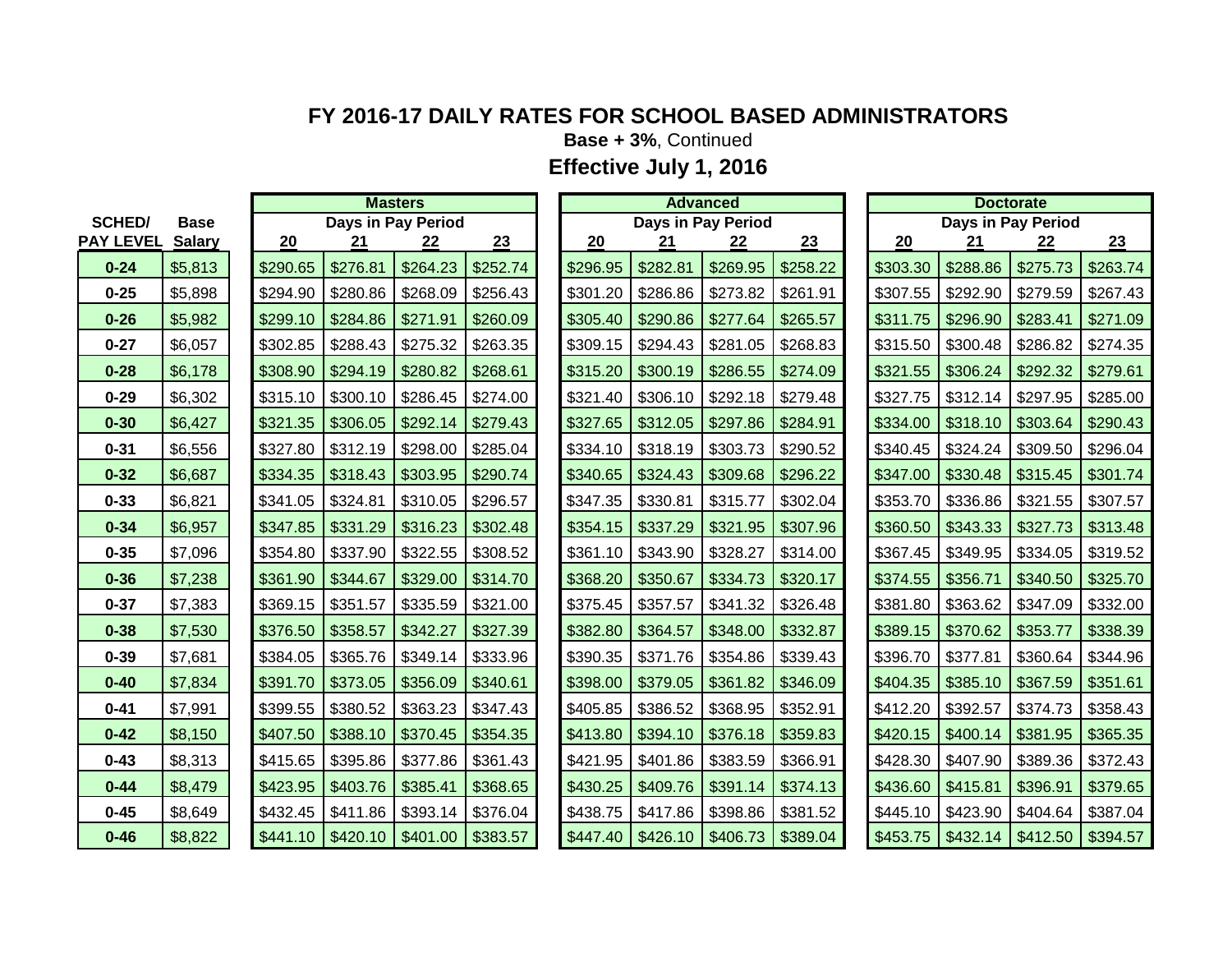**Base + 4%**

|                  |               | <b>Masters</b> |                     |                    |          |  |          |                    | <b>Advanced</b> |          | <b>Doctorate</b> |          |                    |          |          |
|------------------|---------------|----------------|---------------------|--------------------|----------|--|----------|--------------------|-----------------|----------|------------------|----------|--------------------|----------|----------|
| <b>SCHED/</b>    | <b>Base</b>   |                |                     | Days in Pay Period |          |  |          | Days in Pay Period |                 |          |                  |          | Days in Pay Period |          |          |
| <b>PAY LEVEL</b> | <b>Salary</b> | 20             | 21                  | 22                 | 23       |  | 20       | 21                 | 22              | 23       |                  | 20       | 21                 | 22       | 23       |
| $0 - 1$          | \$4,127       | \$206.35       | \$196.52            | \$187.59           | \$179.43 |  | \$212.65 | \$202.52           | \$193.32        | \$184.91 |                  | \$219.00 | \$208.57           | \$199.09 | \$190.43 |
| $0 - 2$          | \$4,198       | \$209.90       | \$199.90            | \$190.82           | \$182.52 |  | \$216.20 | \$205.90           | \$196.55        | \$188.00 |                  | \$222.55 | \$211.95           | \$202.32 | \$193.52 |
| $0 - 3$          | \$4,352       | \$217.60       | \$207.24            | \$197.82           | \$189.22 |  | \$223.90 | \$213.24           | \$203.55        | \$194.70 |                  | \$230.25 | \$219.29           | \$209.32 | \$200.22 |
| $0 - 4$          | \$4,476       | \$223.80       | \$213.14            | \$203.45           | \$194.61 |  | \$230.10 | \$219.14           | \$209.18        | \$200.09 |                  | \$236.45 | \$225.19           | \$214.95 | \$205.61 |
| $0-5$            | \$4,564       | \$228.20       | \$217.33            | \$207.45           | \$198.43 |  | \$234.50 | \$223.33           | \$213.18        | \$203.91 |                  | \$240.85 | \$229.38           | \$218.95 | \$209.43 |
| $0 - 6$          | \$4,621       | \$231.05       | \$220.05            | \$210.05           | \$200.91 |  | \$237.35 | \$226.05           | \$215.77        | \$206.39 |                  | \$243.70 | \$232.10           | \$221.55 | \$211.91 |
| $0 - 7$          | \$4,681       | \$234.05       | \$222.90            | \$212.77           | \$203.52 |  | \$240.35 | \$228.90           | \$218.50        | \$209.00 |                  | \$246.70 | \$234.95           | \$224.27 | \$214.52 |
| $0 - 8$          | \$4,738       | \$236.90       | \$225.62            | \$215.36           | \$206.00 |  | \$243.20 | \$231.62           | \$221.09        | \$211.48 |                  | \$249.55 | \$237.67           | \$226.86 | \$217.00 |
| $0-9$            | \$4,800       | \$240.00       | \$228.57            | \$218.18           | \$208.70 |  | \$246.30 | \$234.57           | \$223.91        | \$214.17 |                  | \$252.65 | \$240.62           | \$229.68 | \$219.70 |
| $0 - 10$         | \$4,862       | \$243.10       | \$231.52            | \$221.00           | \$211.39 |  | \$249.40 | \$237.52           | \$226.73        | \$216.87 |                  | \$255.75 | \$243.57           | \$232.50 | \$222.39 |
| $0 - 11$         | \$4,924       | \$246.20       | \$234.48            | \$223.82           | \$214.09 |  | \$252.50 | \$240.48           | \$229.55        | \$219.57 |                  | \$258.85 | \$246.52           | \$235.32 | \$225.09 |
| $0 - 12$         | \$4,989       | \$249.45       | \$237.57            | \$226.77           | \$216.91 |  | \$255.75 | \$243.57           | \$232.50        | \$222.39 |                  | \$262.10 | \$249.62           | \$238.27 | \$227.91 |
| $0 - 13$         | \$5,054       | \$252.70       | \$240.67            | \$229.73           | \$219.74 |  | \$259.00 | \$246.67           | \$235.45        | \$225.22 |                  | \$265.35 | \$252.71           | \$241.23 | \$230.74 |
| $0 - 14$         | \$5,121       | \$256.05       | \$243.86            | \$232.77           | \$222.65 |  | \$262.35 | \$249.86           | \$238.50        | \$228.13 |                  | \$268.70 | \$255.90           | \$244.27 | \$233.65 |
| $0 - 15$         | \$5,192       | \$259.60       | \$247.24            | \$236.00           | \$225.74 |  | \$265.90 | \$253.24           | \$241.73        | \$231.22 |                  | \$272.25 | \$259.29           | \$247.50 | \$236.74 |
| $0 - 16$         | \$5,260       | \$263.00       | \$250.48            | \$239.09           | \$228.70 |  | \$269.30 | \$256.48           | \$244.82        | \$234.17 |                  | \$275.65 | \$262.52           | \$250.59 | \$239.70 |
| $0 - 17$         | \$5,331       | \$266.55       | \$253.86            | \$242.32           | \$231.78 |  | \$272.85 | \$259.86           | \$248.05        | \$237.26 |                  | \$279.20 | \$265.90           | \$253.82 | \$242.78 |
| $0 - 18$         | \$5,404       | \$270.20       | \$257.33            | \$245.64           | \$234.96 |  | \$276.50 | \$263.33           | \$251.36        | \$240.43 |                  | \$282.85 | \$269.38           | \$257.14 | \$245.96 |
| $0 - 19$         | \$5,477       | \$273.85       | \$260.81            | \$248.95           | \$238.13 |  | \$280.15 | \$266.81           | \$254.68        | \$243.61 |                  | \$286.50 | \$272.86           | \$260.45 | \$249.13 |
| $0 - 20$         | \$5,556       | \$277.80       | \$264.57            | \$252.55           | \$241.57 |  | \$284.10 | \$270.57           | \$258.27        | \$247.04 |                  | \$290.45 | \$276.62           | \$264.05 | \$252.57 |
| $0 - 21$         | \$5,632       | \$281.60       | \$268.19            | \$256.00           | \$244.87 |  | \$287.90 | \$274.19           | \$261.73        | \$250.35 |                  | \$294.25 | \$280.24           | \$267.50 | \$255.87 |
| $0 - 22$         | \$5,710       | \$285.50       | \$271.90            | \$259.55           | \$248.26 |  | \$291.80 | \$277.90           | \$265.27        | \$253.74 |                  | \$298.15 | \$283.95           | \$271.05 | \$259.26 |
| $0 - 23$         | \$5,788       | \$289.40       | $$275.62$ $$263.09$ |                    | \$251.65 |  | \$295.70 | \$281.62           | \$268.82        | \$257.13 |                  | \$302.05 | \$287.67           | \$274.59 | \$262.65 |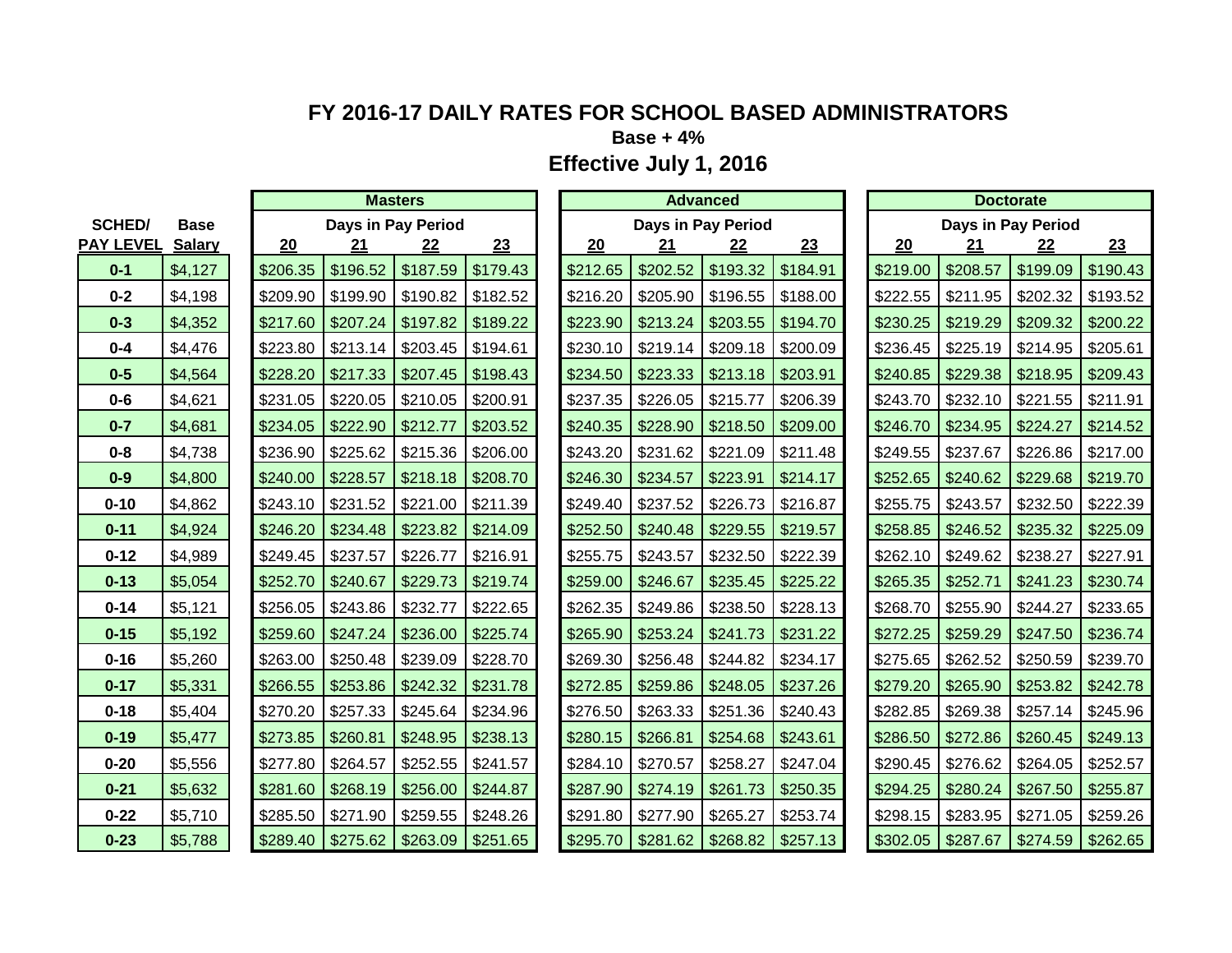**Base + 4%**, Continued

|                  |               |          | <b>Masters</b>     |          |          | <b>Advanced</b> |          |                     |                    |          |  | <b>Doctorate</b> |                    |           |          |  |
|------------------|---------------|----------|--------------------|----------|----------|-----------------|----------|---------------------|--------------------|----------|--|------------------|--------------------|-----------|----------|--|
| <b>SCHED/</b>    | <b>Base</b>   |          | Days in Pay Period |          |          |                 |          |                     | Days in Pay Period |          |  |                  | Days in Pay Period |           |          |  |
| <b>PAY LEVEL</b> | <b>Salary</b> | 20       | 21                 | 22       | 23       |                 | 20       | 21                  | $\frac{22}{1}$     | 23       |  | 20               | 21                 | <u>22</u> | 23       |  |
| $0 - 24$         | \$5,870       | \$293.50 | \$279.52           | \$266.82 | \$255.22 |                 | \$299.80 | \$285.52            | \$272.55           | \$260.70 |  | \$306.15         | \$291.57           | \$278.32  | \$266.22 |  |
| $0 - 25$         | \$5,955       | \$297.75 | \$283.57           | \$270.68 | \$258.91 |                 | \$304.05 | \$289.57            | \$276.41           | \$264.39 |  | \$310.40         | \$295.62           | \$282.18  | \$269.91 |  |
| $0 - 26$         | \$6,040       | \$302.00 | \$287.62           | \$274.55 | \$262.61 |                 | \$308.30 | \$293.62            | \$280.27           | \$268.09 |  | \$314.65         | \$299.67           | \$286.05  | \$273.61 |  |
| $0 - 27$         | \$6,116       | \$305.80 | \$291.24           | \$278.00 | \$265.91 |                 | \$312.10 | \$297.24            | \$283.73           | \$271.39 |  | \$318.45         | \$303.29           | \$289.50  | \$276.91 |  |
| $0 - 28$         | \$6,238       | \$311.90 | \$297.05           | \$283.55 | \$271.22 |                 | \$318.20 | \$303.05            | \$289.27           | \$276.70 |  | \$324.55         | \$309.10           | \$295.05  | \$282.22 |  |
| $0 - 29$         | \$6,363       | \$318.15 | \$303.00           | \$289.23 | \$276.65 |                 | \$324.45 | \$309.00            | \$294.95           | \$282.13 |  | \$330.80         | \$315.05           | \$300.73  | \$287.65 |  |
| $0 - 30$         | \$6,490       | \$324.50 | \$309.05           | \$295.00 | \$282.17 |                 | \$330.80 | \$315.05            | \$300.73           | \$287.65 |  | \$337.15         | \$321.10           | \$306.50  | \$293.17 |  |
| $0 - 31$         | \$6,620       | \$331.00 | \$315.24           | \$300.91 | \$287.83 |                 | \$337.30 | \$321.24            | \$306.64           | \$293.30 |  | \$343.65         | \$327.29           | \$312.41  | \$298.83 |  |
| $0 - 32$         | \$6,752       | \$337.60 | \$321.52           | \$306.91 | \$293.57 |                 | \$343.90 | \$327.52            | \$312.64           | \$299.04 |  | \$350.25         | \$333.57           | \$318.41  | \$304.57 |  |
| $0 - 33$         | \$6,887       | \$344.35 | \$327.95           | \$313.05 | \$299.43 |                 | \$350.65 | \$333.95            | \$318.77           | \$304.91 |  | \$357.00         | \$340.00           | \$324.55  | \$310.43 |  |
| $0 - 34$         | \$7,024       | \$351.20 | \$334.48           | \$319.27 | \$305.39 |                 | \$357.50 | \$340.48            | \$325.00           | \$310.87 |  | \$363.85         | \$346.52           | \$330.77  | \$316.39 |  |
| $0 - 35$         | \$7,165       | \$358.25 | \$341.19           | \$325.68 | \$311.52 |                 | \$364.55 | \$347.19            | \$331.41           | \$317.00 |  | \$370.90         | \$353.24           | \$337.18  | \$322.52 |  |
| $0 - 36$         | \$7,308       | \$365.40 | \$348.00           | \$332.18 | \$317.74 |                 | \$371.70 | \$354.00            | \$337.91           | \$323.22 |  | \$378.05         | \$360.05           | \$343.68  | \$328.74 |  |
| $0 - 37$         | \$7,455       | \$372.75 | \$355.00           | \$338.86 | \$324.13 |                 | \$379.05 | \$361.00            | \$344.59           | \$329.61 |  | \$385.40         | \$367.05           | \$350.36  | \$335.13 |  |
| $0 - 38$         | \$7,603       | \$380.15 | \$362.05           | \$345.59 | \$330.57 |                 | \$386.45 | \$368.05            | \$351.32           | \$336.04 |  | \$392.80         | \$374.10           | \$357.09  | \$341.57 |  |
| $0 - 39$         | \$7,755       | \$387.75 | \$369.29           | \$352.50 | \$337.17 |                 | \$394.05 | \$375.29            | \$358.23           | \$342.65 |  | \$400.40         | \$381.33           | \$364.00  | \$348.17 |  |
| $0 - 40$         | \$7,910       | \$395.50 | \$376.67           | \$359.55 | \$343.91 |                 | \$401.80 | \$382.67            | \$365.27           | \$349.39 |  | \$408.15         | \$388.71           | \$371.05  | \$354.91 |  |
| $0 - 41$         | \$8,068       | \$403.40 | \$384.19           | \$366.73 | \$350.78 |                 | \$409.70 | \$390.19            | \$372.45           | \$356.26 |  | \$416.05         | \$396.24           | \$378.23  | \$361.78 |  |
| $0 - 42$         | \$8,230       | \$411.50 | \$391.90           | \$374.09 | \$357.83 |                 | \$417.80 | \$397.90            | \$379.82           | \$363.30 |  | \$424.15         | \$403.95           | \$385.59  | \$368.83 |  |
| $0 - 43$         | \$8,394       | \$419.70 | \$399.71           | \$381.55 | \$364.96 |                 | \$426.00 | \$405.71            | \$387.27           | \$370.43 |  | \$432.35         | \$411.76           | \$393.05  | \$375.96 |  |
| $0 - 44$         | \$8,561       | \$428.05 | \$407.67           | \$389.14 | \$372.22 |                 | \$434.35 | \$413.67            | \$394.86           | \$377.70 |  | \$440.70         | \$419.71           | \$400.64  | \$383.22 |  |
| $0 - 45$         | \$8,733       | \$436.65 | \$415.86           | \$396.95 | \$379.70 |                 | \$442.95 | \$421.86            | \$402.68           | \$385.17 |  | \$449.30         | \$427.90           | \$408.45  | \$390.70 |  |
| $0 - 46$         | \$8,908       | \$445.40 | \$424.19           | \$404.91 | \$387.30 |                 |          | $$451.70$ $$430.19$ | \$410.64           | \$392.78 |  | \$458.05         | \$436.24           | \$416.41  | \$398.30 |  |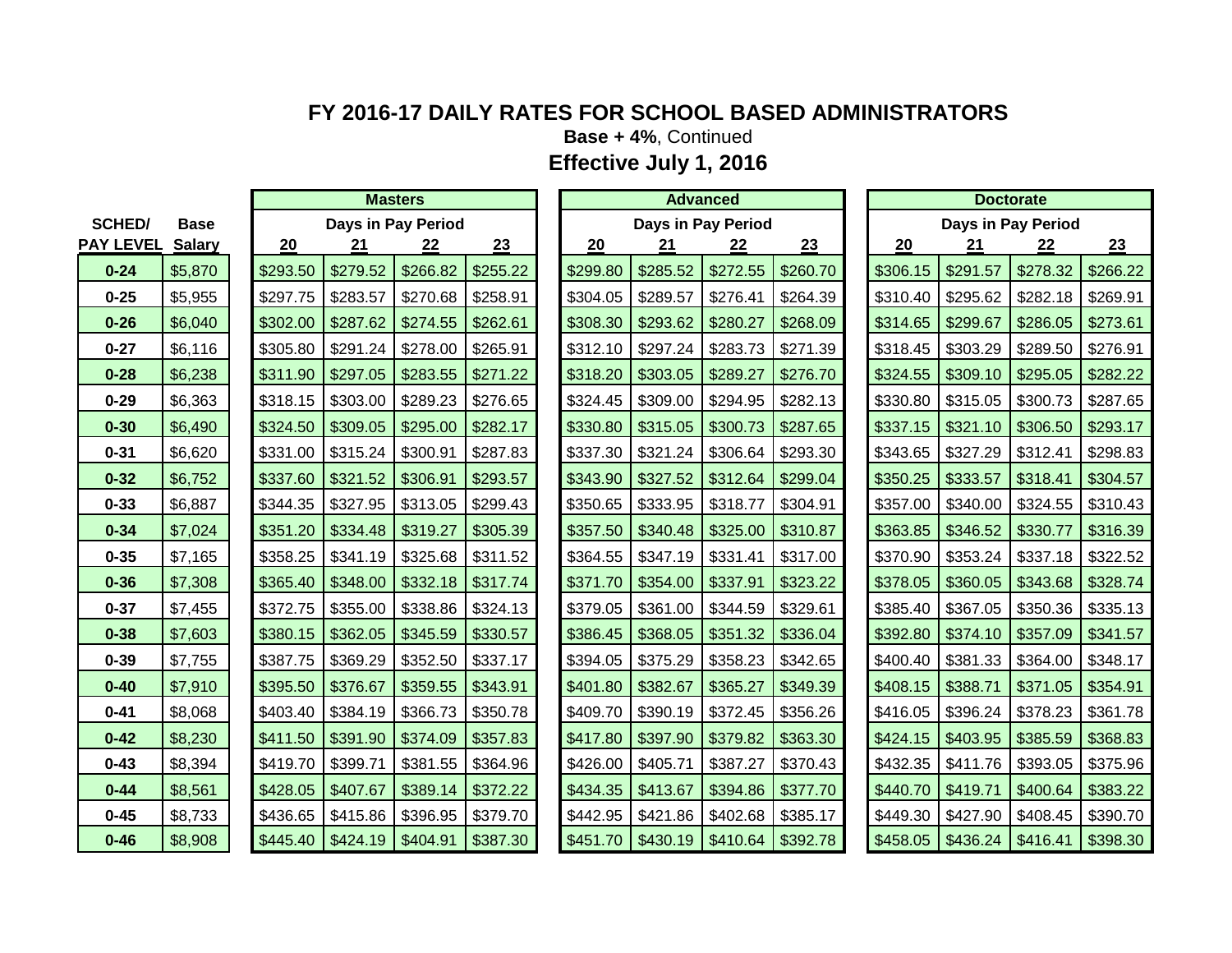**Base + 5%**

|                  |               | <b>Masters</b> |          |                    |          |  |          |                     | <b>Advanced</b>    |          | <b>Doctorate</b> |          |                    |          |          |
|------------------|---------------|----------------|----------|--------------------|----------|--|----------|---------------------|--------------------|----------|------------------|----------|--------------------|----------|----------|
| <b>SCHED/</b>    | <b>Base</b>   |                |          | Days in Pay Period |          |  |          |                     | Days in Pay Period |          |                  |          | Days in Pay Period |          |          |
| <b>PAY LEVEL</b> | <b>Salary</b> | 20             | 21       | 22                 | 23       |  | 20       | 21                  | 22                 | 23       |                  | 20       | 21                 | 22       | 23       |
| $0 - 1$          | \$4,166       | \$208.30       | \$198.38 | \$189.36           | \$181.13 |  | \$214.60 | \$204.38            | \$195.09           | \$186.61 |                  | \$220.95 | \$210.43           | \$200.86 | \$192.13 |
| $0 - 2$          | \$4,239       | \$211.95       | \$201.86 | \$192.68           | \$184.30 |  | \$218.25 | \$207.86            | \$198.41           | \$189.78 |                  | \$224.60 | \$213.90           | \$204.18 | \$195.30 |
| $0 - 3$          | \$4,394       | \$219.70       | \$209.24 | \$199.73           | \$191.04 |  | \$226.00 | \$215.24            | \$205.45           | \$196.52 |                  | \$232.35 | \$221.29           | \$211.23 | \$202.04 |
| $0 - 4$          | \$4,519       | \$225.95       | \$215.19 | \$205.41           | \$196.48 |  | \$232.25 | \$221.19            | \$211.14           | \$201.96 |                  | \$238.60 | \$227.24           | \$216.91 | \$207.48 |
| $0-5$            | \$4,607       | \$230.35       | \$219.38 | \$209.41           | \$200.30 |  | \$236.65 | \$225.38            | \$215.14           | \$205.78 |                  | \$243.00 | \$231.43           | \$220.91 | \$211.30 |
| $0 - 6$          | \$4,665       | \$233.25       | \$222.14 | \$212.05           | \$202.83 |  | \$239.55 | \$228.14            | \$217.77           | \$208.30 |                  | \$245.90 | \$234.19           | \$223.55 | \$213.83 |
| $0 - 7$          | \$4,726       | \$236.30       | \$225.05 | \$214.82           | \$205.48 |  | \$242.60 | \$231.05            | \$220.55           | \$210.96 |                  | \$248.95 | \$237.10           | \$226.32 | \$216.48 |
| $0 - 8$          | \$4,784       | \$239.20       | \$227.81 | \$217.45           | \$208.00 |  | \$245.50 | \$233.81            | \$223.18           | \$213.48 |                  | \$251.85 | \$239.86           | \$228.95 | \$219.00 |
| $0-9$            | \$4,846       | \$242.30       | \$230.76 | \$220.27           | \$210.70 |  | \$248.60 | \$236.76            | \$226.00           | \$216.17 |                  | \$254.95 | \$242.81           | \$231.77 | \$221.70 |
| $0 - 10$         | \$4,909       | \$245.45       | \$233.76 | \$223.14           | \$213.43 |  | \$251.75 | \$239.76            | \$228.86           | \$218.91 |                  | \$258.10 | \$245.81           | \$234.64 | \$224.43 |
| $0 - 11$         | \$4,972       | \$248.60       | \$236.76 | \$226.00           | \$216.17 |  | \$254.90 | \$242.76            | \$231.73           | \$221.65 |                  | \$261.25 | \$248.81           | \$237.50 | \$227.17 |
| $0 - 12$         | \$5,037       | \$251.85       | \$239.86 | \$228.95           | \$219.00 |  | \$258.15 | \$245.86            | \$234.68           | \$224.48 |                  | \$264.50 | \$251.90           | \$240.45 | \$230.00 |
| $0 - 13$         | \$5,103       | \$255.15       | \$243.00 | \$231.95           | \$221.87 |  | \$261.45 | \$249.00            | \$237.68           | \$227.35 |                  | \$267.80 | \$255.05           | \$243.45 | \$232.87 |
| $0 - 14$         | \$5,170       | \$258.50       | \$246.19 | \$235.00           | \$224.78 |  | \$264.80 | \$252.19            | \$240.73           | \$230.26 |                  | \$271.15 | \$258.24           | \$246.50 | \$235.78 |
| $0 - 15$         | \$5,242       | \$262.10       | \$249.62 | \$238.27           | \$227.91 |  | \$268.40 | \$255.62            | \$244.00           | \$233.39 |                  | \$274.75 | \$261.67           | \$249.77 | \$238.91 |
| $0 - 16$         | \$5,311       | \$265.55       | \$252.90 | \$241.41           | \$230.91 |  | \$271.85 | \$258.90            | \$247.14           | \$236.39 |                  | \$278.20 | \$264.95           | \$252.91 | \$241.91 |
| $0 - 17$         | \$5,382       | \$269.10       | \$256.29 | \$244.64           | \$234.00 |  | \$275.40 | \$262.29            | \$250.36           | \$239.48 |                  | \$281.75 | \$268.33           | \$256.14 | \$245.00 |
| $0 - 18$         | \$5,456       | \$272.80       | \$259.81 | \$248.00           | \$237.22 |  | \$279.10 | \$265.81            | \$253.73           | \$242.70 |                  | \$285.45 | \$271.86           | \$259.50 | \$248.22 |
| $0 - 19$         | \$5,529       | \$276.45       | \$263.29 | \$251.32           | \$240.39 |  | \$282.75 | \$269.29            | \$257.05           | \$245.87 |                  | \$289.10 | \$275.33           | \$262.82 | \$251.39 |
| $0 - 20$         | \$5,609       | \$280.45       | \$267.10 | \$254.95           | \$243.87 |  | \$286.75 | \$273.10            | \$260.68           | \$249.35 |                  | \$293.10 | \$279.14           | \$266.45 | \$254.87 |
| $0 - 21$         | \$5,686       | \$284.30       | \$270.76 | \$258.45           | \$247.22 |  | \$290.60 | \$276.76            | \$264.18           | \$252.70 |                  | \$296.95 | \$282.81           | \$269.95 | \$258.22 |
| $0 - 22$         | \$5,765       | \$288.25       | \$274.52 | \$262.05           | \$250.65 |  | \$294.55 | \$280.52            | \$267.77           | \$256.13 |                  | \$300.90 | \$286.57           | \$273.55 | \$261.65 |
| $0 - 23$         | \$5,843       | \$292.15       | \$278.24 | \$265.59           | \$254.04 |  | \$298.45 | $$284.24$ $$271.32$ |                    | \$259.52 |                  | \$304.80 | \$290.29           | \$277.09 | \$265.04 |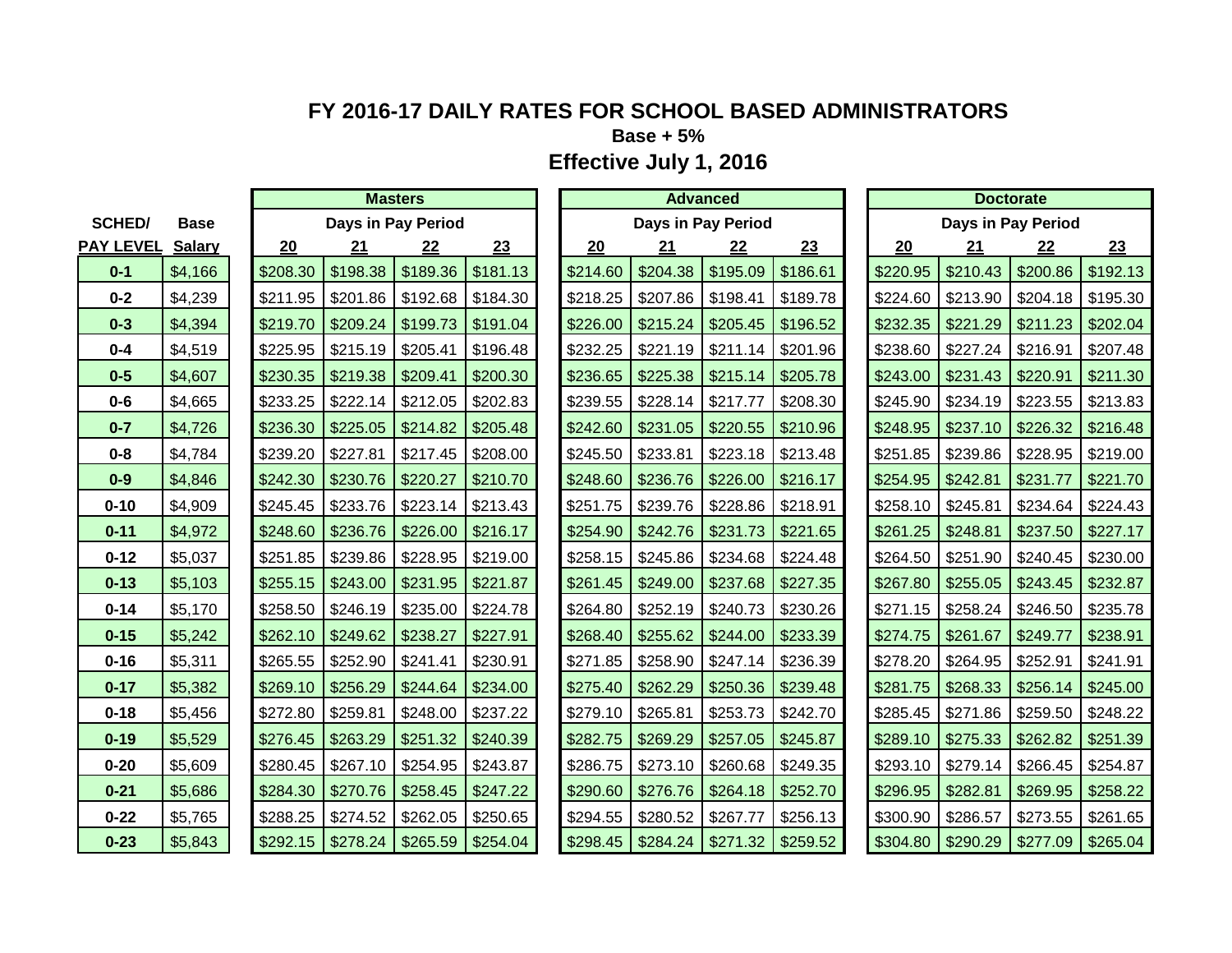**Base + 5%**, Continued

|                  |               | <b>Masters</b> |          |                    |          |  | <b>Advanced</b> |                     |          |          |  | <b>Doctorate</b> |                    |          |          |  |
|------------------|---------------|----------------|----------|--------------------|----------|--|-----------------|---------------------|----------|----------|--|------------------|--------------------|----------|----------|--|
| <b>SCHED/</b>    | <b>Base</b>   |                |          | Days in Pay Period |          |  |                 | Days in Pay Period  |          |          |  |                  | Days in Pay Period |          |          |  |
| <b>PAY LEVEL</b> | <b>Salary</b> | 20             | 21       | 22                 | 23       |  | 20              | 21                  | 22       | 23       |  | 20               | 21                 | 22       | 23       |  |
| $0 - 24$         | \$5,926       | \$296.30       | \$282.19 | \$269.36           | \$257.65 |  | \$302.60        | \$288.19            | \$275.09 | \$263.13 |  | \$308.95         | \$294.24           | \$280.86 | \$268.65 |  |
| $0 - 25$         | \$6,012       | \$300.60       | \$286.29 | \$273.27           | \$261.39 |  | \$306.90        | \$292.29            | \$279.00 | \$266.87 |  | \$313.25         | \$298.33           | \$284.77 | \$272.39 |  |
| $0 - 26$         | \$6,098       | \$304.90       | \$290.38 | \$277.18           | \$265.13 |  | \$311.20        | \$296.38            | \$282.91 | \$270.61 |  | \$317.55         | \$302.43           | \$288.68 | \$276.13 |  |
| $0 - 27$         | \$6,175       | \$308.75       | \$294.05 | \$280.68           | \$268.48 |  | \$315.05        | \$300.05            | \$286.41 | \$273.96 |  | \$321.40         | \$306.10           | \$292.18 | \$279.48 |  |
| $0 - 28$         | \$6,298       | \$314.90       | \$299.90 | \$286.27           | \$273.83 |  | \$321.20        | \$305.90            | \$292.00 | \$279.30 |  | \$327.55         | \$311.95           | \$297.77 | \$284.83 |  |
| $0 - 29$         | \$6,424       | \$321.20       | \$305.90 | \$292.00           | \$279.30 |  | \$327.50        | \$311.90            | \$297.73 | \$284.78 |  | \$333.85         | \$317.95           | \$303.50 | \$290.30 |  |
| $0 - 30$         | \$6,552       | \$327.60       | \$312.00 | \$297.82           | \$284.87 |  | \$333.90        | \$318.00            | \$303.55 | \$290.35 |  | \$340.25         | \$324.05           | \$309.32 | \$295.87 |  |
| $0 - 31$         | \$6,683       | \$334.15       | \$318.24 | \$303.77           | \$290.57 |  | \$340.45        | $$324.24$ $$309.50$ |          | \$296.04 |  | \$346.80         | \$330.29           | \$315.27 | \$301.57 |  |
| $0 - 32$         | \$6,817       | \$340.85       | \$324.62 | \$309.86           | \$296.39 |  | \$347.15        | \$330.62            | \$315.59 | \$301.87 |  | \$353.50         | \$336.67           | \$321.36 | \$307.39 |  |
| $0 - 33$         | \$6,953       | \$347.65       | \$331.10 | \$316.05           | \$302.30 |  | \$353.95        | \$337.10            | \$321.77 | \$307.78 |  | \$360.30         | \$343.14           | \$327.55 | \$313.30 |  |
| $0 - 34$         | \$7,092       | \$354.60       | \$337.71 | \$322.36           | \$308.35 |  | \$360.90        | \$343.71            | \$328.09 | \$313.83 |  | \$367.25         | \$349.76           | \$333.86 | \$319.35 |  |
| $0 - 35$         | \$7,233       | \$361.65       | \$344.43 | \$328.77           | \$314.48 |  | \$367.95        | \$350.43            | \$334.50 | \$319.96 |  | \$374.30         | \$356.48           | \$340.27 | \$325.48 |  |
| $0 - 36$         | \$7,378       | \$368.90       | \$351.33 | \$335.36           | \$320.78 |  | \$375.20        | \$357.33            | \$341.09 | \$326.26 |  | \$381.55         | \$363.38           | \$346.86 | \$331.78 |  |
| $0 - 37$         | \$7,526       | \$376.30       | \$358.38 | \$342.09           | \$327.22 |  | \$382.60        | \$364.38            | \$347.82 | \$332.70 |  | \$388.95         | \$370.43           | \$353.59 | \$338.22 |  |
| $0 - 38$         | \$7,677       | \$383.85       | \$365.57 | \$348.95           | \$333.78 |  | \$390.15        | \$371.57            | \$354.68 | \$339.26 |  | \$396.50         | \$377.62           | \$360.45 | \$344.78 |  |
| $0 - 39$         | \$7,830       | \$391.50       | \$372.86 | \$355.91           | \$340.43 |  | \$397.80        | \$378.86            | \$361.64 | \$345.91 |  | \$404.15         | \$384.90           | \$367.41 | \$351.43 |  |
| $0 - 40$         | \$7,986       | \$399.30       | \$380.29 | \$363.00           | \$347.22 |  | \$405.60        | \$386.29            | \$368.73 | \$352.70 |  | \$411.95         | \$392.33           | \$374.50 | \$358.22 |  |
| $0 - 41$         | \$8,146       | \$407.30       | \$387.90 | \$370.27           | \$354.17 |  | \$413.60        | \$393.90            | \$376.00 | \$359.65 |  | \$419.95         | \$399.95           | \$381.77 | \$365.17 |  |
| $0 - 42$         | \$8,309       | \$415.45       | \$395.67 | \$377.68           | \$361.26 |  | \$421.75        | \$401.67            | \$383.41 | \$366.74 |  | \$428.10         | \$407.71           | \$389.18 | \$372.26 |  |
| $0 - 43$         | \$8,475       | \$423.75       | \$403.57 | \$385.23           | \$368.48 |  | \$430.05        | \$409.57            | \$390.95 | \$373.96 |  | \$436.40         | \$415.62           | \$396.73 | \$379.48 |  |
| $0 - 44$         | \$8,644       | \$432.20       | \$411.62 | \$392.91           | \$375.83 |  | \$438.50        | \$417.62            | \$398.64 | \$381.30 |  | \$444.85         | \$423.67           | \$404.41 | \$386.83 |  |
| $0 - 45$         | \$8,817       | \$440.85       | \$419.86 | \$400.77           | \$383.35 |  | \$447.15        | \$425.86            | \$406.50 | \$388.83 |  | \$453.50         | \$431.90           | \$412.27 | \$394.35 |  |
| $0 - 46$         | \$8,993       | \$449.65       | \$428.24 | \$408.77           | \$391.00 |  | \$455.95        | $$434.24$ $$414.50$ |          | \$396.48 |  | \$462.30         | \$440.29           | \$420.27 | \$402.00 |  |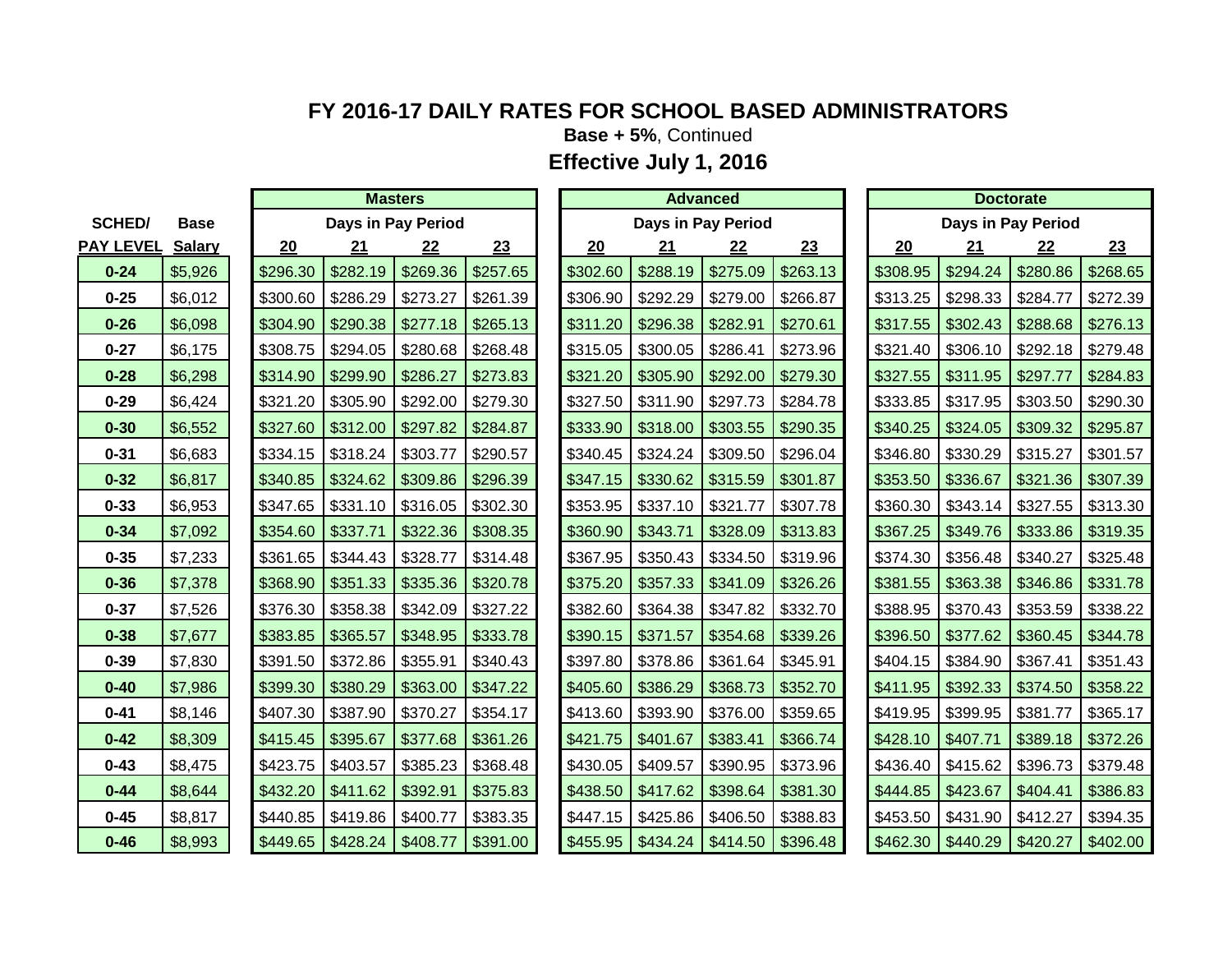**Base + 6%**

|                  |               | <b>Masters</b> |                        |                    |          |  |          |                     | <b>Advanced</b> |          | <b>Doctorate</b> |          |          |                    |          |
|------------------|---------------|----------------|------------------------|--------------------|----------|--|----------|---------------------|-----------------|----------|------------------|----------|----------|--------------------|----------|
| <b>SCHED/</b>    | <b>Base</b>   |                |                        | Days in Pay Period |          |  |          | Days in Pay Period  |                 |          |                  |          |          | Days in Pay Period |          |
| <b>PAY LEVEL</b> | <b>Salary</b> | 20             | 21                     | 22                 | 23       |  | 20       | 21                  | 22              | 23       |                  | 20       | 21       | 22                 | 23       |
| $0 - 1$          | \$4,206       | \$210.30       | \$200.29               | \$191.18           | \$182.87 |  | \$216.60 | \$206.29            | \$196.91        | \$188.35 |                  | \$222.95 | \$212.33 | \$202.68           | \$193.87 |
| $0 - 2$          | \$4,279       | \$213.95       | \$203.76               | \$194.50           | \$186.04 |  | \$220.25 | \$209.76            | \$200.23        | \$191.52 |                  | \$226.60 | \$215.81 | \$206.00           | \$197.04 |
| $0 - 3$          | \$4,436       | \$221.80       | \$211.24               | \$201.64           | \$192.87 |  | \$228.10 | $$217.24$ $$207.36$ |                 | \$198.35 |                  | \$234.45 | \$223.29 | \$213.14           | \$203.87 |
| $0 - 4$          | \$4,562       | \$228.10       | \$217.24               | \$207.36           | \$198.35 |  | \$234.40 | \$223.24            | \$213.09        | \$203.83 |                  | \$240.75 | \$229.29 | \$218.86           | \$209.35 |
| $0-5$            | \$4,651       | \$232.55       | \$221.48               | \$211.41           | \$202.22 |  | \$238.85 | \$227.48            | \$217.14        | \$207.70 |                  | \$245.20 | \$233.52 | \$222.91           | \$213.22 |
| $0 - 6$          | \$4,710       | \$235.50       | \$224.29               | \$214.09           | \$204.78 |  | \$241.80 | \$230.29            | \$219.82        | \$210.26 |                  | \$248.15 | \$236.33 | \$225.59           | \$215.78 |
| $0 - 7$          | \$4,771       | \$238.55       | \$227.19               | \$216.86           | \$207.43 |  | \$244.85 | \$233.19            | \$222.59        | \$212.91 |                  | \$251.20 | \$239.24 | \$228.36           | \$218.43 |
| $0 - 8$          | \$4,829       | \$241.45       | \$229.95               | \$219.50           | \$209.96 |  | \$247.75 | \$235.95            | \$225.23        | \$215.43 |                  | \$254.10 | \$242.00 | \$231.00           | \$220.96 |
| $0-9$            | \$4,892       | \$244.60       | \$232.95               | \$222.36           | \$212.70 |  | \$250.90 | \$238.95            | \$228.09        | \$218.17 |                  | \$257.25 | \$245.00 | \$233.86           | \$223.70 |
| $0 - 10$         | \$4,956       | \$247.80       | \$236.00               | \$225.27           | \$215.48 |  | \$254.10 | \$242.00            | \$231.00        | \$220.96 |                  | \$260.45 | \$248.05 | \$236.77           | \$226.48 |
| $0 - 11$         | \$5,019       | \$250.95       | \$239.00               | \$228.14           | \$218.22 |  | \$257.25 | \$245.00            | \$233.86        | \$223.70 |                  | \$263.60 | \$251.05 | \$239.64           | \$229.22 |
| $0 - 12$         | \$5,085       | \$254.25       | \$242.14               | \$231.14           | \$221.09 |  | \$260.55 | \$248.14            | \$236.86        | \$226.57 |                  | \$266.90 | \$254.19 | \$242.64           | \$232.09 |
| $0 - 13$         | \$5,152       | \$257.60       | \$245.33               | \$234.18           | \$224.00 |  | \$263.90 | \$251.33            | \$239.91        | \$229.48 |                  | \$270.25 | \$257.38 | \$245.68           | \$235.00 |
| $0 - 14$         | \$5,219       | \$260.95       | \$248.52               | \$237.23           | \$226.91 |  | \$267.25 | \$254.52            | \$242.95        | \$232.39 |                  | \$273.60 | \$260.57 | \$248.73           | \$237.91 |
| $0 - 15$         | \$5,292       | \$264.60       | \$252.00               | \$240.55           | \$230.09 |  | \$270.90 | \$258.00            | \$246.27        | \$235.57 |                  | \$277.25 | \$264.05 | \$252.05           | \$241.09 |
| $0 - 16$         | \$5,361       | \$268.05       | \$255.29               | \$243.68           | \$233.09 |  | \$274.35 | \$261.29            | \$249.41        | \$238.57 |                  | \$280.70 | \$267.33 | \$255.18           | \$244.09 |
| $0 - 17$         | \$5,434       | \$271.70       | \$258.76               | \$247.00           | \$236.26 |  | \$278.00 | \$264.76            | \$252.73        | \$241.74 |                  | \$284.35 | \$270.81 | \$258.50           | \$247.26 |
| $0 - 18$         | \$5,508       | \$275.40       | \$262.29               | \$250.36           | \$239.48 |  | \$281.70 | \$268.29            | \$256.09        | \$244.96 |                  | \$288.05 | \$274.33 | \$261.86           | \$250.48 |
| $0 - 19$         | \$5,582       | \$279.10       | \$265.81               | \$253.73           | \$242.70 |  | \$285.40 | \$271.81            | \$259.45        | \$248.17 |                  | \$291.75 | \$277.86 | \$265.23           | \$253.70 |
| $0 - 20$         | \$5,663       | \$283.15       | \$269.67               | \$257.41           | \$246.22 |  | \$289.45 | \$275.67            | \$263.14        | \$251.70 |                  | \$295.80 | \$281.71 | \$268.91           | \$257.22 |
| $0 - 21$         | \$5,740       | \$287.00       | \$273.33               | \$260.91           | \$249.57 |  | \$293.30 | \$279.33            | \$266.64        | \$255.04 |                  | \$299.65 | \$285.38 | \$272.41           | \$260.57 |
| $0 - 22$         | \$5,819       | \$290.95       | \$277.10               | \$264.50           | \$253.00 |  | \$297.25 | \$283.10            | \$270.23        | \$258.48 |                  | \$303.60 | \$289.14 | \$276.00           | \$264.00 |
| $0 - 23$         | \$5,899       | \$294.95       | $\frac{1}{2}$ \$280.90 | \$268.14           | \$256.48 |  | \$301.25 | \$286.90 \$273.86   |                 | \$261.96 |                  | \$307.60 | \$292.95 | \$279.64           | \$267.48 |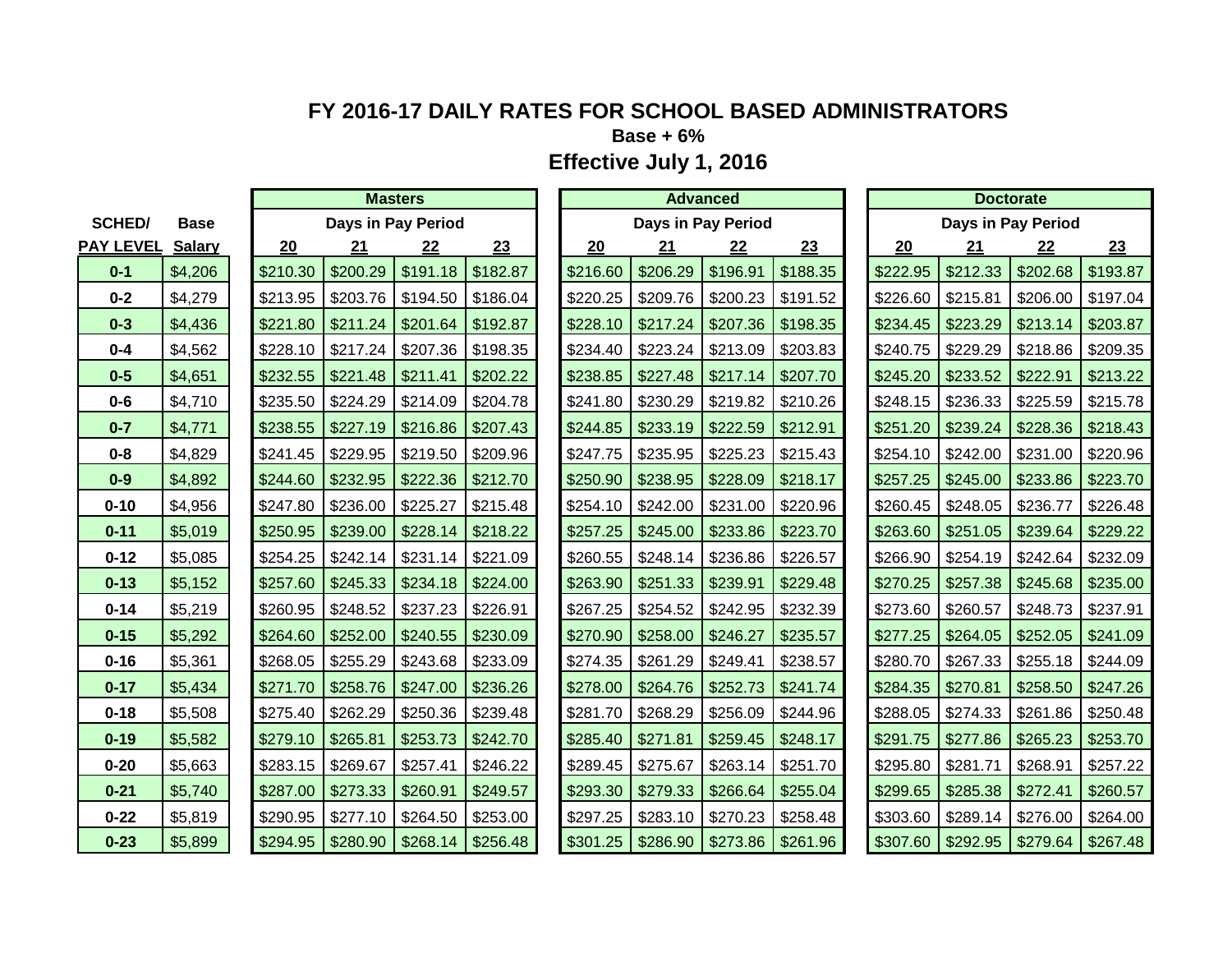**Base + 6%**, Continued

|                  |               | <b>Masters</b> |          |                    |          |  |          |                     | <b>Advanced</b>    |          | <b>Doctorate</b> |          |          |                    |          |
|------------------|---------------|----------------|----------|--------------------|----------|--|----------|---------------------|--------------------|----------|------------------|----------|----------|--------------------|----------|
| <b>SCHED/</b>    | <b>Base</b>   |                |          | Days in Pay Period |          |  |          |                     | Days in Pay Period |          |                  |          |          | Days in Pay Period |          |
| <b>PAY LEVEL</b> | <b>Salary</b> | 20             | 21       | 22                 | 23       |  | 20       | 21                  | 22                 | 23       |                  | 20       | 21       | 22                 | 23       |
| $0 - 24$         | \$5,983       | \$299.15       | \$284.90 | \$271.95           | \$260.13 |  | \$305.45 | \$290.90            | \$277.68           | \$265.61 |                  | \$311.80 | \$296.95 | \$283.45           | \$271.13 |
| $0 - 25$         | \$6,070       | \$303.50       | \$289.05 | \$275.91           | \$263.91 |  | \$309.80 | \$295.05            | \$281.64           | \$269.39 |                  | \$316.15 | \$301.10 | \$287.41           | \$274.91 |
| $0 - 26$         | \$6,156       | \$307.80       | \$293.14 | \$279.82           | \$267.65 |  | \$314.10 | \$299.14            | \$285.55           | \$273.13 |                  | \$320.45 | \$305.19 | \$291.32           | \$278.65 |
| $0 - 27$         | \$6,234       | \$311.70       | \$296.86 | \$283.36           | \$271.04 |  | \$318.00 | \$302.86            | \$289.09           | \$276.52 |                  | \$324.35 | \$308.90 | \$294.86           | \$282.04 |
| $0 - 28$         | \$6,358       | \$317.90       | \$302.76 | \$289.00           | \$276.43 |  | \$324.20 | \$308.76            | \$294.73           | \$281.91 |                  | \$330.55 | \$314.81 | \$300.50           | \$287.43 |
| $0 - 29$         | \$6,485       | \$324.25       | \$308.81 | \$294.77           | \$281.96 |  | \$330.55 | \$314.81            | \$300.50           | \$287.43 |                  | \$336.90 | \$320.86 | \$306.27           | \$292.96 |
| $0 - 30$         | \$6,614       | \$330.70       | \$314.95 | \$300.64           | \$287.57 |  | \$337.00 | \$320.95            | \$306.36           | \$293.04 |                  | \$343.35 | \$327.00 | \$312.14           | \$298.57 |
| $0 - 31$         | \$6,747       | \$337.35       | \$321.29 | \$306.68           | \$293.35 |  | \$343.65 | \$327.29            | \$312.41           | \$298.83 |                  | \$350.00 | \$333.33 | \$318.18           | \$304.35 |
| $0 - 32$         | \$6,882       | \$344.10       | \$327.71 | \$312.82           | \$299.22 |  | \$350.40 | \$333.71            | \$318.55           | \$304.70 |                  | \$356.75 | \$339.76 | \$324.32           | \$310.22 |
| $0 - 33$         | \$7,019       | \$350.95       | \$334.24 | \$319.05           | \$305.17 |  | \$357.25 | $$340.24$ $$324.77$ |                    | \$310.65 |                  | \$363.60 | \$346.29 | \$330.55           | \$316.17 |
| $0 - 34$         | \$7,159       | \$357.95       | \$340.90 | \$325.41           | \$311.26 |  | \$364.25 | \$346.90            | \$331.14           | \$316.74 |                  | \$370.60 | \$352.95 | \$336.91           | \$322.26 |
| $0 - 35$         | \$7,302       | \$365.10       | \$347.71 | \$331.91           | \$317.48 |  | \$371.40 | \$353.71            | \$337.64           | \$322.96 |                  | \$377.75 | \$359.76 | \$343.41           | \$328.48 |
| $0 - 36$         | \$7,449       | \$372.45       | \$354.71 | \$338.59           | \$323.87 |  | \$378.75 | \$360.71            | \$344.32           | \$329.35 |                  | \$385.10 | \$366.76 | \$350.09           | \$334.87 |
| $0 - 37$         | \$7,598       | \$379.90       | \$361.81 | \$345.36           | \$330.35 |  | \$386.20 | \$367.81            | \$351.09           | \$335.83 |                  | \$392.55 | \$373.86 | \$356.86           | \$341.35 |
| $0 - 38$         | \$7,750       | \$387.50       | \$369.05 | \$352.27           | \$336.96 |  | \$393.80 | \$375.05            | \$358.00           | \$342.43 |                  | \$400.15 | \$381.10 | \$363.77           | \$347.96 |
| $0 - 39$         | \$7,904       | \$395.20       | \$376.38 | \$359.27           | \$343.65 |  | \$401.50 | \$382.38            | \$365.00           | \$349.13 |                  | \$407.85 | \$388.43 | \$370.77           | \$354.65 |
| $0 - 40$         | \$8,062       | \$403.10       | \$383.90 | \$366.45           | \$350.52 |  | \$409.40 | \$389.90            | \$372.18           | \$356.00 |                  | \$415.75 | \$395.95 | \$377.95           | \$361.52 |
| $0 - 41$         | \$8,223       | \$411.15       | \$391.57 | \$373.77           | \$357.52 |  | \$417.45 | \$397.57            | \$379.50           | \$363.00 |                  | \$423.80 | \$403.62 | \$385.27           | \$368.52 |
| $0 - 42$         | \$8,388       | \$419.40       | \$399.43 | \$381.27           | \$364.70 |  | \$425.70 | \$405.43            | \$387.00           | \$370.17 |                  | \$432.05 | \$411.48 | \$392.77           | \$375.70 |
| $0 - 43$         | \$8,555       | \$427.75       | \$407.38 | \$388.86           | \$371.96 |  | \$434.05 | \$413.38            | \$394.59           | \$377.43 |                  | \$440.40 | \$419.43 | \$400.36           | \$382.96 |
| $0 - 44$         | \$8,726       | \$436.30       | \$415.52 | \$396.64           | \$379.39 |  | \$442.60 | \$421.52            | \$402.36           | \$384.87 |                  | \$448.95 | \$427.57 | \$408.14           | \$390.39 |
| $0 - 45$         | \$8,901       | \$445.05       | \$423.86 | \$404.59           | \$387.00 |  | \$451.35 | $$429.86$ $$410.32$ |                    | \$392.48 |                  | \$457.70 | \$435.90 | \$416.09           | \$398.00 |
| $0 - 46$         | \$9,079       | \$453.95       | \$432.33 | \$412.68           | \$394.74 |  | \$460.25 | $$438.33$ $$418.41$ |                    | \$400.22 |                  | \$466.60 | \$444.38 | \$424.18           | \$405.74 |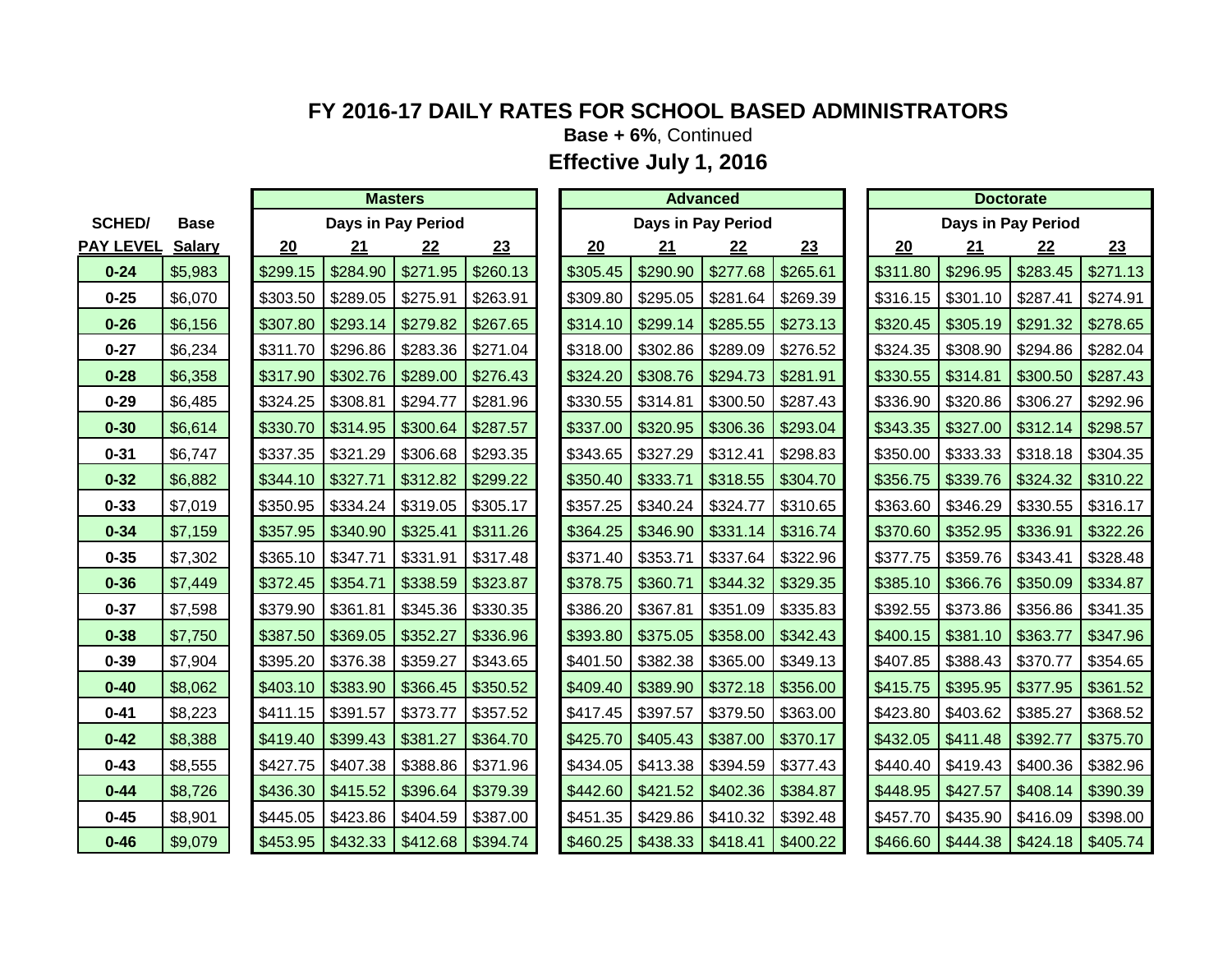# **CENTRAL OFFICE ADMINISTRATOR SALARY RANGES ASSOCIATE SUPERINTENDENTS, ASSISTANT SUPERINTENDENTS, DIRECTORS, SUPERVISORS, COORDINATORS, AND FINANCE OFFICERS**

| <b>Classification</b>           | <b>Minimum</b><br><b>Monthly Salary</b> | <b>Maximum</b><br><b>Monthly Salary</b> |
|---------------------------------|-----------------------------------------|-----------------------------------------|
| School Administrator I          | \$3,442                                 | \$6,418                                 |
| School Administrator II         | \$3,646                                 | \$6,805                                 |
| <b>School Administrator III</b> | \$3,868                                 | \$7,217                                 |
| <b>School Administrator IV</b>  | \$4,021                                 | \$7,502                                 |
| School Administrator V          | \$4,182                                 | \$7,804                                 |
| <b>School Administrator VI</b>  | \$4,434                                 | \$8,273                                 |
| <b>School Administrator VII</b> | \$4,610                                 | \$8,605                                 |

### **Effective July 1, 2016**

### **NOTES:**

- 1. Salary determinations shall be made by the local board of education within the salary range which corresponds to the School Administrator assignment.
- 2. ADD \$126 per month for an appropriate advanced license.
- 3. ADD \$253 per month for an appropriate advanced license and an earned doctorate.
- 4. The range maximums do not include advanced (\$126) or doctoral (\$253) monthly supplements.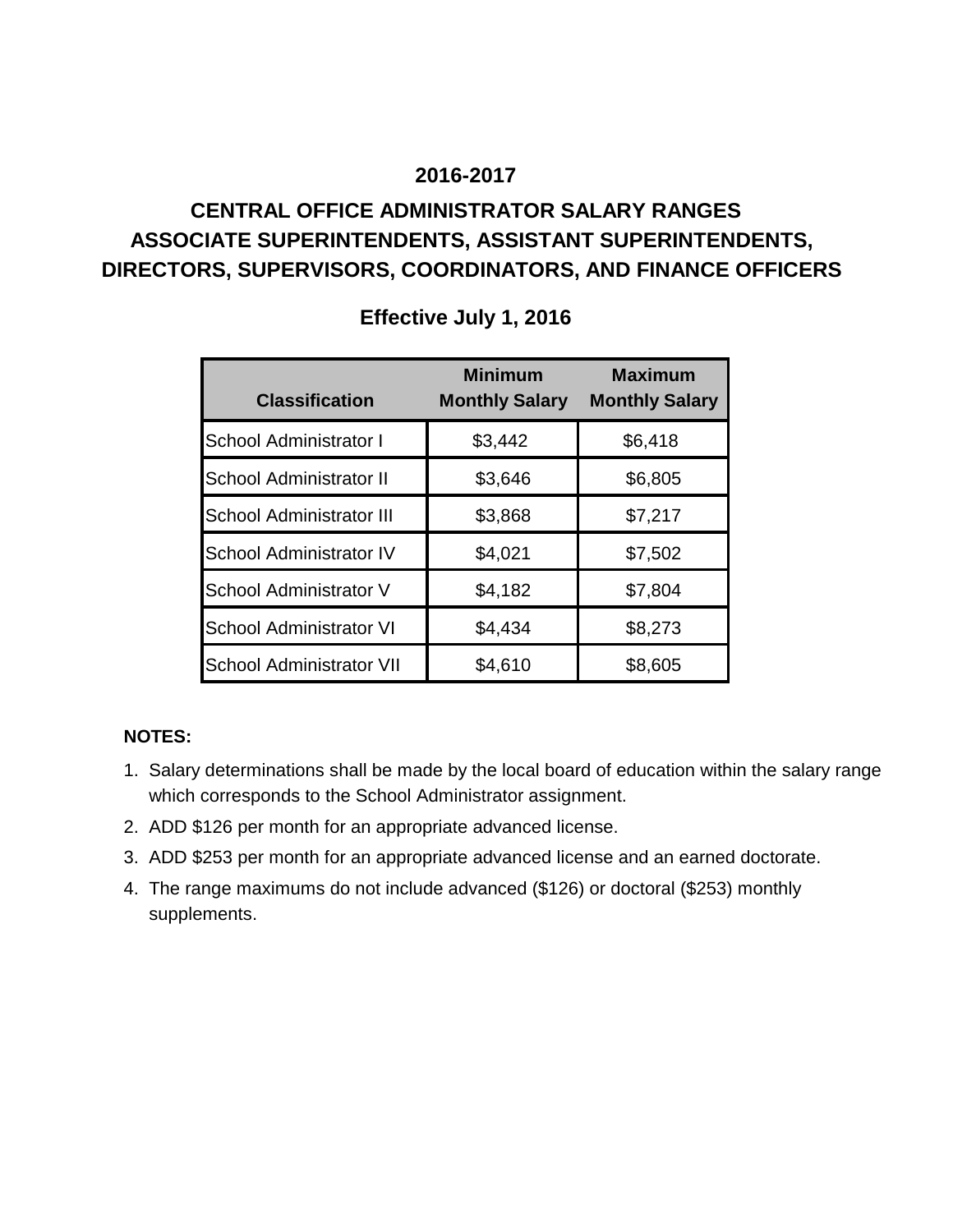# **SUPERINTENDENT SALARY RANGES 2016-2017**

| <b>Classification</b>                        | <b>Minimum</b><br><b>Monthly Salary</b> | <b>Maximum</b><br><b>Monthly Salary</b> |
|----------------------------------------------|-----------------------------------------|-----------------------------------------|
| Superintendent I<br>(Up to 2,500 ADM)        | \$4,891                                 | \$9,126                                 |
| Superintendent II<br>$(2,501 - 5,000$ ADM)   | \$5,190                                 | \$9,675                                 |
| Superintendent III<br>$(5,001 - 10,000$ ADM) | \$5,503                                 | \$10,261                                |
| Superintendent IV<br>$(10,001 - 25,000$ ADM) | \$5,838                                 | \$10,882                                |
| Superintendent V<br>(Over 25,000 ADM)        | \$6,194                                 | \$11,543                                |

# **Effective July 1, 2016**

### **NOTES:**

- 1. Salary Assignment: Superintendents are paid within salary ranges determined by the ADM of the local education agency (LEA) to which they are assigned. ADM is based on the higher of the best one of the first two months projected ADM, or the best one of the first two months prior year actual ADM. Placement within the ADM salary ranges is determined by the local board of education.
- 2. ADD \$126 per month for an advanced superintendent's certificate (AS).
- 3. ADD \$253 per month for an advanced superintendent's certificate based on an earned doctorate degree (DAS).
- 4. The range maximums do not include advanced (\$126) or doctoral (\$253) monthly supplements.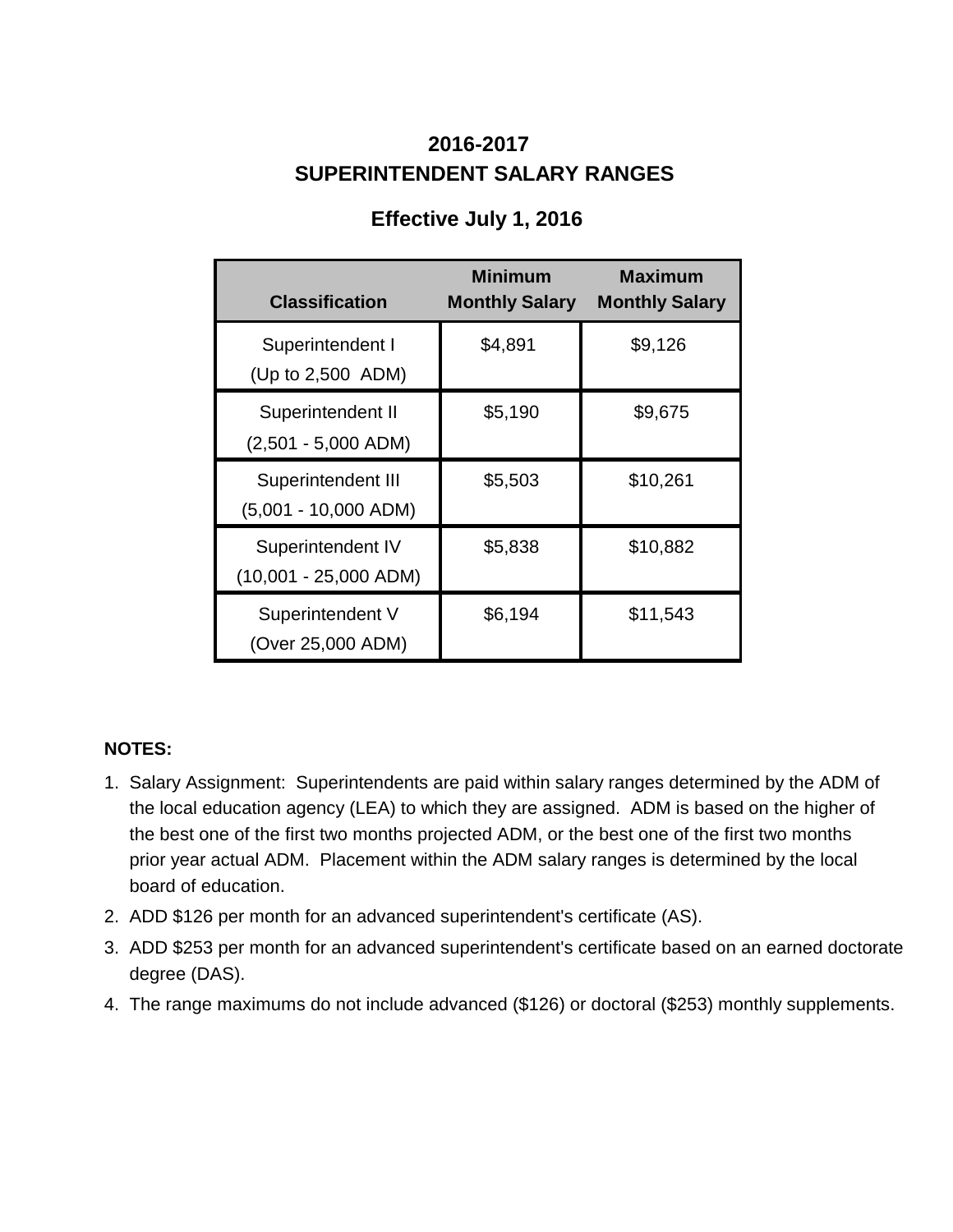# **Public School Employees**

|              |                | <b>Monthly Amounts</b> |  |
|--------------|----------------|------------------------|--|
| <u>Grade</u> | <u>Minimum</u> | <b>Maximum</b>         |  |
| 50           | 1,898.40       | 2,614.96               |  |
| 51           | 1,898.40       | 2,744.80               |  |
| 52           | 1,898.40       | 2,792.89               |  |
| 53           | 1,898.40       | 2,884.03               |  |
| 54           | 1,898.40       | 2,982.51               |  |
| 55           | 1,916.76       | 3,079.79               |  |
| 56           | 1,977.18       | 3,190.35               |  |
| 57           | 2,015.49       | 3,306.97               |  |
| 58           | 2,053.80       | 3,426.41               |  |
| 59           | 2,121.62       | 3,551.97               |  |
| 60           | 2,192.23       | 3,688.13               |  |
| 61           | 2,269.02       | 3,828.51               |  |
| 62           | 2,344.71       | 3,970.59               |  |
| 63           | 2,426.51       | 4,121.33               |  |
| 64           | 2,509.60       | 4,284.26               |  |
| 65           | 2,596.77       | 4,460.69               |  |
| 66           | 2,691.15       | 4,641.43               |  |
| 67           | 2,793.02       | 4,823.29               |  |
| 68           | 2,895.27       | 5,040.48               |  |
| 69           | 3,003.44       | 5,262.36               |  |
| 70           | 3,123.27       | 5,498.54               |  |
| 71           | 3,241.52       | 5,742.79               |  |
| 72           | 3,363.75       | 6,001.56               |  |
| 73           | 3,493.48       | 6,277.52               |  |
| 74           | 3,640.54       | 6,571.32               |  |
| 75           | 3,798.56       | 6,874.75               |  |
| 76           | 3,957.62       | 7,194.32               |  |
| 77           | 4,136.55       | 7,528.28               |  |
| 78           | 4,321.34       | 7,882.97               |  |
| 79           | 4,520.34       | 8,253.91               |  |
| 80           | 4,724.57       | 8,637.75               |  |
| 81           | 4,941.02       | 9,042.21               |  |
| 82           | 5,160.48       | 9,475.66               |  |
| 83           | 5,404.09       | 9,934.90               |  |
| 84           | 5,655.54       | 10,411.63              |  |
| 85           | 5,918.07       | 10,909.35              |  |
| 86           | 6,191.44       | 11,434.46              |  |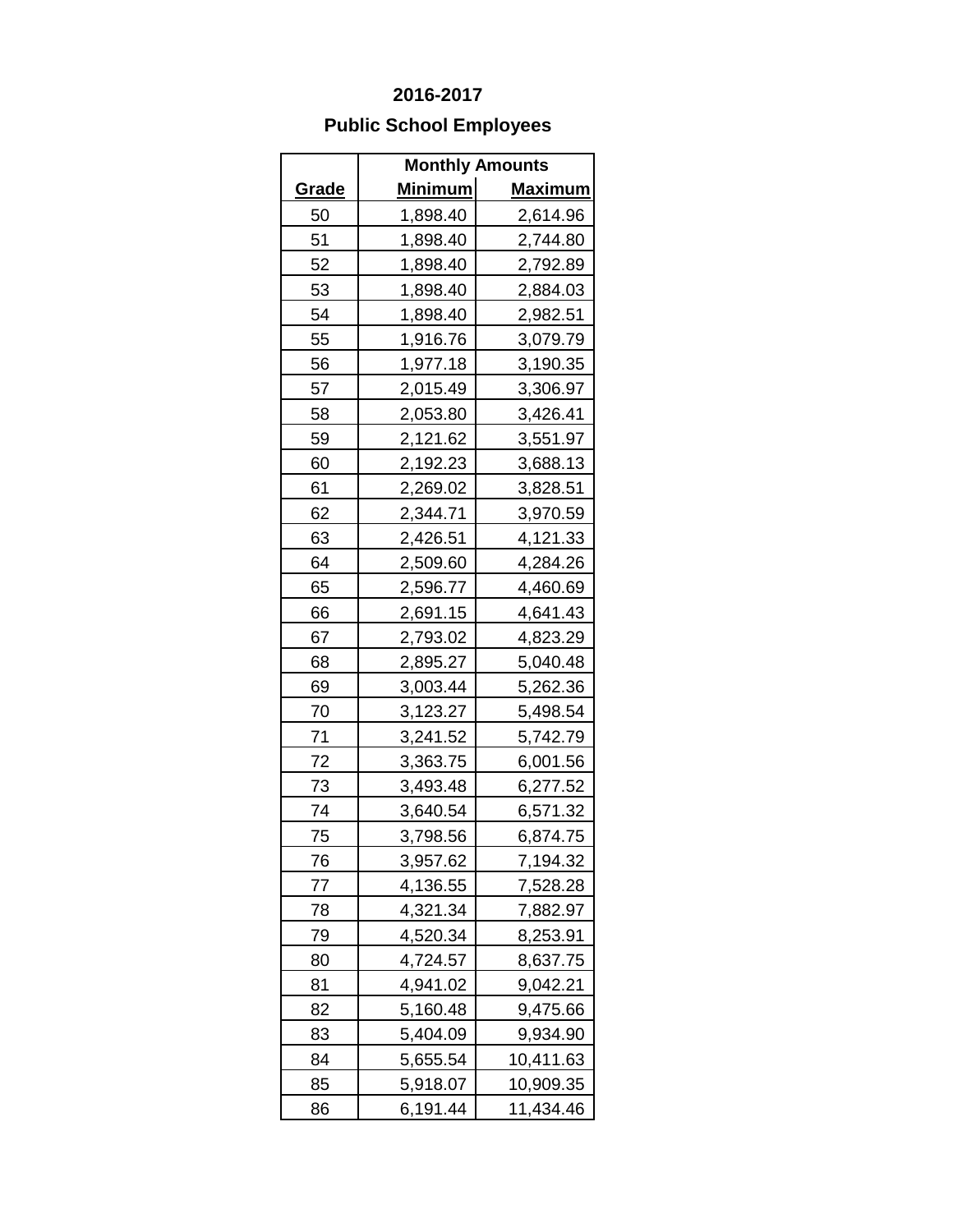# **Child Nutrition Personnel**

### **Salary Ranges**

|                                                                              | Salary |
|------------------------------------------------------------------------------|--------|
| <u>Classification</u>                                                        | Grade  |
| <b>Child Nutrition Assistant</b>                                             |        |
| I                                                                            | 50     |
| Н                                                                            | 52     |
| Ш                                                                            | 54     |
| IV                                                                           | 55     |
| <b>Child Nutrition Manager</b>                                               |        |
| ı                                                                            | 55     |
| Ш                                                                            | 56     |
| Ш                                                                            | 57     |
| IV                                                                           | 58     |
| <b>Child Nutrition Supervisor &amp;</b><br><b>Child Nutrition Director I</b> |        |
| ı                                                                            | 61     |
| Ш                                                                            | 64     |
| Ш                                                                            | 68     |
| IV                                                                           | 72     |
| <b>Child Nutrition Director II</b><br>(Bachelor's Degree)                    |        |
| Ш                                                                            | N/A    |
| IV                                                                           | N/A    |
| <b>Child Nutrition Director II</b>                                           |        |
| (Advanced Degree)                                                            | N/A    |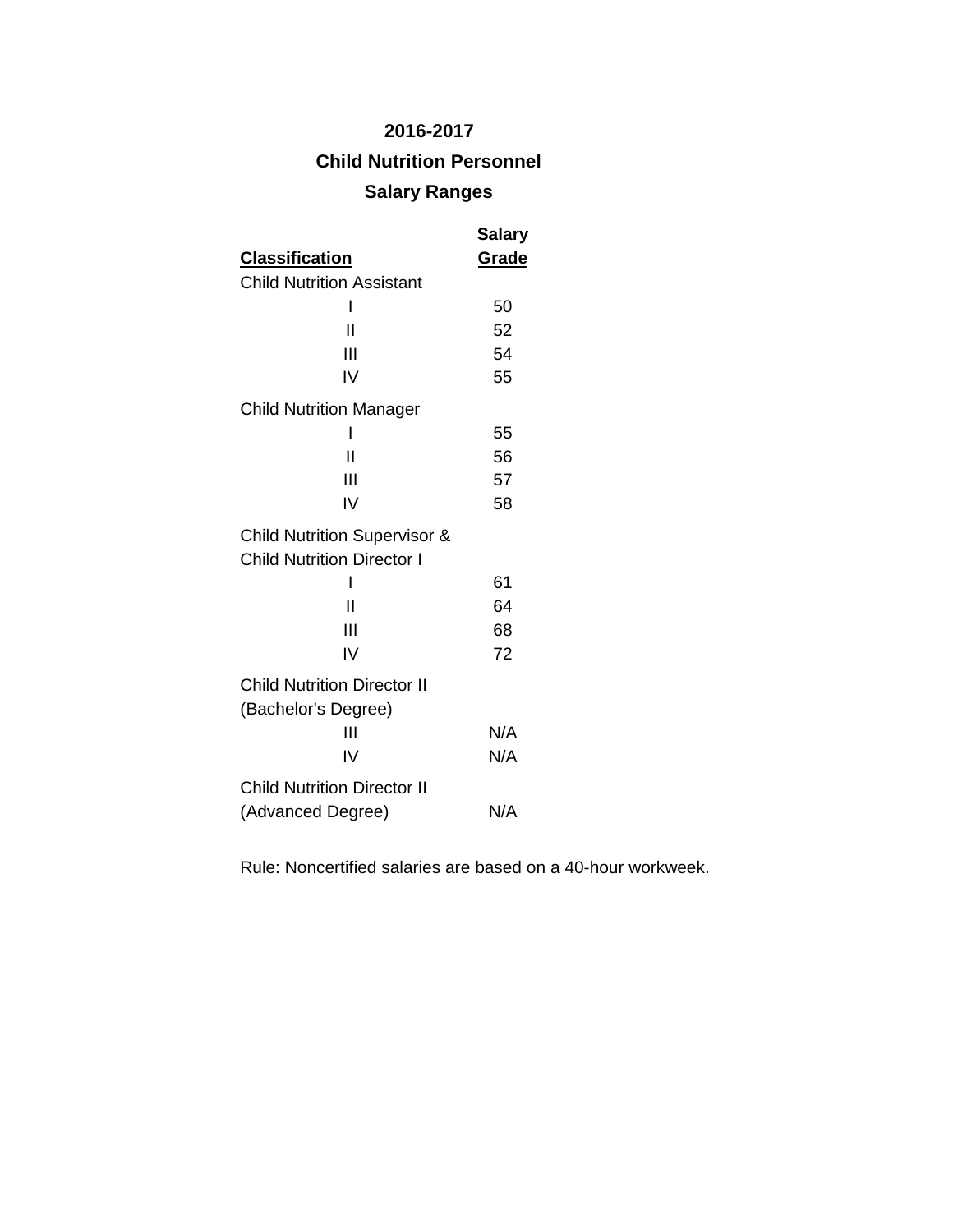# **2016-2017 Curriculum Support Personnel Salary Ranges**

| <b>Classification</b>                      | <b>Salary</b><br>Grade |
|--------------------------------------------|------------------------|
| <b>Braillist</b>                           | 59                     |
| <b>Educational Interpreter I</b>           | 62                     |
| <b>Educational Interpreter II</b>          | 64                     |
| Exceptional Children Data Manager          | 63                     |
| Occupational Therapist                     | 78                     |
| Occupational Therapist Assistant           | 67                     |
| <b>Orientation and Mobility Specialist</b> | 68                     |
| <b>Parent Counselor-Trainer</b>            | 63                     |
| <b>Physical Therapist</b>                  | 78                     |
| <b>Physical Therapist Assistant</b>        | 67                     |
| School Health Assistant                    | 52                     |
| School Nurse (Not Holding)                 | 68                     |
| Speech-Language Pathology Assistant        | 64                     |
| <b>Teacher Assistant</b>                   | 56                     |
| Technology Assistant                       | 61                     |
| <b>Therapeutic Recreation Specialist</b>   | 67                     |
| <b>Vocational Technical Assistant</b>      | 54                     |

Rule: Noncertified salaries are based on a 40-hour workweek.

Exception: Local boards of education set the standard workweek (not to exceed 40 hours) for teacher assistants.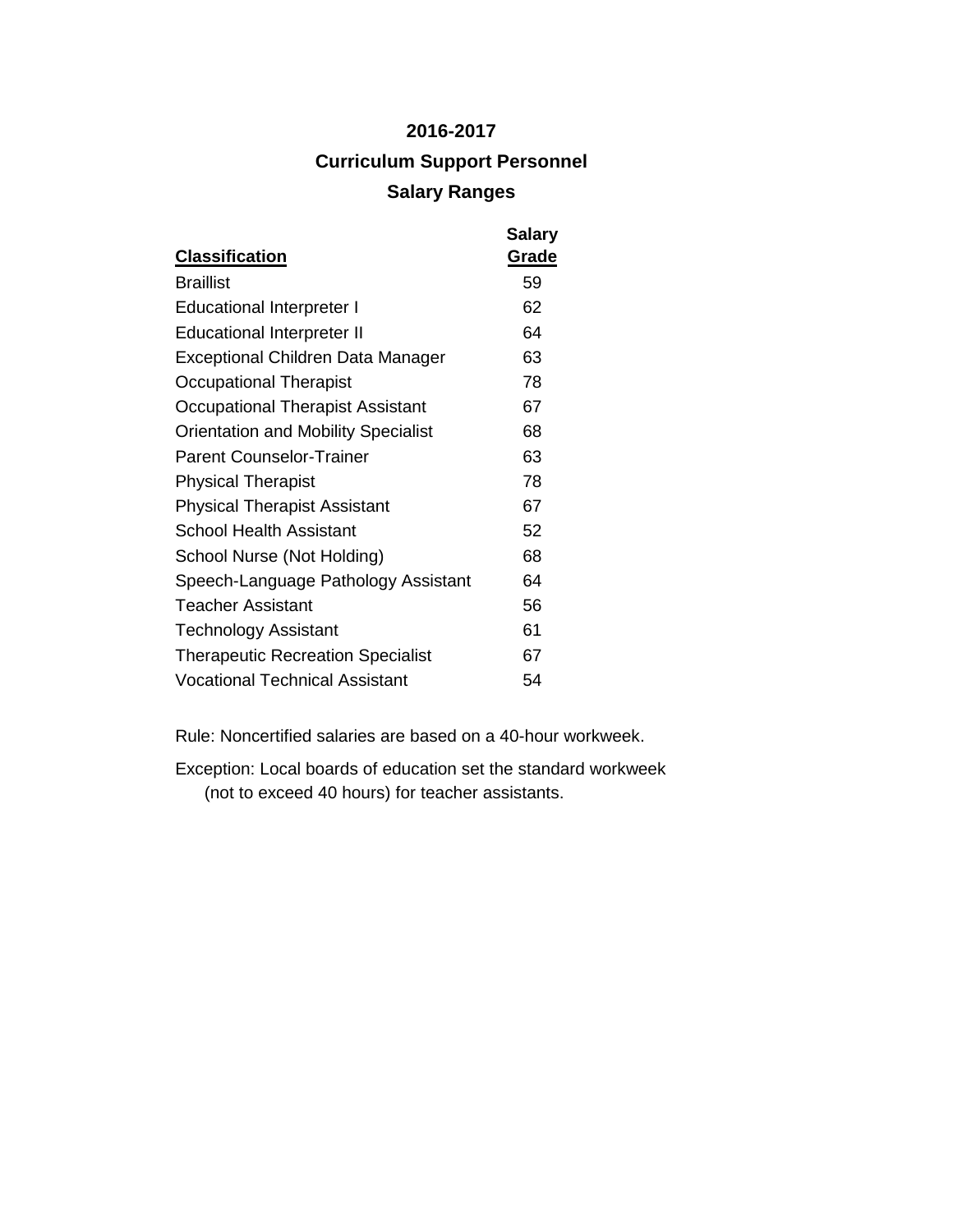### **Maintenance Personnel**

### **Salary Ranges**

| <b>Classification</b>                 | <b>Salary</b><br>Grade |
|---------------------------------------|------------------------|
| <b>Cabinet Maker</b>                  | 61                     |
|                                       | 57                     |
| Carpenter I                           |                        |
| <b>Carpenter II</b>                   | 61                     |
| <b>Carpentry Crew Leader</b>          | 63                     |
| <b>Carpenter Supervisor</b>           | 65                     |
| Custodian I                           | 50                     |
| Custodian II                          | 51                     |
| <b>Custodian Crew Leader</b>          | 52                     |
| <b>Custodian Supervisor I</b>         | 56                     |
| <b>Custodian Supervisor II</b>        | 58                     |
| <b>Custodian Supervisor III</b>       | 60                     |
| Electrician I                         | 59                     |
| <b>Electrician II</b>                 | 63                     |
| <b>Electrician Crew Leader</b>        | 64                     |
| <b>Electrician Supervisor I</b>       | 66                     |
| <b>Electrician Supervisor II</b>      | 68                     |
| <b>Electronic Technician I</b>        | 64                     |
| <b>Electronic Technician II</b>       | 67                     |
| <b>Floor Maintenance Assistant I</b>  | 53                     |
| <b>Floor Maintenance Assistant II</b> | 55                     |
| <b>Floor Maintenance Crew Leader</b>  | 56                     |
| <b>Floor Maintenance Supervisor</b>   | 62                     |
| Glazier                               | 60                     |
| Grounds Keeper I                      | 56                     |
| Grounds Keeper II                     | 58                     |
| <b>Grounds Crew Leader</b>            | 59                     |
| <b>Grounds Supervisor I</b>           | 63                     |
| <b>Grounds Supervisor II</b>          | 65                     |
| <b>HVAC Mechanic I</b>                | 65                     |
| <b>HVAC Mechanic II</b>               | 67                     |
| <b>HVAC Supervisor</b>                | 69                     |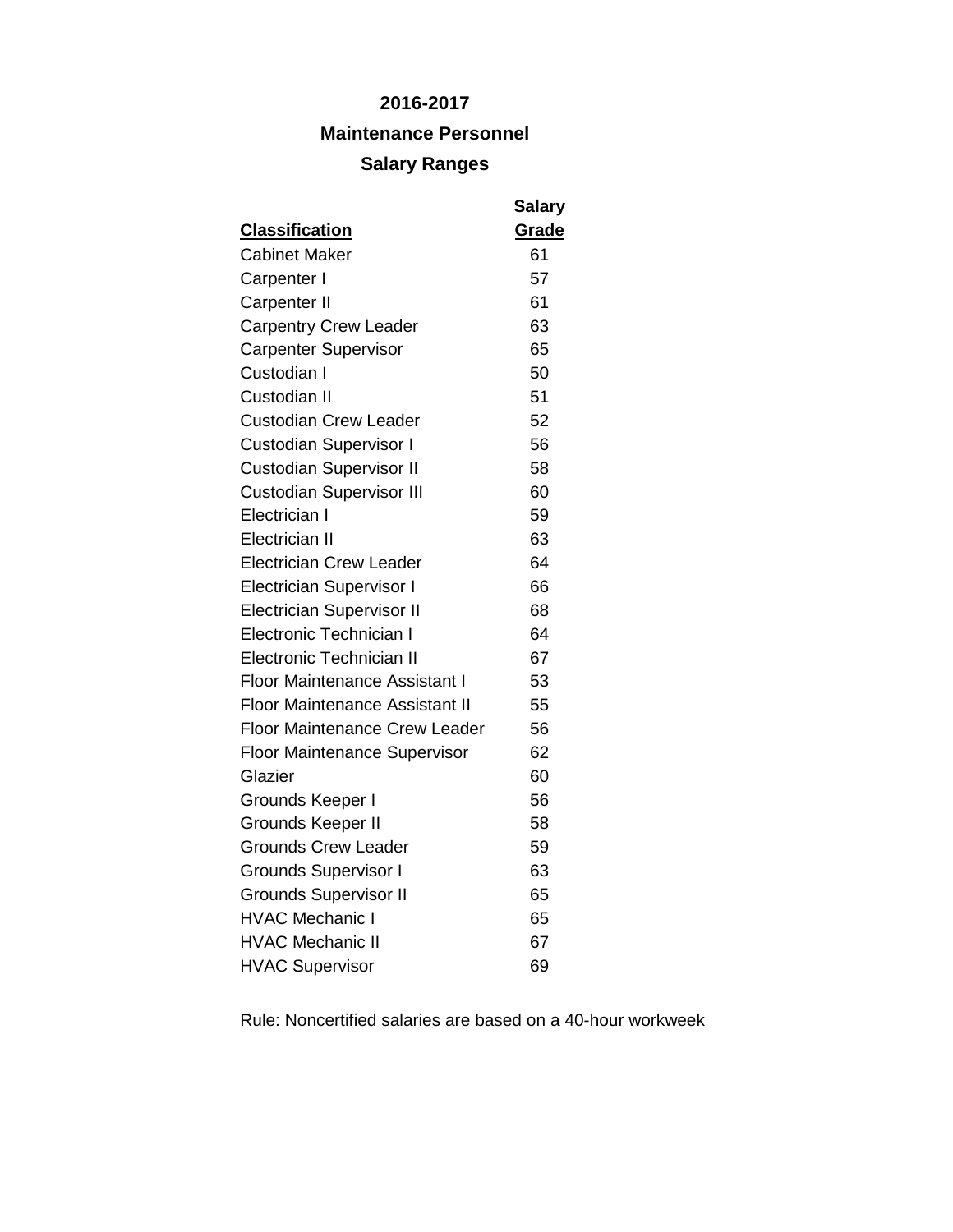**Maintenance Personnel, cont.**

# **Salary Ranges**

|                                       | Salary |
|---------------------------------------|--------|
| <b>Classification</b>                 | Grade  |
| Laborer                               | 50     |
| Locksmith                             | 62     |
| <b>Machine Operator</b>               | 57     |
| Maintenance Supervisor/Director       |        |
| ı                                     | 65     |
| $\mathsf{I}$                          | 66     |
| Ш                                     | 68     |
| IV                                    | 70     |
| V                                     | 70     |
| VI                                    | 72     |
| VII                                   | 74     |
| VIII                                  | 76     |
| IX                                    | 77     |
| X                                     | 78     |
| Mason                                 | 63     |
| Painter I                             | 59     |
| Painter II                            | 61     |
| <b>Painter Crew Leader</b>            | 62     |
| Plasterer I                           | 63     |
| <b>Plasterer Crew Leader</b>          | 65     |
| Plumber I                             | 59     |
| Plumber II                            | 63     |
| <b>Plumber Crew Leader</b>            | 64     |
| <b>Refrigeration Mechanic</b>         | 61     |
| Roofer                                | 61     |
| Warehouse Manager I                   | 61     |
| Warehouse Manager II                  | 63     |
| Waste Water Plant Operator I          | 57     |
| Waste Water Plant Operator II         | 62     |
| <b>Waste Water Plant Operator III</b> | 70     |
| Welder I                              | 61     |
| Welder II                             | 63     |
| <b>Welder Crew Leader</b>             | 65     |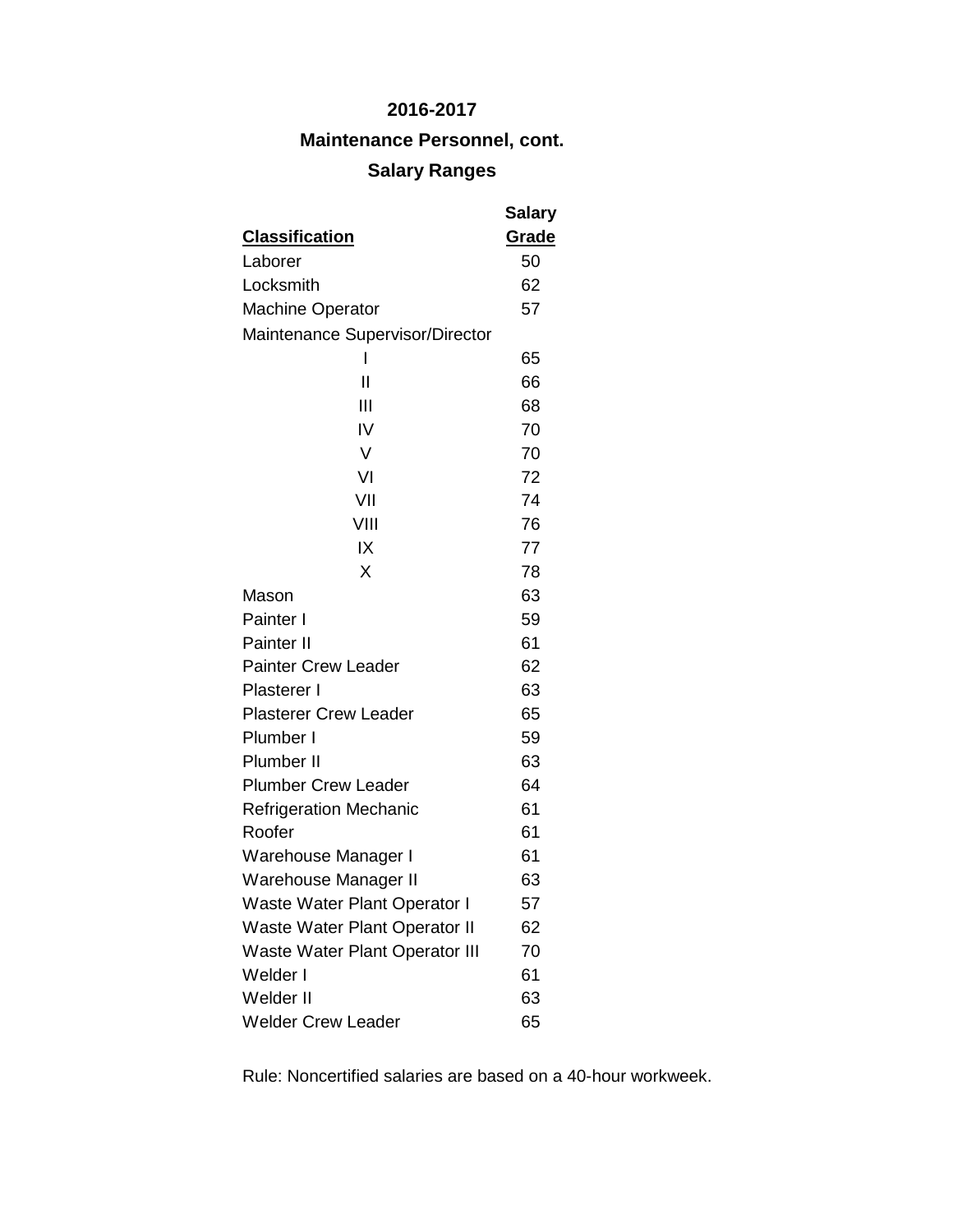# **2016-2017 Office Support Personnel Salary Ranges**

| <b>Classification</b>                            | <b>Salary</b><br>Grade |
|--------------------------------------------------|------------------------|
| <b>Distance Learning Instructional Assistant</b> | 54                     |
| Local Area Network (LAN) Engineer                | 74                     |
| Office Support I                                 | 55                     |
| <b>Office Support II</b>                         | 57                     |
| <b>Office Support III</b>                        | 59                     |
| <b>Office Support IV</b>                         | 61                     |
| Office Support V                                 | 63                     |
| <b>Student Information Data Manager I</b>        | 61                     |
| <b>Student Information Data Manager II</b>       | 63                     |
| Technology Technician I                          | 64                     |
| Technology Technician II                         | 68                     |
| <b>Technology Technician III</b>                 | 72                     |
| Wide Area Network (WAN) Engineer                 | 76                     |